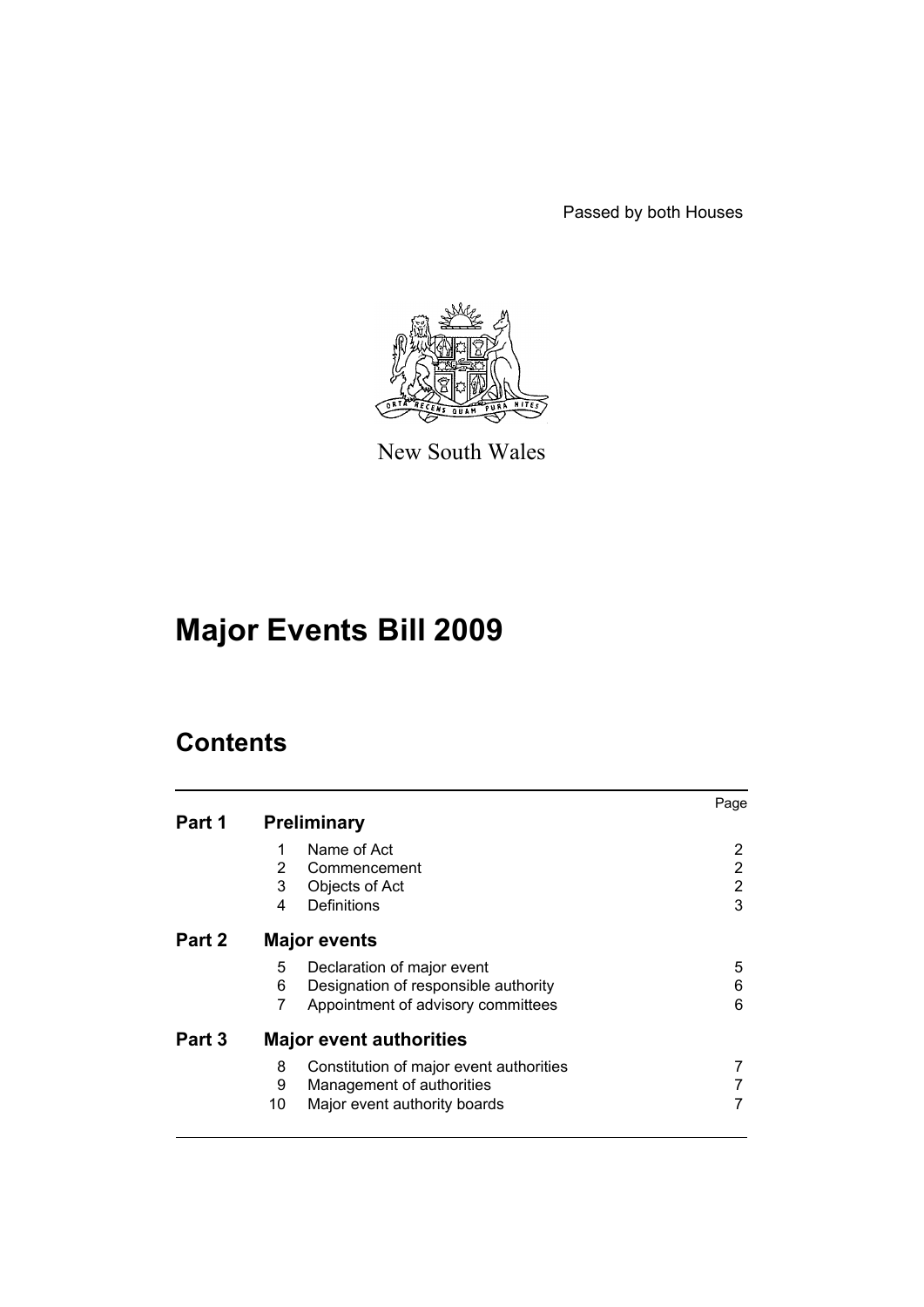|        |          |                      |                                                                                           | Page     |
|--------|----------|----------------------|-------------------------------------------------------------------------------------------|----------|
|        | 11       |                      | Chief executives of major event authorities                                               | 8        |
|        | 12       |                      | Dissolution, amalgamation and change of name and<br>governance of major event authorities | 8        |
| Part 4 |          |                      | <b>Facilitation of major events</b>                                                       |          |
|        |          | <b>Division 1</b>    | <b>Application of Part</b>                                                                |          |
|        | 13       |                      | Provisions of Part apply only if regulations provide                                      | 9        |
|        |          | <b>Division 2</b>    | Co-ordination and co-operation of government<br>agencies                                  |          |
|        | 14       |                      | Obligations of government agencies                                                        | 9        |
|        | 15<br>16 |                      | Powers of government agencies<br>Minister may direct government agencies to co-operate    | 9<br>10  |
|        | 17       |                      | SES, RFS and others may assist in the provision of                                        |          |
|        | 18       |                      | government services for major events<br>Dispute resolution                                | 10<br>10 |
|        |          | <b>Division 3</b>    | <b>Management of roads and traffic</b>                                                    |          |
|        |          | <b>Subdivision 1</b> | <b>Transport areas</b>                                                                    |          |
|        | 19       |                      | Declaration of transport areas                                                            | 11       |
|        | 20       |                      | Government agencies to comply with responsible<br>authority's directions                  | 11       |
|        |          | <b>Subdivision 2</b> | Road transport legislation                                                                |          |
|        | 21       |                      | Definitions-Subdivision 2                                                                 | 12       |
|        | 22       |                      | Relationship with road transport legislation                                              | 12       |
|        | 23<br>24 | Use of lanes         | Major event lane signs                                                                    | 13<br>13 |
|        | 25       |                      | Major event lane permits                                                                  | 13       |
|        | 26       |                      | Road closures-integrated road and transport services                                      | 14       |
|        | 27       |                      | Road closures-major events                                                                | 14       |
|        | 28       |                      | Road closures-short periods                                                               | 15       |
|        | 29<br>30 |                      | Road closure to be for shortest possible period<br>Offences relating to road closures     | 16<br>16 |
|        | 31       |                      | Effect of road closure                                                                    | 17       |
|        | 32       |                      | Removal of unattended motor vehicles-generally                                            | 17       |
|        | 33       |                      | Removal of unattended motor vehicles-breach of                                            |          |
|        | 34       |                      | parking restrictions<br>Declarations under sections 32 and 33                             | 17<br>18 |
|        | 35       |                      | Removal of unattended motor vehicles—emergencies                                          | 18       |
|        | 36       | Penalty notices      |                                                                                           | 18       |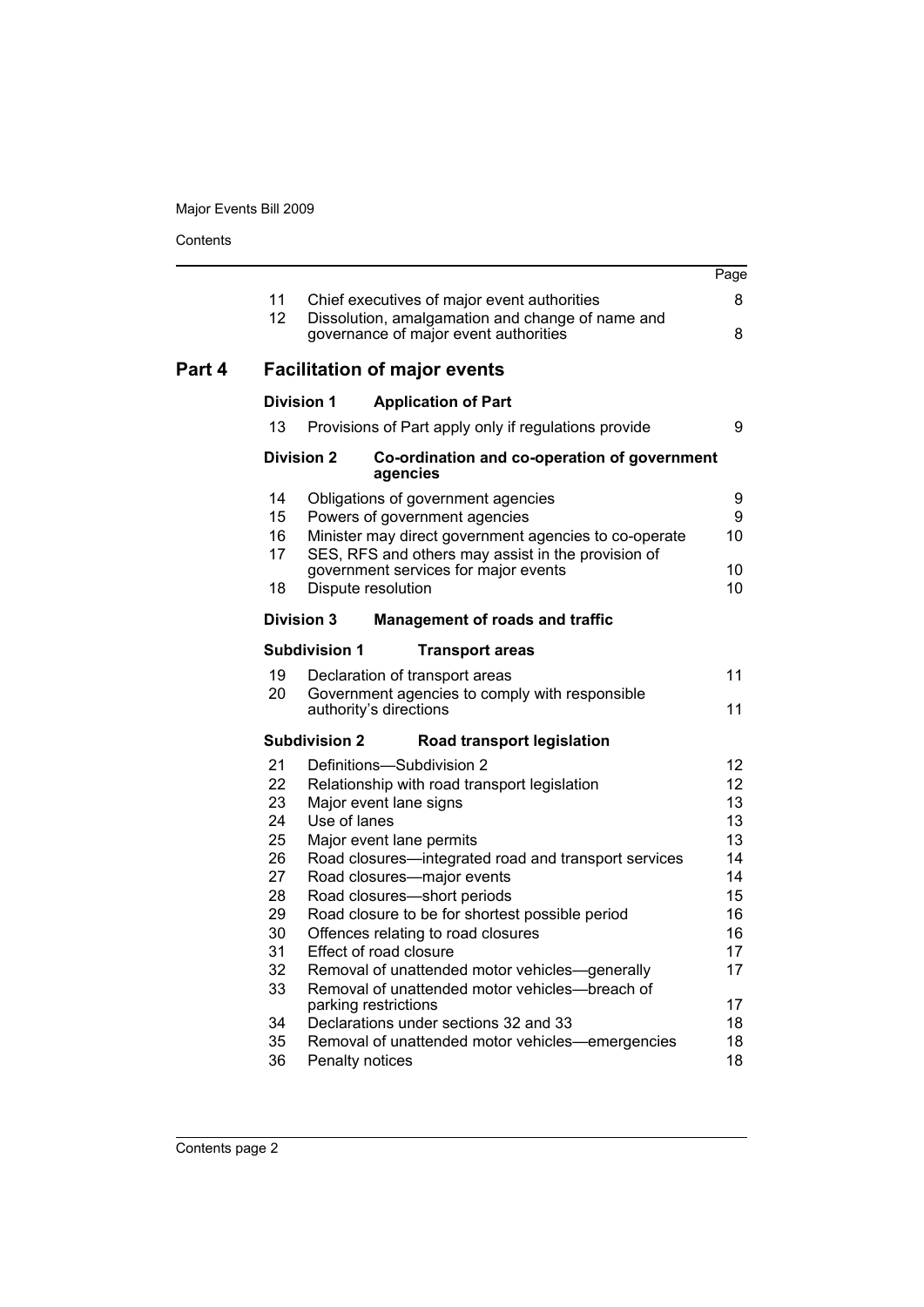|    |                   |                                                                                     | Page |
|----|-------------------|-------------------------------------------------------------------------------------|------|
|    | <b>Division 4</b> | <b>Commercial and airspace controls</b>                                             |      |
| 37 | places            | Control of sale and distribution of articles in certain public                      | 18   |
| 38 |                   | Control of airspace                                                                 | 20   |
| 39 | structures        | Prohibition of certain advertising on buildings and                                 | 21   |
| 40 |                   | Prohibition of certain aerial advertising                                           | 23   |
| 41 |                   | Commercial and other activities                                                     | 24   |
| 42 |                   | Use of official title and official insignia                                         | 25   |
|    | <b>Division 5</b> | Safety and crowd management at major events                                         |      |
| 43 |                   | Crowd management                                                                    | 26   |
| 44 |                   | Personal conduct                                                                    | 27   |
| 45 |                   | Request to undergo search as condition of entry to major<br>event venue or facility | 28   |
| 46 |                   | Directions to leave                                                                 | 29   |
| 47 |                   | Prohibited entry to playing fields                                                  | 30   |
| 48 |                   | Responsible authority may ban persons for specified                                 |      |
|    | period            |                                                                                     | 30   |
| 49 |                   | Taking photographs of certain persons                                               | 30   |
|    | Division 6        | <b>Environmental Planning and Assessment</b><br><b>Act 1979</b>                     |      |
| 50 |                   | Relationship with Environmental Planning and<br>Assessment Act 1979                 | 31   |
| 51 |                   | Modification of environmental planning instruments and<br>development consents      | 31   |
|    | <b>Division 7</b> | <b>Local Government Act 1993</b>                                                    |      |
| 52 |                   | Relationship with Local Government Act 1993                                         | 32   |
| 53 |                   | Modification of certain approvals                                                   | 33   |
| 54 |                   | Use of community land                                                               | 33   |
| 55 |                   | Authorised persons                                                                  | 34   |
|    | <b>Division 8</b> | <b>Protection of the Environment Operations</b><br><b>Act 1997</b>                  |      |
| 56 |                   | Relationship with Protection of the Environment<br>Operations Act 1997              | 34   |
| 57 |                   | Modification of environmental impacts                                               | 34   |
| 58 |                   | <b>Effect of declaration</b>                                                        | 35   |
|    | <b>Division 9</b> | <b>Miscellaneous</b>                                                                |      |
| 59 |                   | Illegal car parks                                                                   | 36   |
| 60 |                   | Authorisations for section 51 of the Trade Practices Act                            |      |
|    |                   | 1974 (Cth) and Competition Code                                                     | 36   |
|    |                   |                                                                                     |      |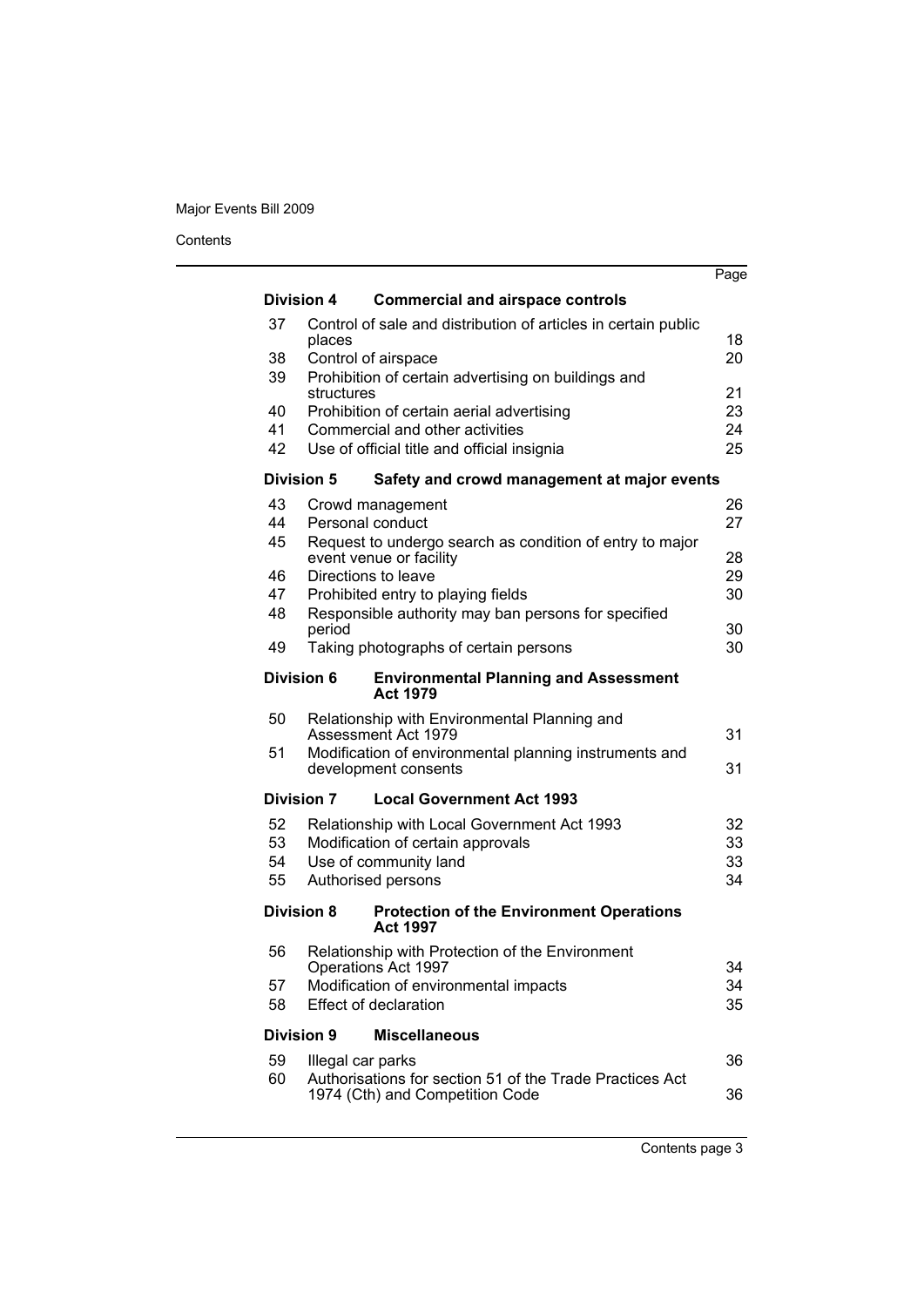|                   |          |                                                                              | Page     |
|-------------------|----------|------------------------------------------------------------------------------|----------|
|                   | 61       | No liability in nuisance                                                     | 37       |
|                   | 62       | Compensation not payable in respect of major                                 |          |
|                   |          | event-related matters                                                        | 37       |
|                   | 63       | Civil proceedings to restrain breaches of this Act and<br>certain agreements | 38       |
| Part 5            |          | <b>Miscellaneous</b>                                                         |          |
|                   | 64       | Proceedings for offences                                                     | 40       |
|                   | 65       | Effect of this Act on contracts, instruments and                             |          |
|                   |          | related matters                                                              | 40       |
|                   | 66       | Exclusion of personal liability                                              | 41       |
|                   | 67       | Delegation of Minister's functions                                           | 41       |
|                   | 68       | Delegation of responsible authority's functions                              | 41       |
|                   | 69       | Recovery of fees and charges                                                 | 42       |
|                   | 70       | <b>Identification cards</b>                                                  | 42       |
|                   | 71       | Enforcement                                                                  | 43       |
|                   | 72       | Regulations                                                                  | 43       |
|                   | 73       | Penalty notices                                                              | 43       |
|                   | 74<br>75 | Offences by corporations<br>Review of Act                                    | 44<br>45 |
|                   |          |                                                                              |          |
| <b>Schedule 1</b> |          | Constitution and procedure of board governed<br>major event authorities      | 46       |
| <b>Schedule 2</b> |          | Dissolutions, amalgamations and changes of                                   |          |
|                   |          | name or nature of governance of major event                                  |          |
|                   |          | authorities                                                                  | 51       |
| <b>Schedule 3</b> |          | Savings, transitional and other provisions                                   | 56       |
| <b>Schedule 4</b> |          | <b>Amendment of Sporting Venues (Invasions)</b>                              |          |
|                   |          | Act 2003 No 44                                                               | 57       |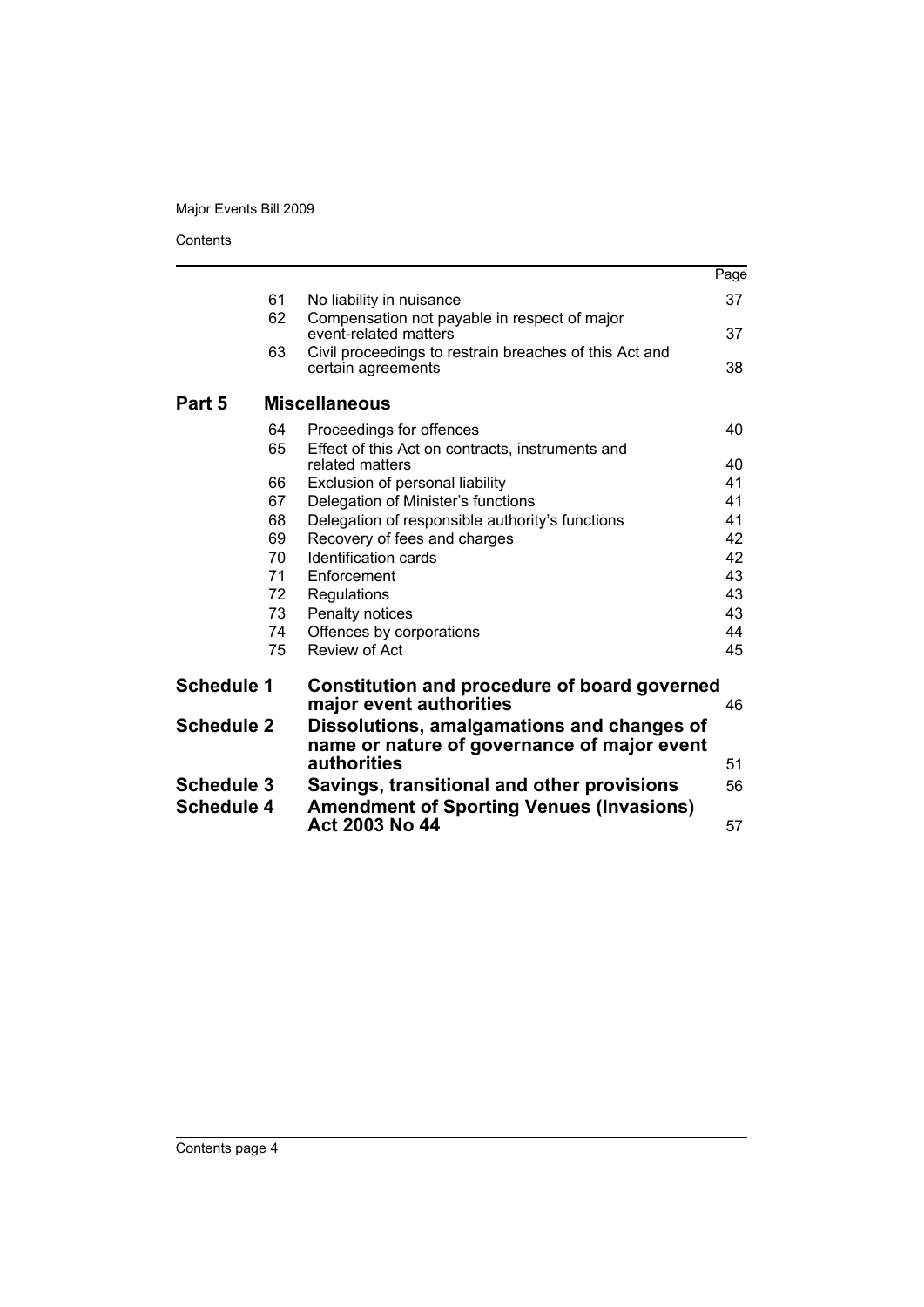*I certify that this public bill, which originated in the Legislative Assembly, has finally passed the Legislative Council and the Legislative Assembly of New South Wales.*

> *Clerk of the Legislative Assembly. Legislative Assembly, Sydney, , 2009*



New South Wales

## **Major Events Bill 2009**

Act No , 2009

An Act to facilitate the holding and conduct of major events in New South Wales; and for other purposes.

*I have examined this bill and find it to correspond in all respects with the bill as finally passed by both Houses.*

*Assistant Speaker of the Legislative Assembly.*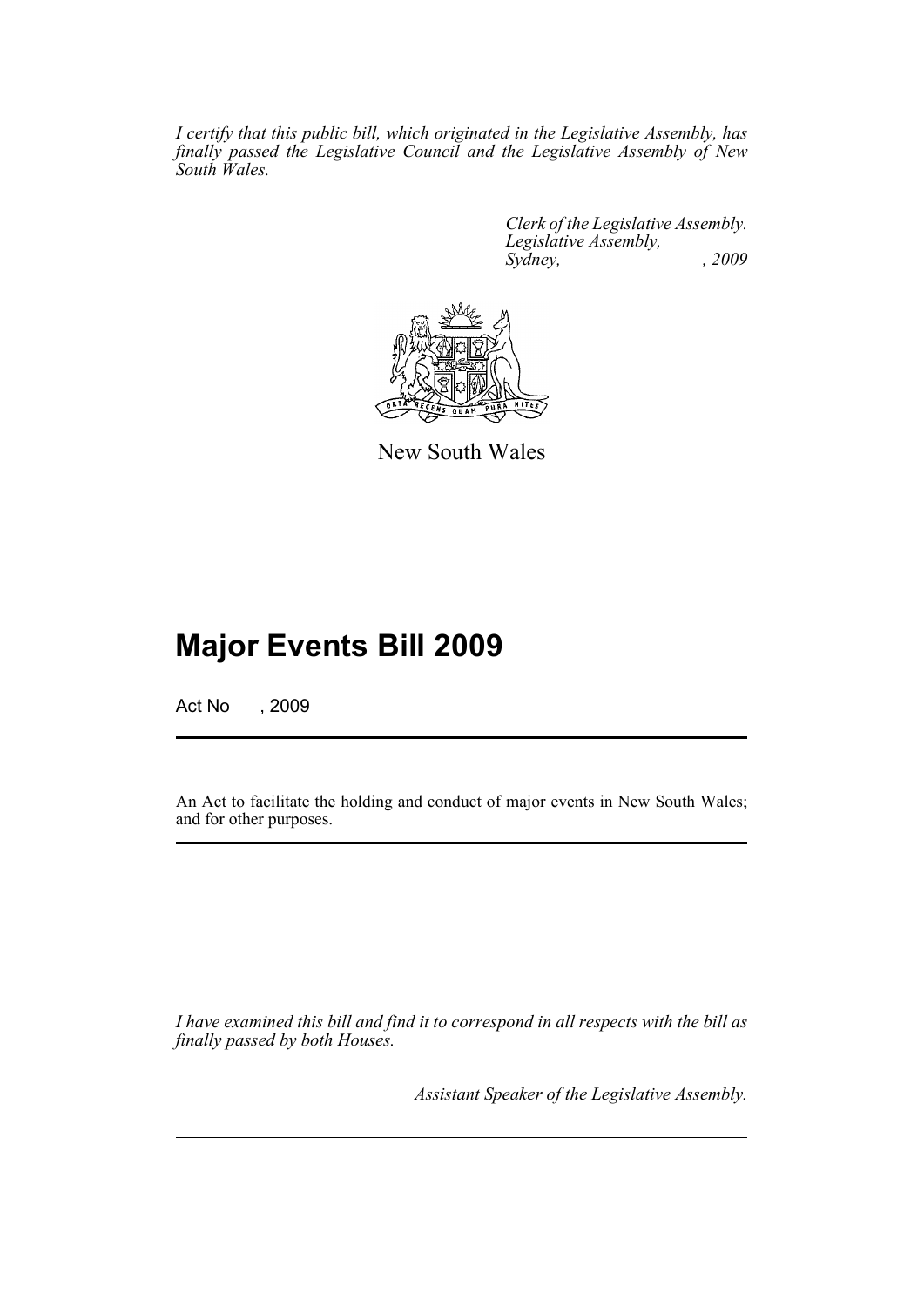Clause 1 Major Events Bill 2009

Part 1 Preliminary

**The Legislature of New South Wales enacts:**

### <span id="page-5-1"></span><span id="page-5-0"></span>**Part 1 Preliminary**

### **1 Name of Act**

This Act is the *Major Events Act 2009*.

### <span id="page-5-2"></span>**2 Commencement**

This Act commences on the date of assent to this Act.

### <span id="page-5-3"></span>**3 Objects of Act**

The objects of this Act are as follows:

- (a) to attract, support and facilitate the holding and conduct of major events in New South Wales, in particular, events that are anticipated to be of a large scale with a significant number of participants or spectators (whether of a sporting, cultural or other nature),
- (b) to increase the benefits flowing from major events to the people of New South Wales,
- (c) to promote the safety and enjoyment of participants and spectators at major events,
- (d) to prevent unauthorised commercial exploitation of major events at the expense of event organisers and sponsors,
- (e) to enable authorities that are to manage, co-ordinate or regulate major events to be established or designated by regulation,
- (f) to make provision for the following matters in relation to major events:
	- (i) traffic control and the co-ordination of transport and parking,
	- (ii) the regulation of commercial exploitation of the events, including the prevention of ambush marketing and unauthorised use of official titles and insignia,
	- (iii) safety and crowd management,
- (g) to ensure that government agencies are authorised to facilitate and support the holding and conduct of major events.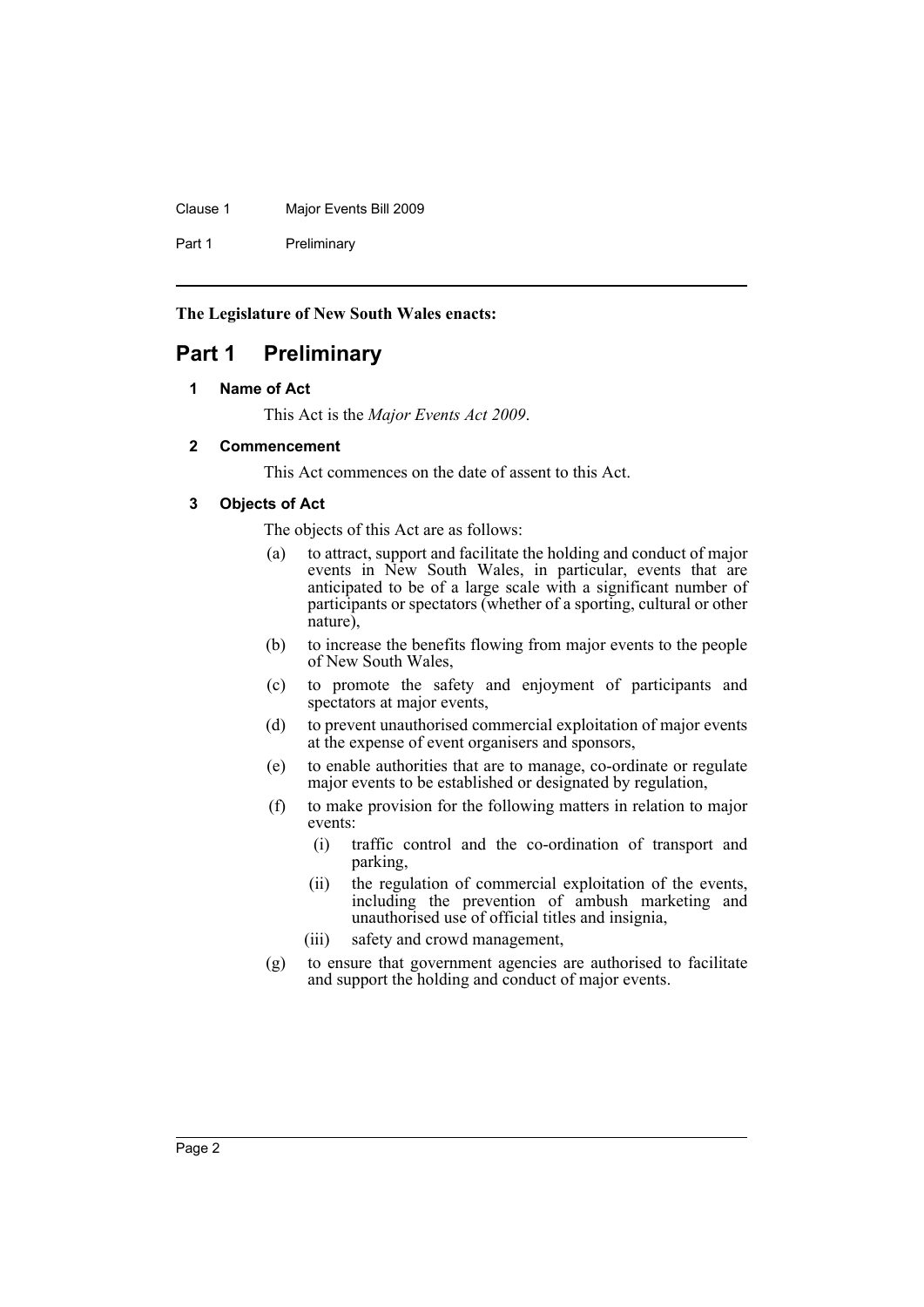Major Events Bill 2009 Clause 4

Preliminary **Preliminary** Part 1

#### <span id="page-6-0"></span>**4 Definitions**

(1) In this Act:

*board governed authority* means a major event authority that is declared by a regulation under section  $\vec{8}$  (2) (b) to be an authority governed by a board.

*chief executive* means a chief executive of a major event authority appointed under section 11.

*chief executive governed authority* means a major event authority that is declared by a regulation to be an authority governed by a chief executive.

*exercise* a function includes perform a duty.

*function* includes a power, authority or duty.

#### *government agency* means:

- (a) a public authority constituted by or under an Act, or
- (b) a NSW Government agency, or
- (c) a Division of the Government Service, or
- (d) a local council, or
- (e) a State owned corporation,

but does not include the NSW Police Force.

*major event* means an event that is declared under Part 2 to be a major event.

*major event authority* means a major event authority constituted under Part 3.

*major event period*, in relation to a major event, means the period specified by a regulation under section 5 for which the declaration of the major event is in force.

*major event venue or facility*—see subsection (2).

*public place* means a public place within the meaning of the *Law Enforcement (Powers and Responsibilities) Act 2002*, and includes a school within the meaning of that Act.

*responsible authority*, in relation to a major event, means the person or body designated as the responsible authority for the major event under Part 2.

*road and transport plan* means a plan prepared by a responsible authority for a major event that sets out policies and procedures to be followed in relation to the provision of integrated road and transport services in relation to the major event.

*RTA* means the Roads and Traffic Authority constituted under the *Transport Administration Act 1988*.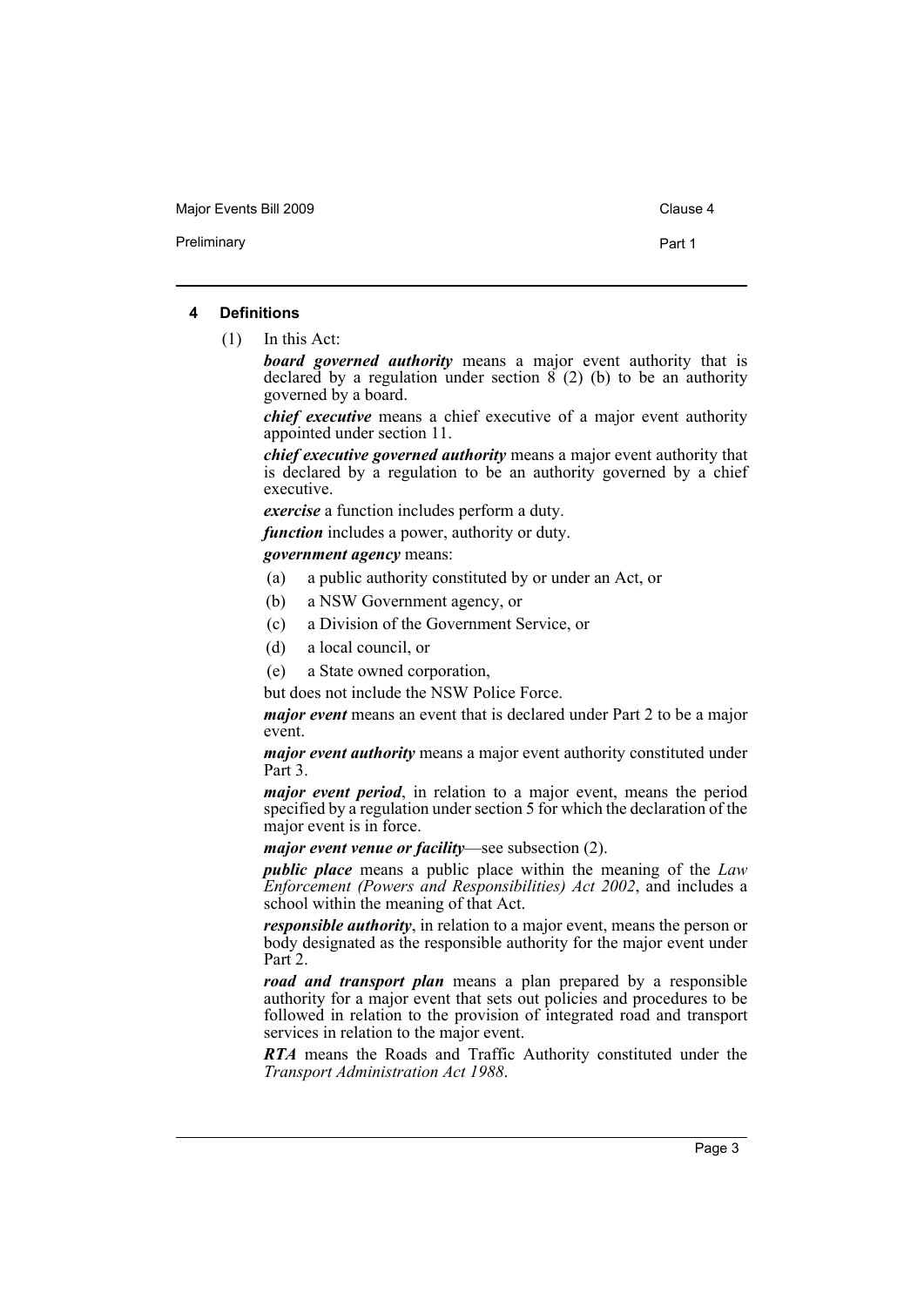#### Clause 4 Major Events Bill 2009

Part 1 Preliminary

*the State* includes the Crown in right of the State and the Government of the State.

*traffic* includes vehicular traffic, pedestrian traffic, cyclist traffic, traffic in or on the water and all other kinds of traffic.

*transport area* means a transport area declared under Division 3 of Part 4.

- (2) For the purposes of this Act, a *major event venue or facility* is:
	- (a) any of the following that have been declared to be a major event venue or facility by the Minister by order published in the Gazette:
		- (i) a venue or facility used for the conduct of a major event,
		- (ii) a media centre or other communications facility for the media for a major event,
		- (iii) lodgings and other accommodation for persons attending a major event,
		- (iv) transport and other physical infrastructure associated with a major event,
		- (v) any other development (within the meaning of the *Environmental Planning and Assessment Act 1979*) determined by the Minister to be required for, or is associated with, a major event, and
	- (b) any public place, or any part of a public place, that is within 50 metres of a major event venue or facility, being a public place, or part of a public place, that is specified or described in an order of the Minister published in the Gazette, and
	- (c) any place prescribed by the regulations for the purposes of this subsection,

but is only such a venue or facility during the relevant major event period.

(3) Notes included in this Act do not form part of this Act.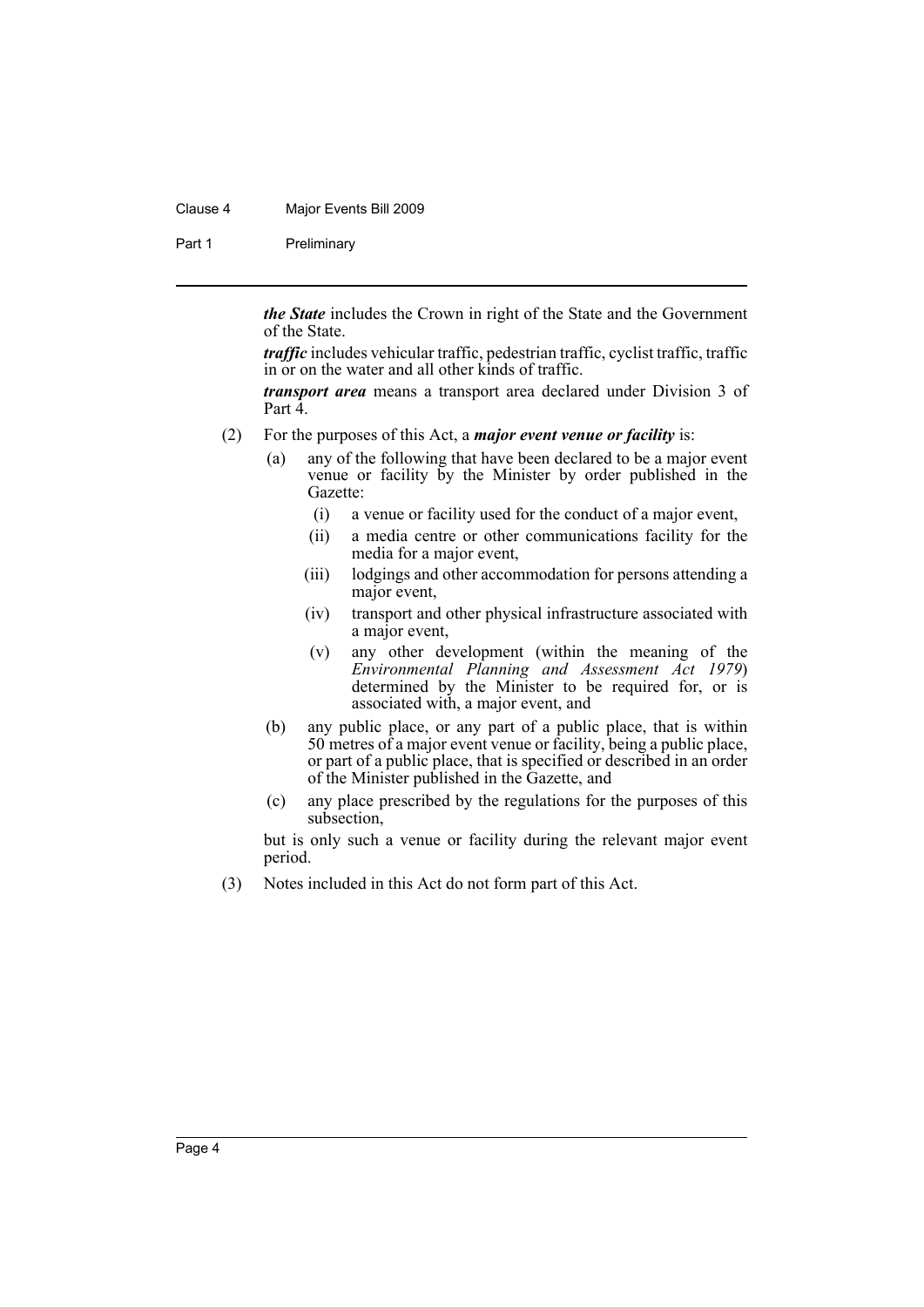Major Events Bill 2009 Clause 5

### <span id="page-8-1"></span><span id="page-8-0"></span>**Part 2 Major events**

#### **5 Declaration of major event**

- (1) The regulations may declare an event to be a major event.
- (2) The Minister may recommend the making of a regulation under subsection (1) only if the Minister is of the opinion that:
	- (a) it is in the public interest to make the regulation, and
	- (b) the event in respect of which the regulation is to be made is a major event at an international, national or State level.
- (3) Without limiting any other matters the Minister may consider, the Minister may have regard to the following matters before determining whether to recommend the making of a regulation under subsection  $(1)$ :
	- (a) the potential size of the event,
	- (b) the likely number of spectators for the event,
	- (c) the possible media coverage of the event,
	- (d) the possible economic impact of the event,
	- (e) the potential contribution to New South Wales's international profile as a host of major events,
	- (f) the commercial arrangements for the event, if known,
	- (g) the views of the event organiser, including the organiser's event management experience and expertise,
	- (h) possible factors affecting the operational organisation of the event, such as the following:
		- (i) preparation of road and transport plans,
		- (ii) the need for emergency management plans,
		- (iii) the need for security plans and consultation with police and emergency services,
	- (i) if known, the views of local councils directly affected by the event in relation to the arrangements made or to be made for the event,
	- (j) the possible need for consultation and agreements to be made between the event organiser and affected local councils in relation to the event, including any agreements about the restoration of event venues and facilities.
- (4) A regulation made under subsection (1) must:
	- (a) describe the event, and
	- (b) specify the period for which the declaration of the major event is in force (the *major event period*), and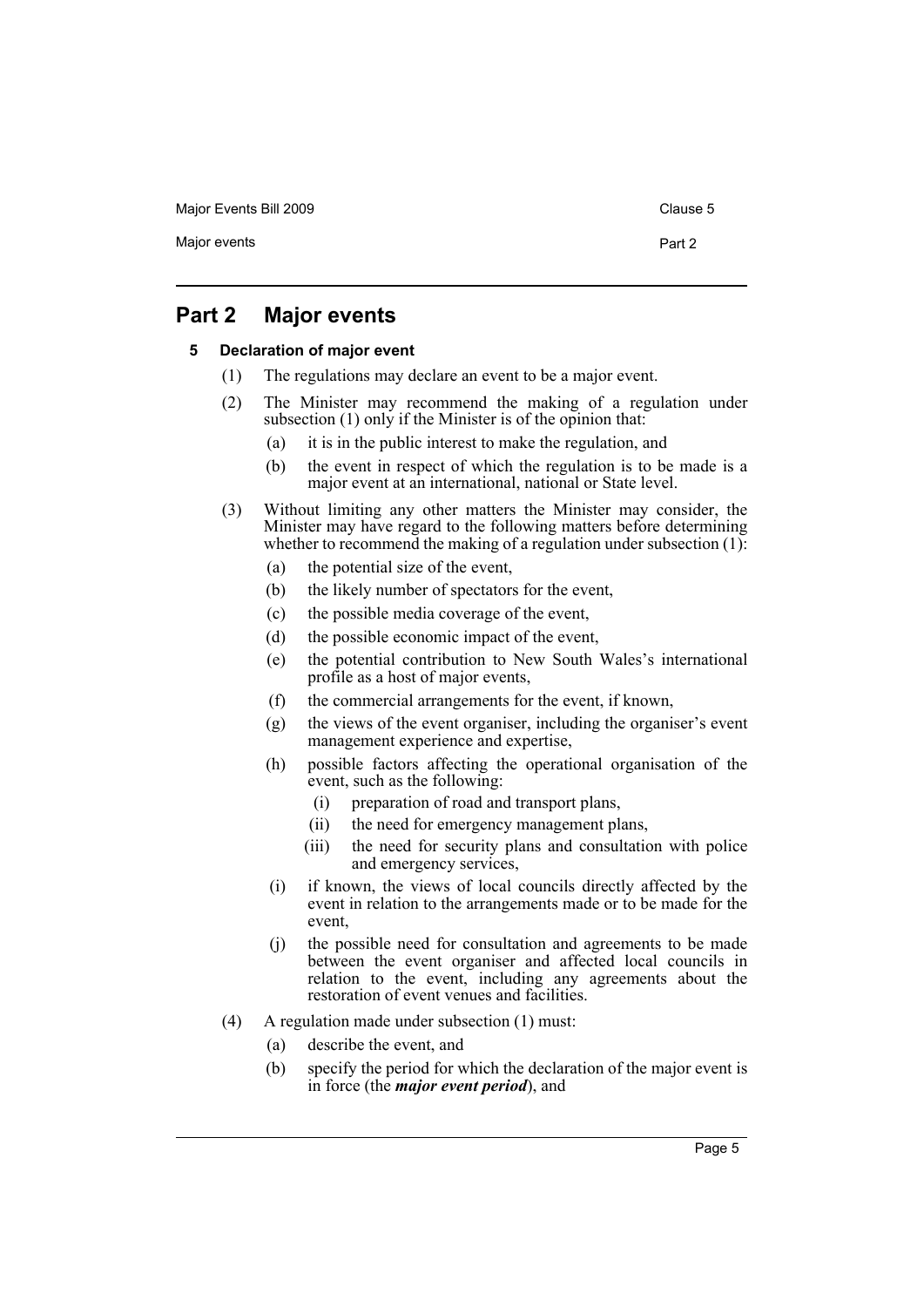#### Clause 6 Major Events Bill 2009

Part 2 Major events

- (c) declare which provisions of Part 4 (if any) apply in relation to the event and specify the period (or periods) that those provisions so apply.
- (5) A regulation made under this section may be amended by another regulation.
- (6) The regulations may not declare an industrial or political demonstration or protest to be a major event.

### <span id="page-9-0"></span>**6 Designation of responsible authority**

A regulation made under section 5 (1) must designate one of the following as the responsible authority for the major event:

- (a) a major event authority or other government agency,
- (b) a public official (within the meaning of the *Protected Disclosures Act 1994*).

### <span id="page-9-1"></span>**7 Appointment of advisory committees**

- (1) The responsible authority for a major event may appoint such advisory committees as the responsible authority considers appropriate for the purposes of advising the responsible authority for the purposes of this Act.
- (2) An advisory committee has such functions as the responsible authority may from time to time determine in writing in respect of it.
- (3) An advisory committee consists of such committee members appointed by the responsible authority as the responsible authority thinks fit.
- (4) An advisory committee member holds office for such period as is specified in the instrument of appointment of the committee member, but any such appointment may be terminated by the responsible authority at any time.
- (5) One of the advisory committee members, in and by the instrument by which the committee member is appointed or another instrument made by the responsible authority, is to be appointed as chairperson of the committee.
- (6) An advisory committee member is entitled to be paid such fees and allowances (if any) as the Minister may determine, from time to time, in respect of the committee member.
- (7) Subject to the regulations and any directions of the responsible authority, the procedure of an advisory committee appointed under this section is to be as determined by the advisory committee.
- (8) The responsible authority may dissolve an advisory committee appointed under this section.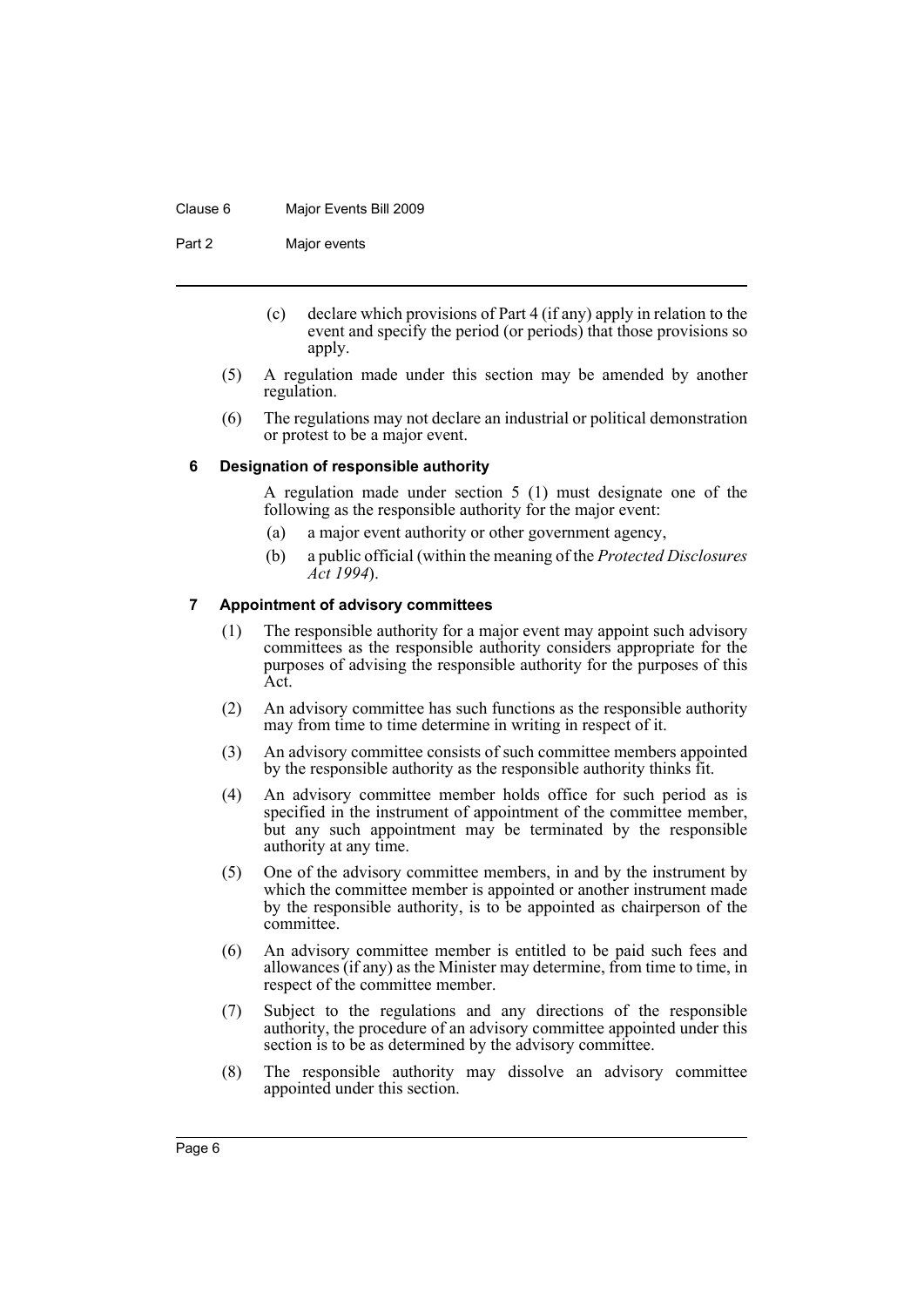Major Events Bill 2009 Clause 8

Major event authorities **Part 3** 

### <span id="page-10-1"></span><span id="page-10-0"></span>**Part 3 Major event authorities**

### **8 Constitution of major event authorities**

- (1) The regulations may establish a corporation and constitute the corporation as a major event authority for the purposes of a specified major event.
- (2) Such a regulation must:
	- (a) specify a corporate name for the major event authority, and
	- (b) declare whether the authority is a chief executive governed authority or a board governed authority, and
	- (c) set out the functions of the authority in relation to the major event.
- (3) A major event authority is a NSW Government agency.

### <span id="page-10-2"></span>**9 Management of authorities**

- (1) The affairs of a major event authority are to be managed and controlled by:
	- (a) if the authority is a chief executive governed authority—the chief executive of the authority, or
	- (b) if the authority is a board governed authority—the chief executive, subject to and in accordance with any directions given to the chief executive by the board of the authority.
- (2) A major event authority is subject to the control and direction of the Minister in the exercise of its functions.

### <span id="page-10-3"></span>**10 Major event authority boards**

- (1) There is constituted a major event authority board for each board governed authority.
- (2) A major event authority board is to be called the "[*name of board governed authority*] Board".
- (3) The members of a board of a major event authority are to be appointed by the Minister.
- (4) The regulations are to determine the number of the members of the board of a major event authority and the qualifications (if any) those members must have.
- (5) Schedule 1 contains provisions relating to board governed authorities.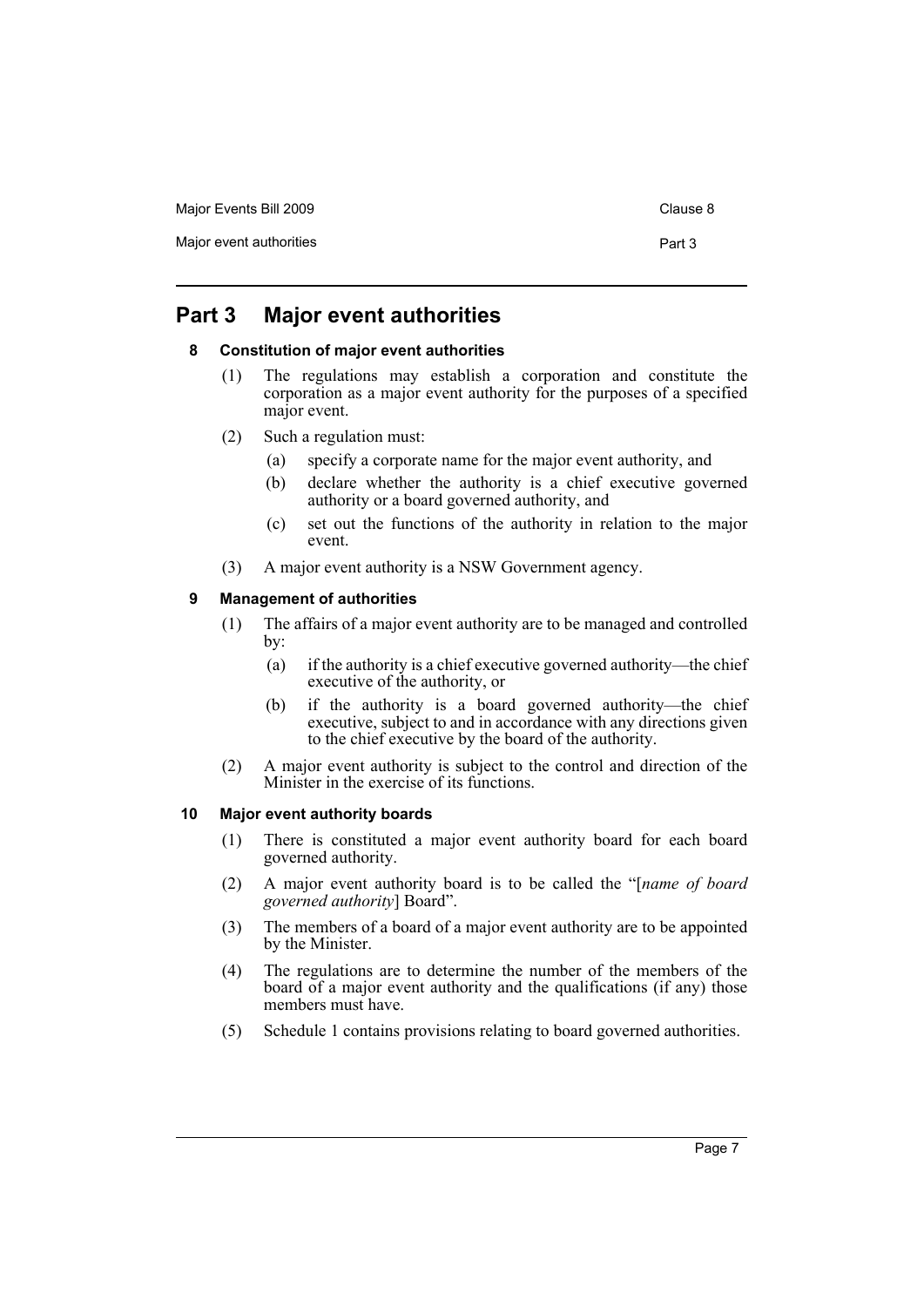#### Clause 11 Major Events Bill 2009

Part 3 Major event authorities

#### <span id="page-11-0"></span>**11 Chief executives of major event authorities**

- (1) The Minister is to appoint a chief executive for each major event authority.
- (2) If the major event authority is a board governed authority, the chief executive may be represented at any meeting of the board by a person nominated for the time being by the chief executive. In representing the chief executive, the person nominated has and may exercise the same functions as the chief executive has at such a meeting (including voting rights), and is taken to be the chief executive.
- (3) If the major event authority is a chief executive governed authority, except when making a recommendation to the Minister, the chief executive is, in the exercise of his or her functions, subject to the control and direction of the Minister.
- (4) Any act, matter or thing done in the name of, or on behalf of, the major event authority by the chief executive of that major event authority is taken to have been done by the major event authority.
- (5) The employment of a chief executive appointed by the Minister under subsection (1) is subject to Part 3.1 of the *Public Sector Employment and Management Act 2002*, but is not subject to Chapter 1A or 2 of that Act.

#### <span id="page-11-1"></span>**12 Dissolution, amalgamation and change of name and governance of major event authorities**

- (1) The regulations may:
	- (a) dissolve a major event authority, or
	- (b) change the name of a major event authority, or
	- (c) change the nature of governance of a major event authority:
		- (i) from board governed to chief executive governed, or
		- (ii) from chief executive governed to board governed, or
	- (d) amalgamate 2 or more major event authorities.
- (2) Schedule 2 contains provisions relating to dissolutions, changes and amalgamations made under this section.
- (3) A regulation under subsection (1) (d) that amalgamates 2 or more major event authorities must declare whether the amalgamated authority is a chief executive governed authority or a board governed authority.
- (4) A regulation under this section may contain provisions, not inconsistent with the provisions of or made under Schedule 2, of a savings and transitional nature consequent on the making of the regulation.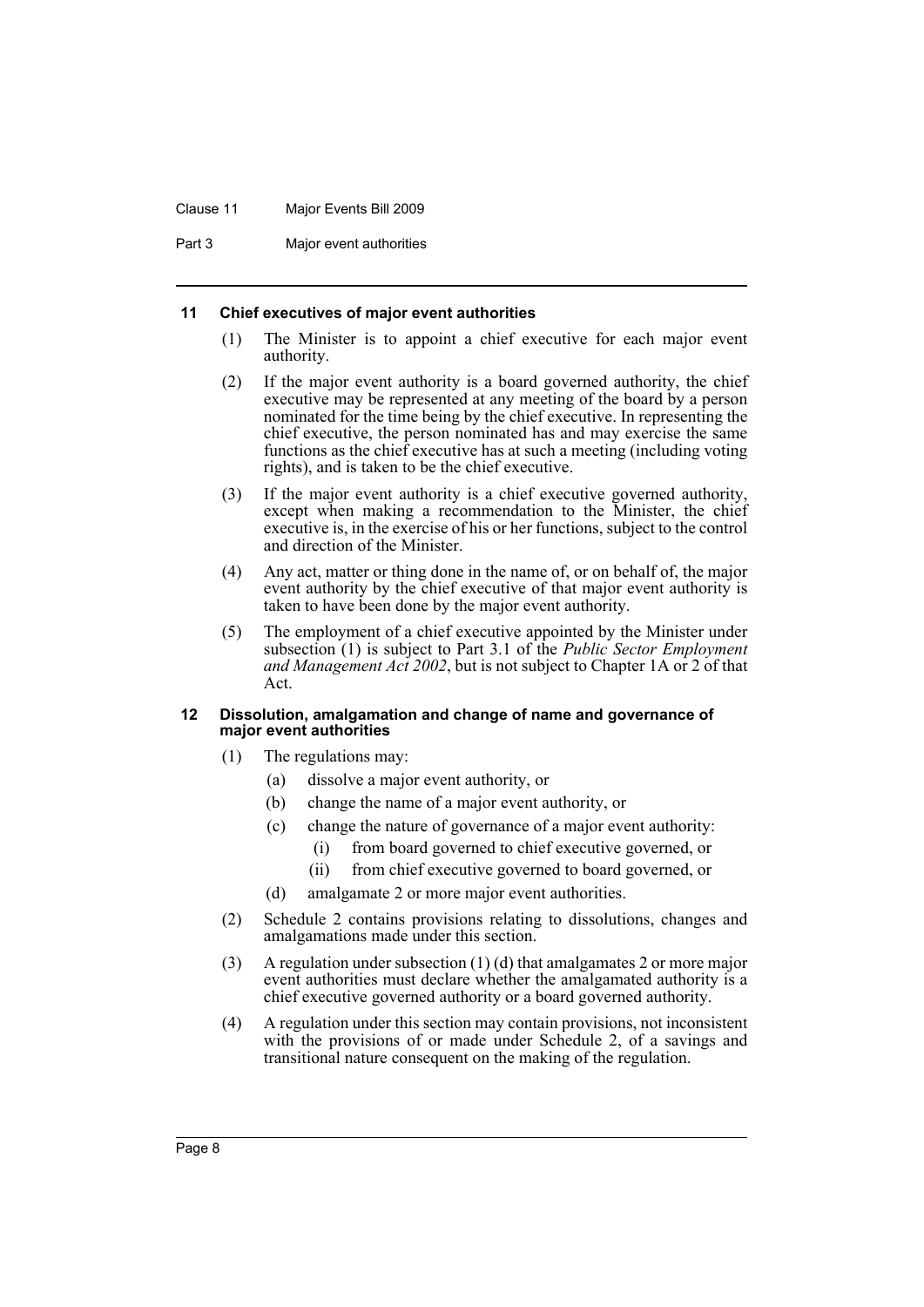| Major Events Bill 2009       | Clause 13 |
|------------------------------|-----------|
| Facilitation of major events | Part 4    |

## <span id="page-12-0"></span>**Part 4 Facilitation of major events**

### <span id="page-12-1"></span>**Division 1 Application of Part**

### <span id="page-12-2"></span>**13 Provisions of Part apply only if regulations provide**

- (1) A provision of this Part does not apply in relation to a major event unless a regulation declares that it applies.
- (2) A provision of this Part applies only:
	- (a) during the relevant major event period, or
	- (b) if a shorter period is prescribed by the regulations in relation to the provision—during that shorter period.

### <span id="page-12-3"></span>**Division 2 Co-ordination and co-operation of government agencies**

### <span id="page-12-4"></span>**14 Obligations of government agencies**

A government agency has the following obligations in respect of a major event:

- (a) to co-operate with the responsible authority for the major event in the exercise of the responsible authority's functions, including complying with any reasonable request of the responsible authority for information to enable the responsible authority to exercise its functions,
- (b) to comply with the responsible authority's road and transport plan for the major event in respect of which it has received notification by the responsible authority,
- (c) to provide resources and assistance in accordance with any request of the responsible authority that is authorised by or under this Act,
- (d) to notify the responsible authority of any proposed exercise of the agency's functions that may impact adversely on the exercise of the responsible authority's functions.

### <span id="page-12-5"></span>**15 Powers of government agencies**

Despite the provisions of any other Act or law, a government agency is:

- (a) authorised to exercise any of its functions in order to comply with a request, direction or decision of a responsible authority made or given under this Act, and
- (b) authorised and empowered to enter into agreements for the purposes of this Act with a responsible authority and may do or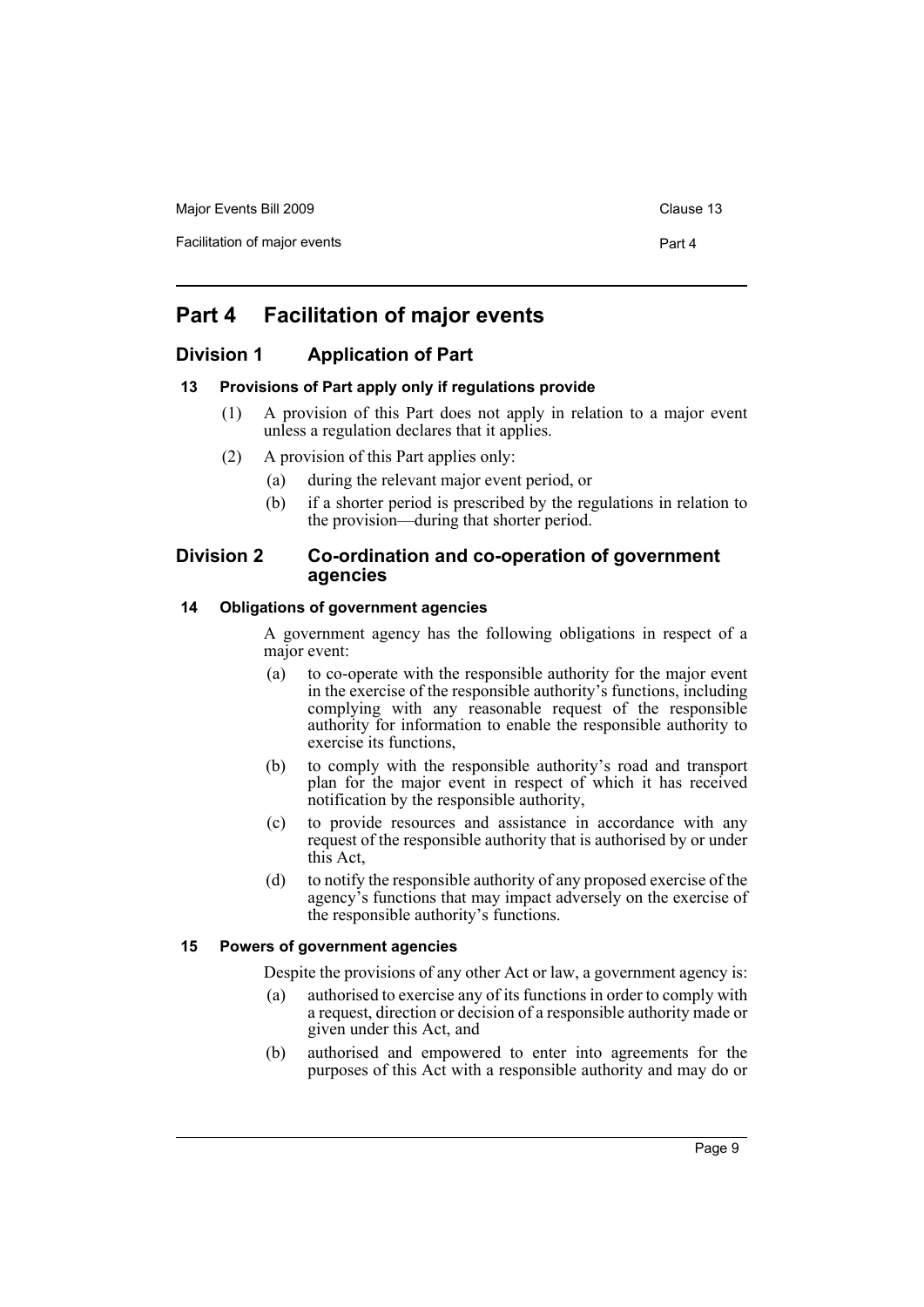#### Clause 16 Major Events Bill 2009

Part 4 **Facilitation of major events** 

suffer anything necessary or expedient for carrying any such agreement into effect.

#### <span id="page-13-0"></span>**16 Minister may direct government agencies to co-operate**

- (1) The Minister may, by notice in writing given to a prescribed government agency, direct the agency to comply with a request, direction or decision of a responsible authority for a major event made or given under this Act.
- (2) In this section, *prescribed government agency* means a government agency prescribed by the regulations for the purposes of this section.

#### <span id="page-13-1"></span>**17 SES, RFS and others may assist in the provision of government services for major events**

- (1) The State Emergency Service, the NSW Rural Fire Service and any other person or body prescribed by the regulations for the purposes of this section have the function of assisting the responsible authority in the delivery of services for the major event concerned, including (but not limited to) the following:
	- (a) crowd management services and access control services for venues or facilities,
	- (b) traffic or pedestrian control.
- (2) The functions referred to in subsection (1) are in addition to any functions conferred or imposed on the State Emergency Service, the NSW Rural Fire Service or other person or body by or under any other Act or law.
- (3) Nothing in this section requires the State Emergency Service or the NSW Rural Fire Service, or any member of those Services, to undertake any task or activity without the consent of the Commissioner of the State Emergency Service or the Commissioner of the NSW Rural Fire Service (as the case may be).
- (4) The *Security Industry Act 1997* does not apply to or in respect of any person who is carrying out functions under this section.

#### <span id="page-13-2"></span>**18 Dispute resolution**

(1) If there is a dispute between the responsible authority for a major event and a government agency concerning the operation of any provision of this Act and the parties have after reasonable efforts been unable to resolve the dispute themselves, either party may request a review of the matter by the responsible Ministers (namely, the Minister responsible for the responsible authority and the Minister responsible for the government agency concerned).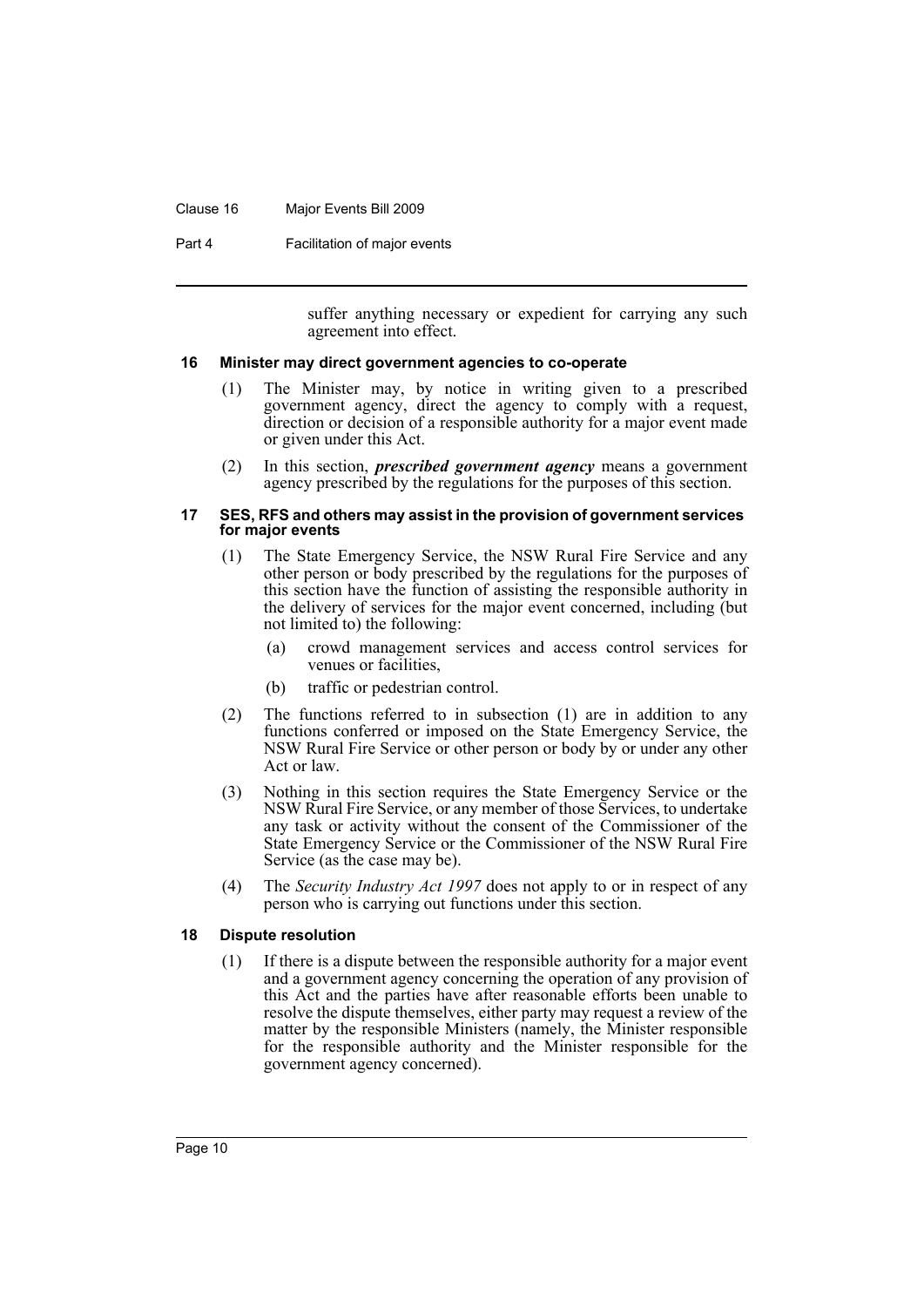| Major Events Bill 2009       | Clause 19 |
|------------------------------|-----------|
| Facilitation of major events | Part 4    |

- (2) If the same Minister is responsible for both the responsible authority and the government agency concerned, the review is to be by that Minister.
- (3) If the dispute is not resolved by the responsible Ministers or Minister, the dispute is to be referred to the Premier.
- (4) The responsible authority and the government agency concerned are to give effect to any decision of the responsible Ministers, Minister or the Premier in resolution of the dispute.
- (5) A reference in this section to the Minister responsible for a government agency is, in the case of a government agency that is a local council, a reference to the Minister administering the *Local Government Act 1993*.

### <span id="page-14-0"></span>**Division 3 Management of roads and traffic**

### <span id="page-14-1"></span>**Subdivision 1 Transport areas**

### <span id="page-14-2"></span>**19 Declaration of transport areas**

- (1) The Minister may, by order published in the Gazette, declare an area specified in the order to be a transport area.
- (2) The Minister may make an order under this section only if the Minister is satisfied that the order is required to enable integrated road and transport services to be provided for a major event.
- (3) As soon as practicable after making an order under this section, the Minister is to cause a copy of the order to be given to the Commissioner of Police and any government agency that has any of the functions referred to in section 20 (1) in the transport area concerned.
- (4) An order under this section takes effect on the day the order is published in the Gazette or on a later day specified in the order.
- (5) An order under this section remains in force for the period specified in the order.

### <span id="page-14-3"></span>**20 Government agencies to comply with responsible authority's directions**

- (1) A responsible authority for a major event may direct a government agency to exercise in a particular way any of the following functions that the government agency has in a transport area:
	- (a) any function relating to the provision of transport,
	- (b) any function relating to the regulation or movement of traffic,
	- (c) any function relating to the provision, regulation or prohibition of parking,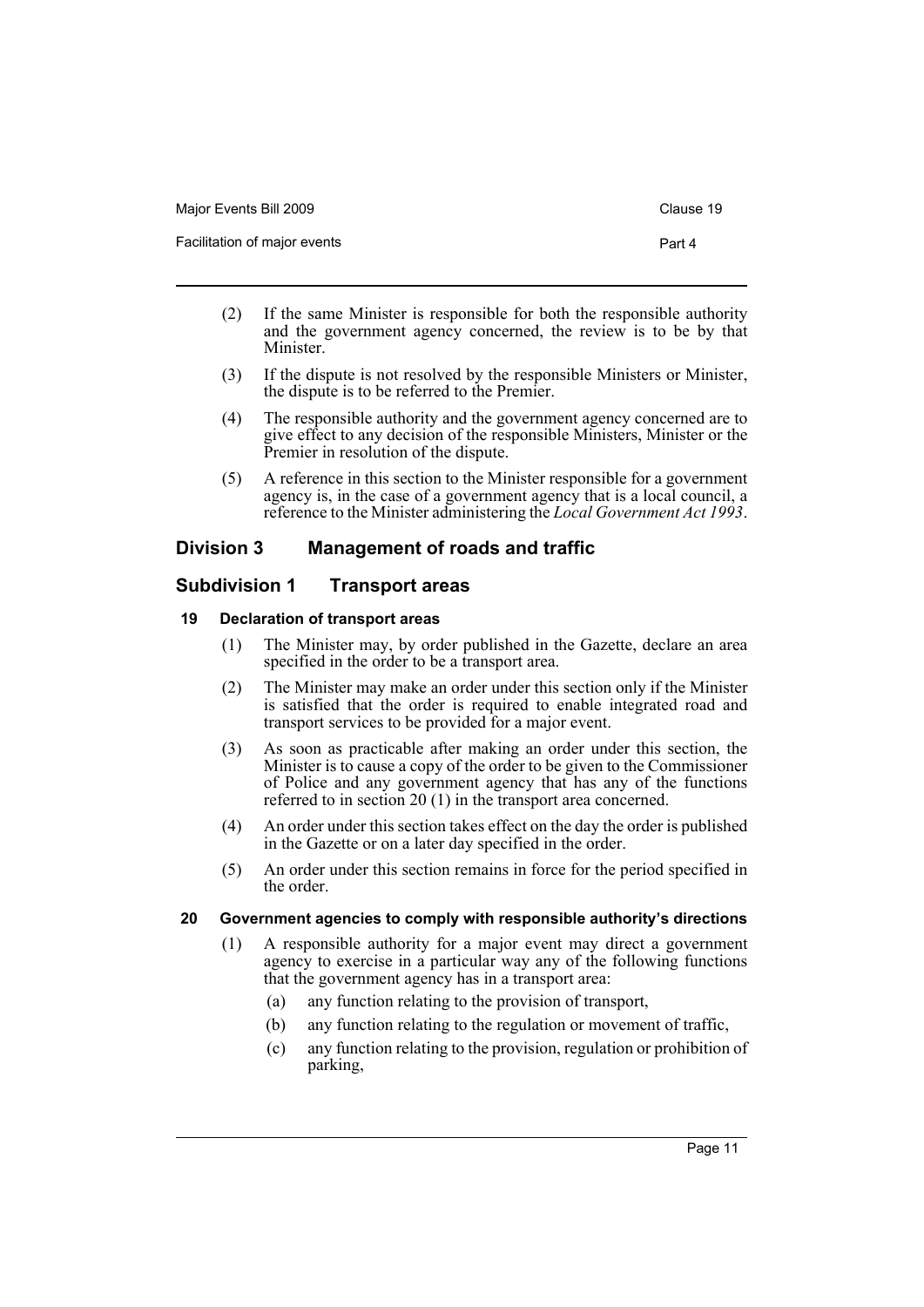#### Clause 21 Major Events Bill 2009

Part 4 **Facilitation of major events** 

- (d) any function that might impact on any of the functions of a government agency referred to in paragraph (a), (b) or (c).
- (2) A government agency is to comply, as far as is reasonably possible, with a direction given to it under this section.

### <span id="page-15-0"></span>**Subdivision 2 Road transport legislation**

#### <span id="page-15-1"></span>**21 Definitions—Subdivision 2**

(1) In this Subdivision:

*major event lane*—see section 24 (3).

*private road* means an area that is not open to or used by the public and is developed for, or has as one of its main uses, the driving or riding of motor vehicles.

*road* has the same meaning as in the *Road Rules 2008*.

*road transport legislation* has the same meaning as in the *Road Transport (General) Act 2005*.

(2) Words and expressions used in this Subdivision that are defined in the road transport legislation have the same meanings as in that legislation.

#### <span id="page-15-2"></span>**22 Relationship with road transport legislation**

- (1) This Subdivision is to be construed with, and as if it formed part of, the road transport legislation.
- (2) However, unless otherwise specified, in this Subdivision:
	- (a) references to provisions are references to provisions of this Act, and
	- (b) references to this Act are references to the *Major Events Act 2009*.
- (3) In the event of an inconsistency between this Subdivision and the road transport legislation, this Subdivision prevails to the extent of the inconsistency.
- (4) The provisions of this Subdivision and section 62 (Compensation not payable in respect of major event-related matters) have effect despite Part 2.1 of the *Road Transport (General) Act 2005*.
- (5) For the avoidance of doubt, section 201 (Supplying police officer's details and giving warnings) of the *Law Enforcement (Powers and Responsibilities) Act 2002* does not apply to the exercise of a power that is conferred by this Subdivision.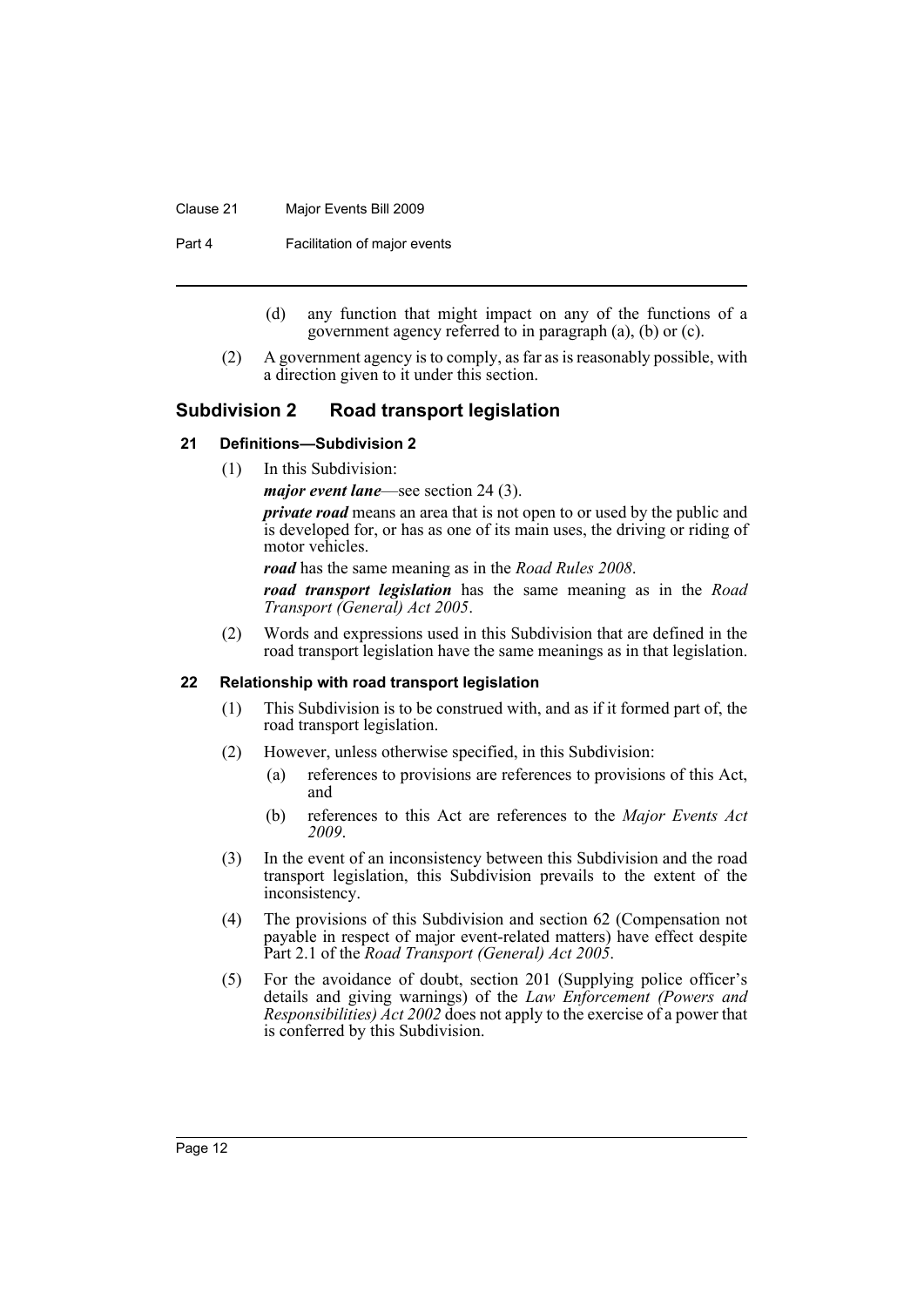| Major Events Bill 2009       | Clause 23 |
|------------------------------|-----------|
| Facilitation of major events | Part 4    |

#### <span id="page-16-0"></span>**23 Major event lane signs**

- (1) A sign that is a reasonable likeness (within the meaning of rule 316 (4) of the *Road Rules 2008*) of the diagram prescribed by the regulations under the *Road Transport (Safety and Traffic Management) Act 1999* as a major event lane sign is a major event lane sign for the purposes of this Subdivision.
- (2) A sign that is a reasonable likeness (within the meaning of rule 316 (4) of the *Road Rules 2008*) of the diagram prescribed by the regulations under the *Road Transport (Safety and Traffic Management) Act 1999* as an end major event lane sign is an end major event lane sign for the purposes of this Subdivision.
- (3) A sign to which this section applies is a prescribed traffic control device for the purposes of Part 4 of the *Road Transport (Safety and Traffic Management) Act 1999*.

### <span id="page-16-1"></span>**24 Use of lanes**

- (1) A driver must not drive, during a major event period, in a major event lane unless:
	- (a) the driver is driving:
		- (i) a vehicle that displays, in accordance with instructions given by the responsible authority, a permit issued by the responsible authority for the major event to drive the vehicle in the major event lane, or
		- (ii) a public bus or taxi, or
		- (iii) a police vehicle or an emergency vehicle, or
	- (b) the driver is driving in the major event lane in the same circumstances as a driver is permitted to drive in a transit lane under rule 158 of the *Road Rules 2008*.

Maximum penalty: 20 penalty units.

- (2) A person may ride a bicycle in a major event lane.
- (3) A *major event lane* is a marked lane, or part of a marked lane:
	- (a) beginning at a major event lane sign, and
	- (b) ending at an end major event lane sign.

### <span id="page-16-2"></span>**25 Major event lane permits**

(1) The responsible authority for a major event may issue a permit to a person to authorise the person to drive a vehicle (or be driven in a vehicle) in a major event lane (a *major event lane permit*).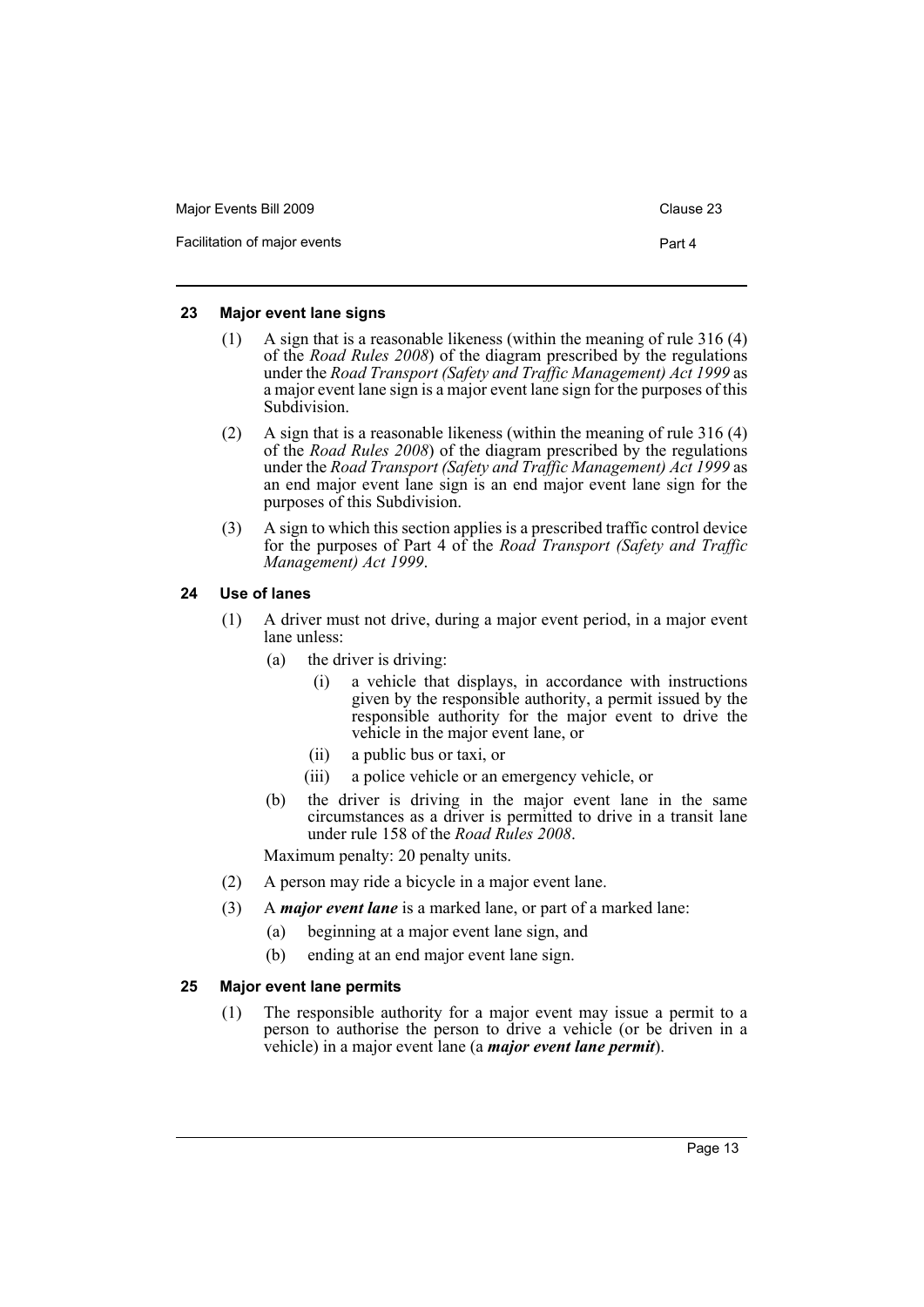#### Clause 26 Major Events Bill 2009

Part 4 **Facilitation of major events** 

- (2) A police officer may direct the person in charge of a vehicle that is displaying a major event lane permit (or a document that purports to be such a permit) in a major event lane to remove the permit or document from the vehicle and give it to the officer.
- (3) A police officer to whom such a permit or document is given may do any one or more of the following:
	- (a) inspect the permit or document,
	- (b) request the person purporting to be the holder of the permit to identify himself or herself,
	- (c) request and inspect the identification of that person for the purpose of confirming that person's identity,
	- (d) if the officer has reasonable grounds to suspect that:
		- (i) a permit given to the officer is not being used by the holder of the permit, or
		- (ii) a document purporting to be a permit is not a permit,

confiscate the permit or document.

(4) A person to whom a direction is given under subsection (2) must immediately comply with that direction. Maximum penalty: 20 penalty units.

### <span id="page-17-0"></span>**26 Road closures—integrated road and transport services**

- (1) This section applies to roads within transport areas.
- (2) The RTA may, at the direction of the responsible authority for a major event, close a road for any length of time during the major event period for the purpose of providing integrated road and transport services for the major event.
- (3) A road cannot be closed under this section unless the RTA has, not less than 7 days before the proposed closure, given public notice of the proposed closure by a notice published in a newspaper circulating generally in New South Wales.

#### <span id="page-17-1"></span>**27 Road closures—major events**

- (1) This section applies to roads whether or not the roads are within a transport area.
- (2) The responsible authority for a major event may prepare a traffic management plan, or plans, for all roads on which activities associated with a major event are to be conducted.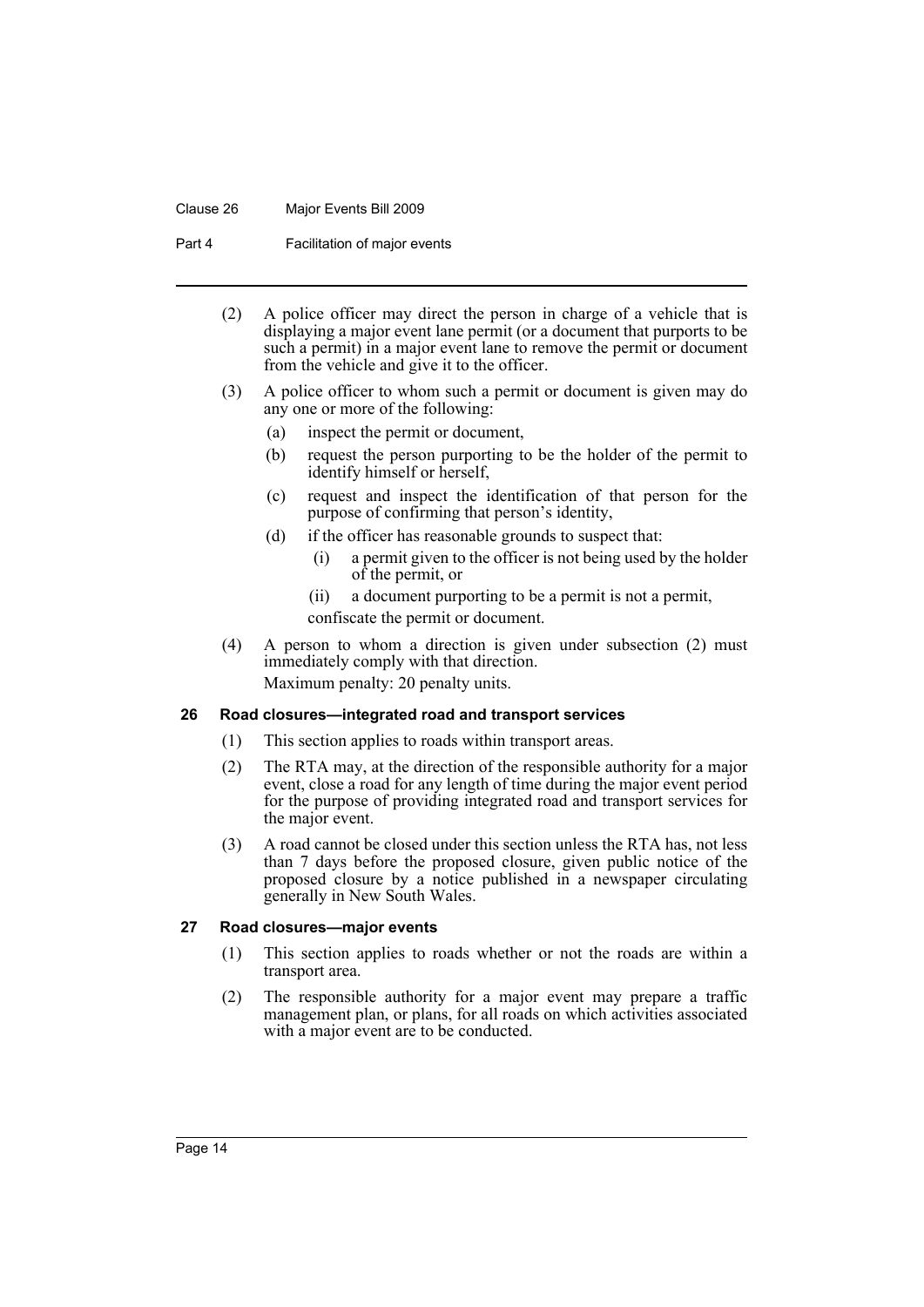| Major Events Bill 2009       | Clause 28 |
|------------------------------|-----------|
| Facilitation of major events | Part 4    |

- (3) The responsible authority may, in accordance with a traffic management plan:
	- (a) control and regulate traffic in any manner and for any purpose, and
	- (b) temporarily close a road, or part of a road, at any time and for any purpose.
- (4) A traffic management plan may, with the consent of the owner or occupier of a private road, apply to a private road in the same way as it applies to roads that are not private roads, subject to subsection (5).
- (5) A traffic management plan cannot authorise the closure of a private road unless the owner or occupier of the private road has consented to the closure. Such a consent may be given generally or in a particular case or class of cases.
- (6) A traffic management plan is to be prepared in consultation with the RTA and does not have effect unless and until the RTA has consented in writing to the plan.
- (7) The consent of the RTA under subsection (6) is taken to be a consent for the purposes of the *Roads Act 1993* and the road transport legislation in so far as the consent of the RTA would, but for this subsection, be required under that Act or that legislation in relation to any matter dealt with in or arising under the traffic management plan.
- (8) A traffic management plan may be amended from time to time. Subsection (6) applies to the amendment of a traffic management plan in the same way as it applies to the preparation of a traffic management plan.
- (9) A road cannot be closed under this section unless the RTA has, not less than 7 days before the proposed closure, given public notice of the proposed closure by a notice published in a newspaper circulating generally in New South Wales.

### <span id="page-18-0"></span>**28 Road closures—short periods**

- (1) This section applies to roads whether or not the roads are within a transport area.
- (2) The RTA may, at the direction of the responsible authority for a major event, close a road for a period not exceeding 3 consecutive days during the relevant major event period for any of the following purposes:
	- (a) facilitating the conduct of the major event,
	- (b) controlling and regulating traffic at or near any major event venue or facility,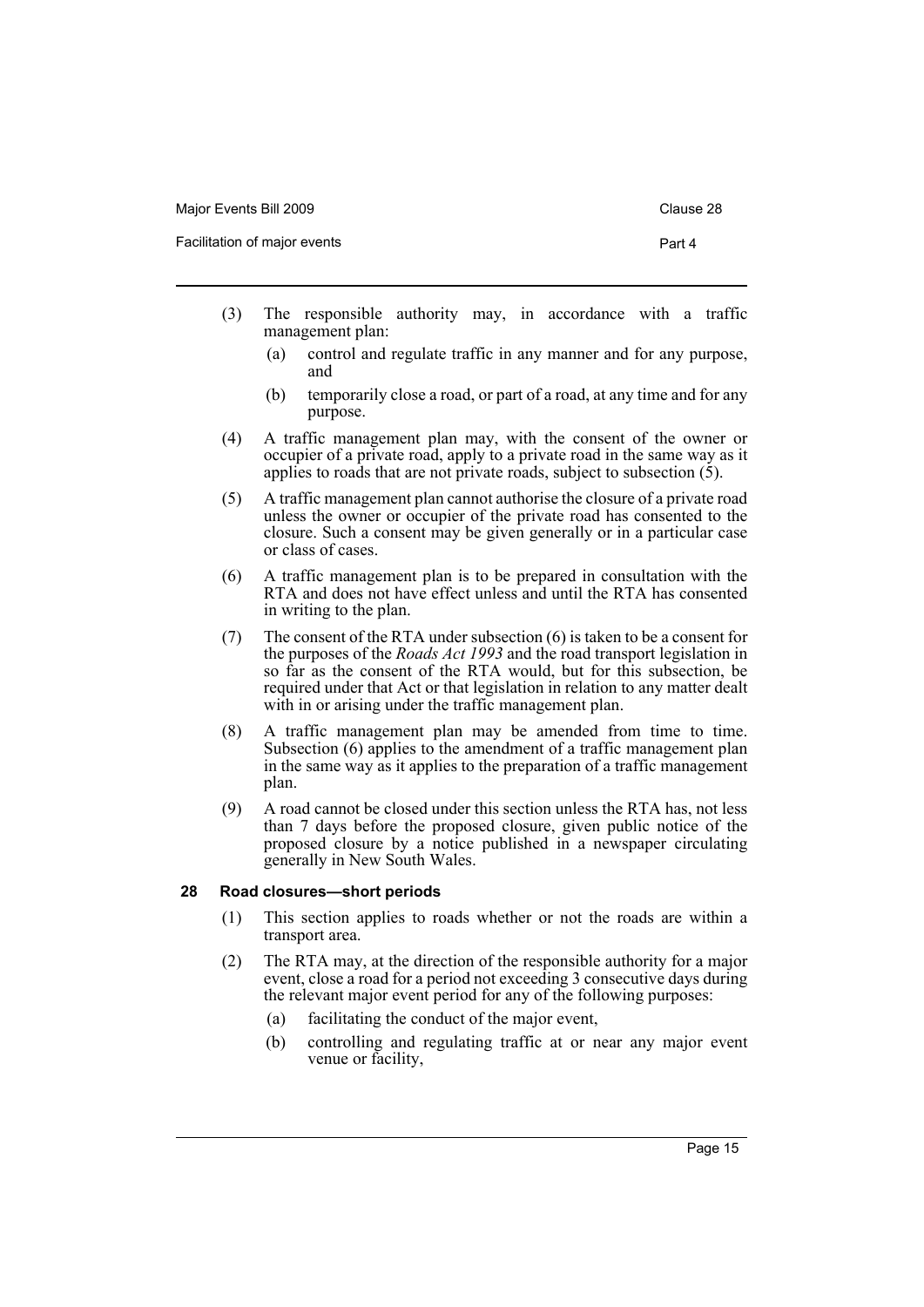#### Clause 29 Major Events Bill 2009

Part 4 **Facilitation of major events** 

- (c) ensuring the safety of persons,
- (d) protecting property from damage.
- (3) It is not necessary to give public notice of the closure of a road under this section.

#### <span id="page-19-0"></span>**29 Road closure to be for shortest possible period**

It is the duty of the RTA and the responsible authority for a major event to ensure that a road is not closed under this Subdivision for a period longer than is necessary to serve the purpose for which the road is closed.

#### <span id="page-19-1"></span>**30 Offences relating to road closures**

(1) If, under this Subdivision, a road is closed to vehicles (whether or not it is also closed to pedestrians) by the use of a sign or barrier, a person must not bring a vehicle onto the road contrary to the sign or by removing, interfering with or going beyond the barrier, except as permitted by an authorised officer.

Maximum penalty: 30 penalty units.

(2) If, under this Subdivision, a road is closed to vehicles (whether or not it is also closed to pedestrians) by the use of a sign or barrier, a person in charge of a vehicle situated on the road who is informed by an authorised officer that the road is closed and directed by an authorised officer to remove the vehicle from the road must remove the vehicle from the road as soon as practicable after the direction is given.

Maximum penalty: 30 penalty units.

(3) If, under this Subdivision, a road is closed to pedestrians (whether or not it is also closed to vehicles) by the use of a sign or barrier, a person must not, without reasonable excuse, enter the road contrary to the sign or by removing, interfering with or going beyond the barrier, except as permitted by an authorised officer.

Maximum penalty: 30 penalty units.

- (4) If, under this Subdivision, a road is closed to pedestrians (whether or not it is also closed to vehicles) by the use of a sign or barrier, a person on the road who is informed by an authorised officer that the road is closed and directed by an authorised officer to leave the road must leave the road as soon as practicable after the direction is given. Maximum penalty: 30 penalty units.
- (5) A person must not damage, remove or interfere with a sign or barrier erected or provided for the purpose of closing a road under this Subdivision, except as permitted by an authorised officer. Maximum penalty: 30 penalty units.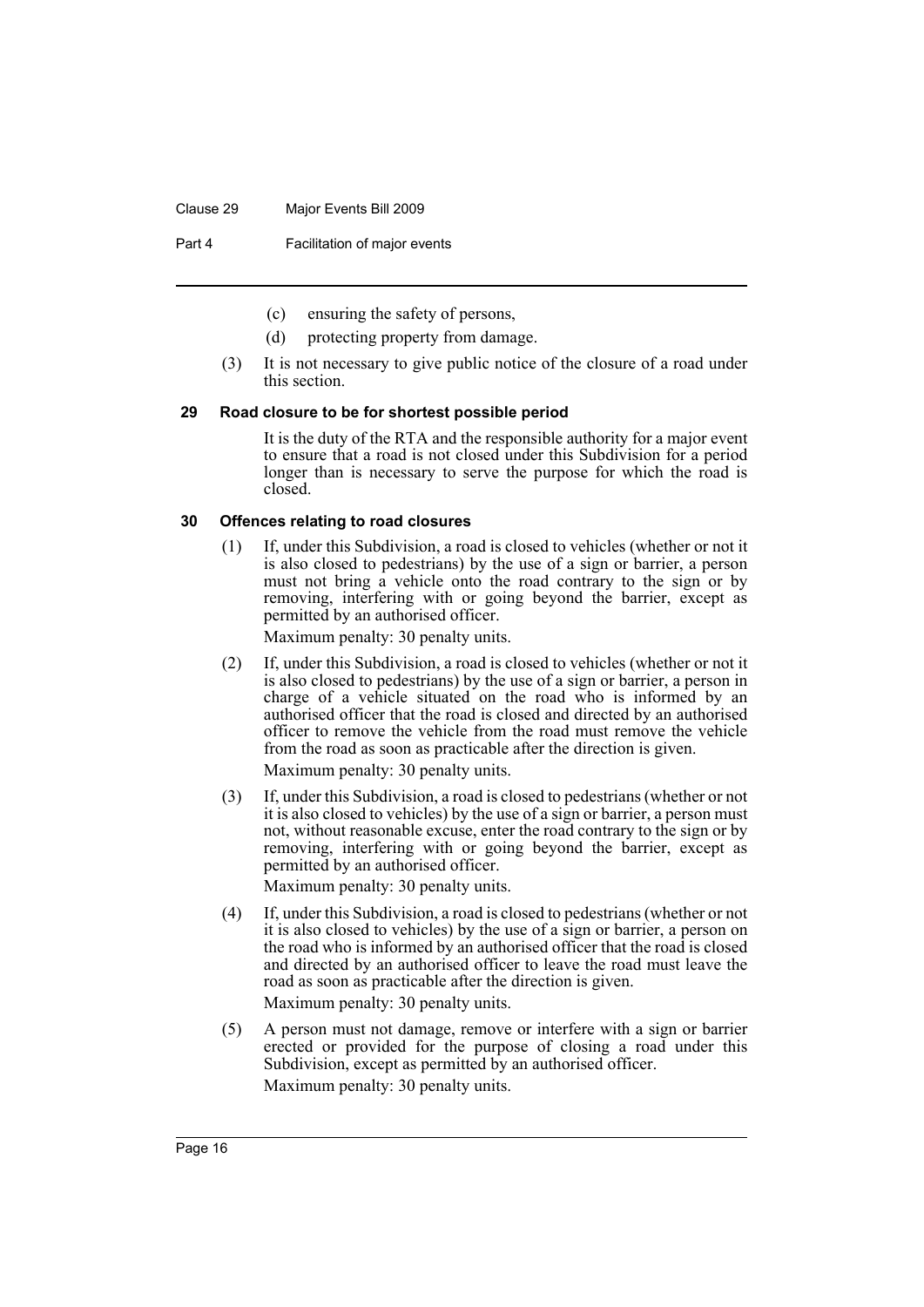| Major Events Bill 2009       | Clause 31 |
|------------------------------|-----------|
| Facilitation of major events | Part 4    |

(6) In this section, *authorised officer* means a person authorised by the RTA or the responsible authority for the major event concerned, or a police officer.

### <span id="page-20-0"></span>**31 Effect of road closure**

A road, or any part of a road, does not cease to be a road for the purposes of the road transport legislation, the *Motor Accidents Compensation Act 1999* or any other Act or law because it is closed or access to it is restricted or the use of it is restricted under this Subdivision or any other Act.

### <span id="page-20-1"></span>**32 Removal of unattended motor vehicles—generally**

- (1) This section applies to an unattended motor vehicle or trailer that:
	- (a) is standing unlawfully, or
	- (b) constitutes a danger to persons or property, or
	- (c) is causing an obstruction.
- (2) The responsible authority for a major event may declare that, for the whole or any specified part of the major event period, section 76 of the *Road Transport (Safety and Traffic Management) Act 1999* applies to motor vehicles or trailers to which this section applies on the following places in the same way as it applies to an unattended motor vehicle or trailer unlawfully standing on a prescribed place within the meaning of that section:
	- (a) a major event lane,
	- (b) a road that has been closed under this Subdivision,
	- (c) a specified parking space,
	- (d) a road notified by the Minister by order published in the Gazette as a major event route,
	- (e) a road or area designated by signs erected by the responsible authority or the RTA as a tow-away area or Special Event Clearway.

#### <span id="page-20-2"></span>**33 Removal of unattended motor vehicles—breach of parking restrictions**

The responsible authority for a major event may declare that, for the whole or any specified part of a major event period, section 76 of the *Road Transport (Safety and Traffic Management) Act 1999* applies to unattended motor vehicles or trailers that are parked on specified roads in breach of a parking restriction in the same way as it applies to an unattended motor vehicle or trailer unlawfully standing on a prescribed place within the meaning of that section.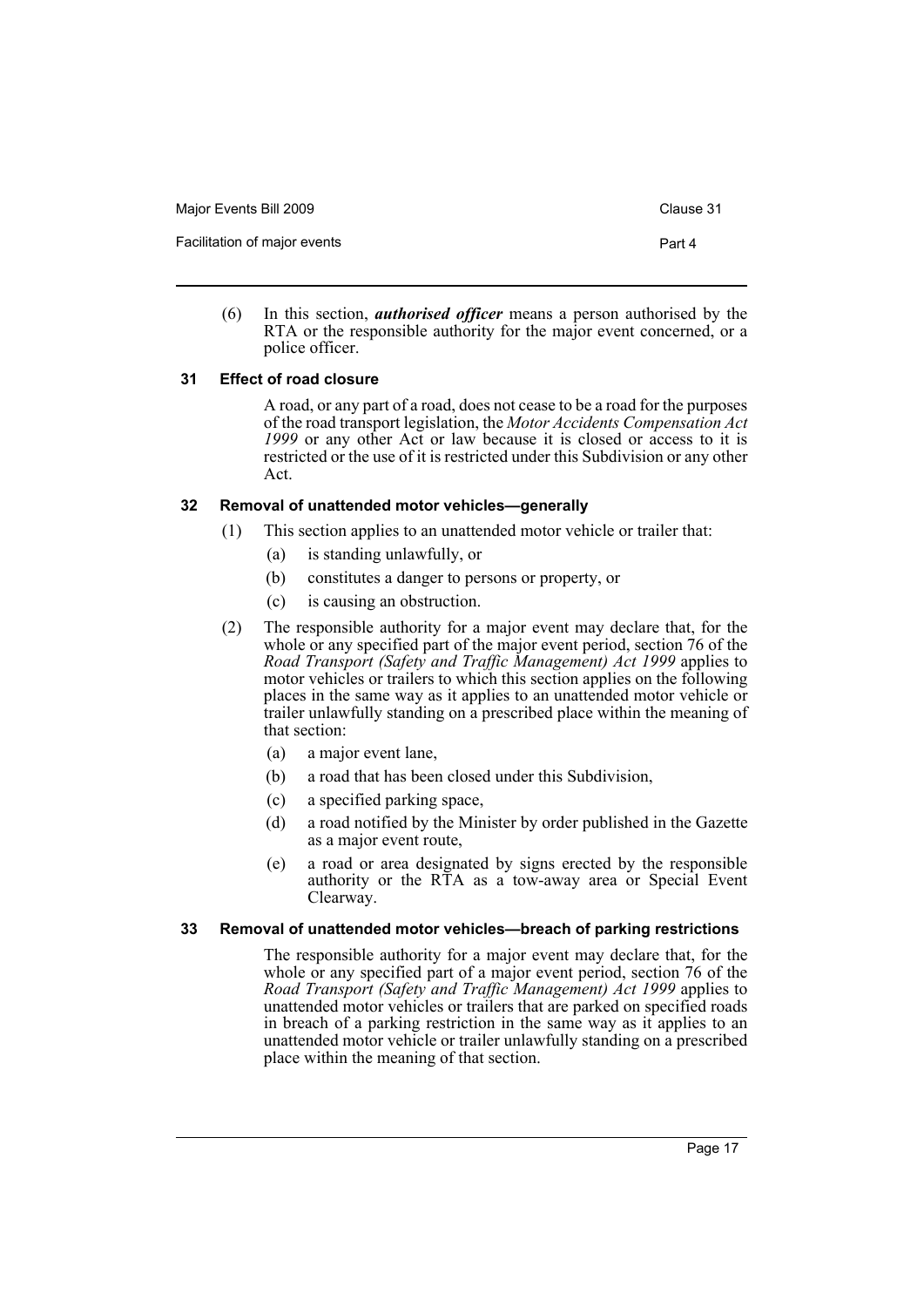#### Clause 34 Major Events Bill 2009

Part 4 **Facilitation of major events** 

#### <span id="page-21-0"></span>**34 Declarations under sections 32 and 33**

A declaration under section 32 (Removal of unattended motor vehicles—generally) or 33 (Removal of unattended motor vehicles breach of parking restrictions) is to be published in a newspaper circulating generally in New South Wales and has effect from the date of publication or, if a later date is specified in the declaration for that purpose, on the later date so specified.

#### <span id="page-21-1"></span>**35 Removal of unattended motor vehicles—emergencies**

- (1) At any time during a major event period, the responsible authority for the major event may:
	- (a) request a police officer, or
	- (b) direct another authorised officer,

to remove an unattended motor vehicle or trailer from a road within a transport area if the responsible authority is of the opinion that it is necessary to do so.

- (2) The provisions of section 76 (2)–(8A) of the *Road Transport (Safety and Traffic Management) Act 1999* apply to the removal of an unattended motor vehicle or trailer in accordance with this section in the same way as they apply to the removal of an unattended motor vehicle or trailer in accordance with that section.
- (3) However, it is not necessary that the unattended motor vehicle or trailer is standing unlawfully.
- (4) In this section, *authorised officer* has the same meaning as in section 76 of the *Road Transport (Safety and Traffic Management) Act 1999*.

#### <span id="page-21-2"></span>**36 Penalty notices**

For the avoidance of doubt, and without limiting the application of any other powers of prosecution or enforcement under the road transport legislation, penalty notices may be issued under the road transport legislation in relation to offences created by this Subdivision.

### <span id="page-21-3"></span>**Division 4 Commercial and airspace controls**

#### <span id="page-21-4"></span>**37 Control of sale and distribution of articles in certain public places**

- (1) For the purposes of this section, *a controlled area* is any of the following areas:
	- (a) the area comprising, or comprising and adjacent to, a transport facility or interchange or a major event venue or facility, being an area that is specified or described in an order of the Minister published in the Gazette for the purposes of this section,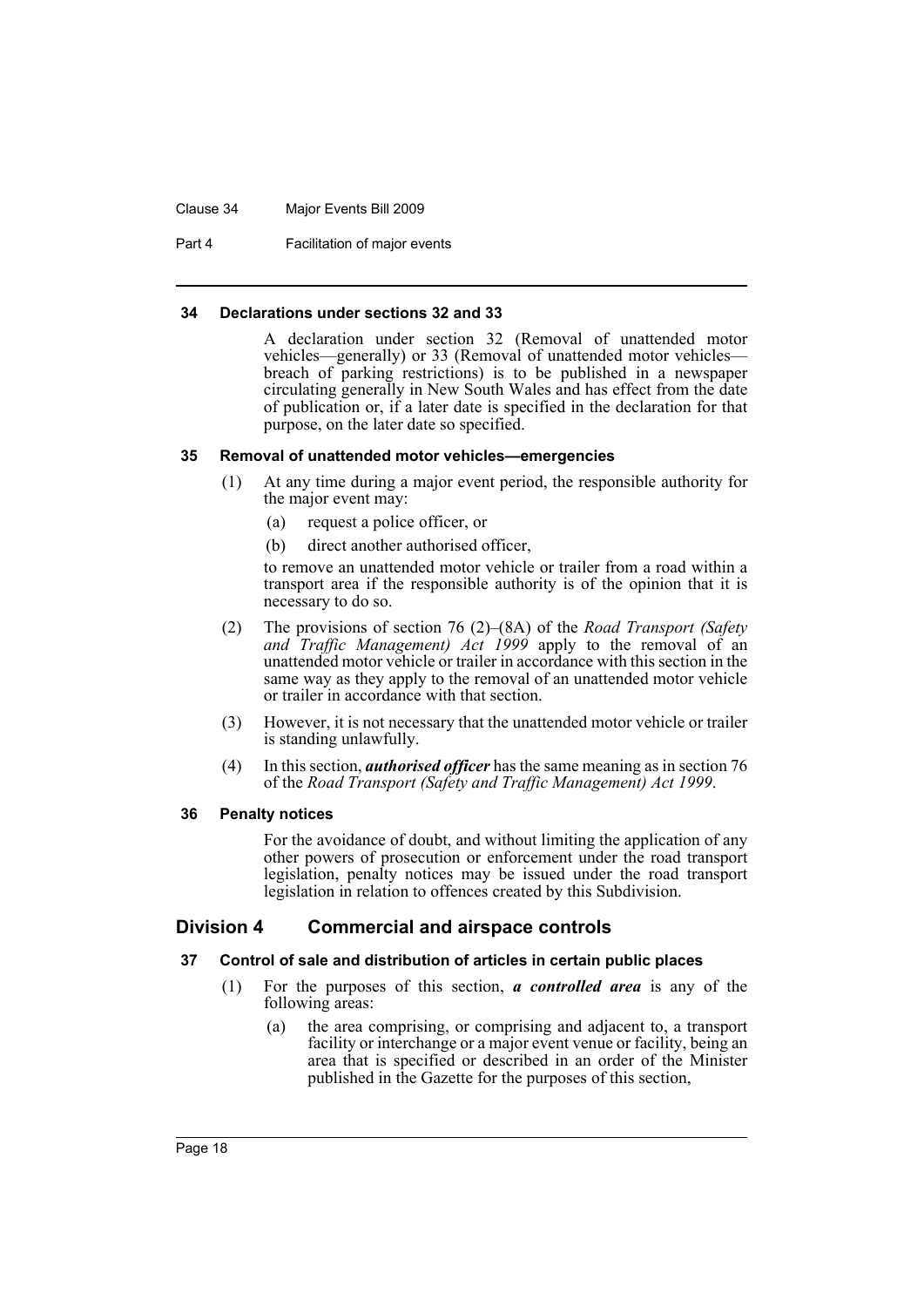| Major Events Bill 2009       | Clause 37 |
|------------------------------|-----------|
| Facilitation of major events | Part 4    |

- (b) a public place, or any part of a public place, that is within 100 metres (or such greater distance as is prescribed by the regulations) of a transport facility or interchange or a major event venue or facility, being a public place, or part of a public place, that is shown on a map referred to in an order of the Minister published in the Gazette for the purposes of this section.
- (2) A person must not sell or distribute a prescribed article during the sales control period in a controlled area without the approval of the responsible authority.

Maximum penalty: 50 penalty units.

- (3) An authorised officer may give a direction to a person who sells or distributes any prescribed article during the sales control period in a controlled area without the approval of the responsible authority to remove the article, and any other prescribed articles within the person's possession or under the person's control, from the area immediately or by such other time as may be directed.
- (4) A person must not fail or refuse to comply with a direction given to the person by an authorised officer under subsection (3). Maximum penalty: 50 penalty units.
- (5) If a person fails or refuses to comply with a direction given under subsection (3) for the removal of a prescribed article, the article is forfeited to the Crown and may be seized by an authorised officer.
- (6) A person whose article is forfeited to the Crown under this section may appeal against the forfeiture to the Local Court within 21 days after the forfeiture.
- (7) The Local Court may determine the appeal by:
	- (a) upholding the forfeiture, or
	- (b) ordering the return of the article to the appellant, or
	- (c) making such other order as it thinks fit.
- (8) The regulations may make provision for or with respect to:
	- (a) approvals under this section, including:
		- (i) applications for approval, and
		- (ii) application fees, and
		- (iii) determination of applications, and
		- (iv) appeals against determinations of applications, and
	- (b) the making and determination of appeals under subsection (7).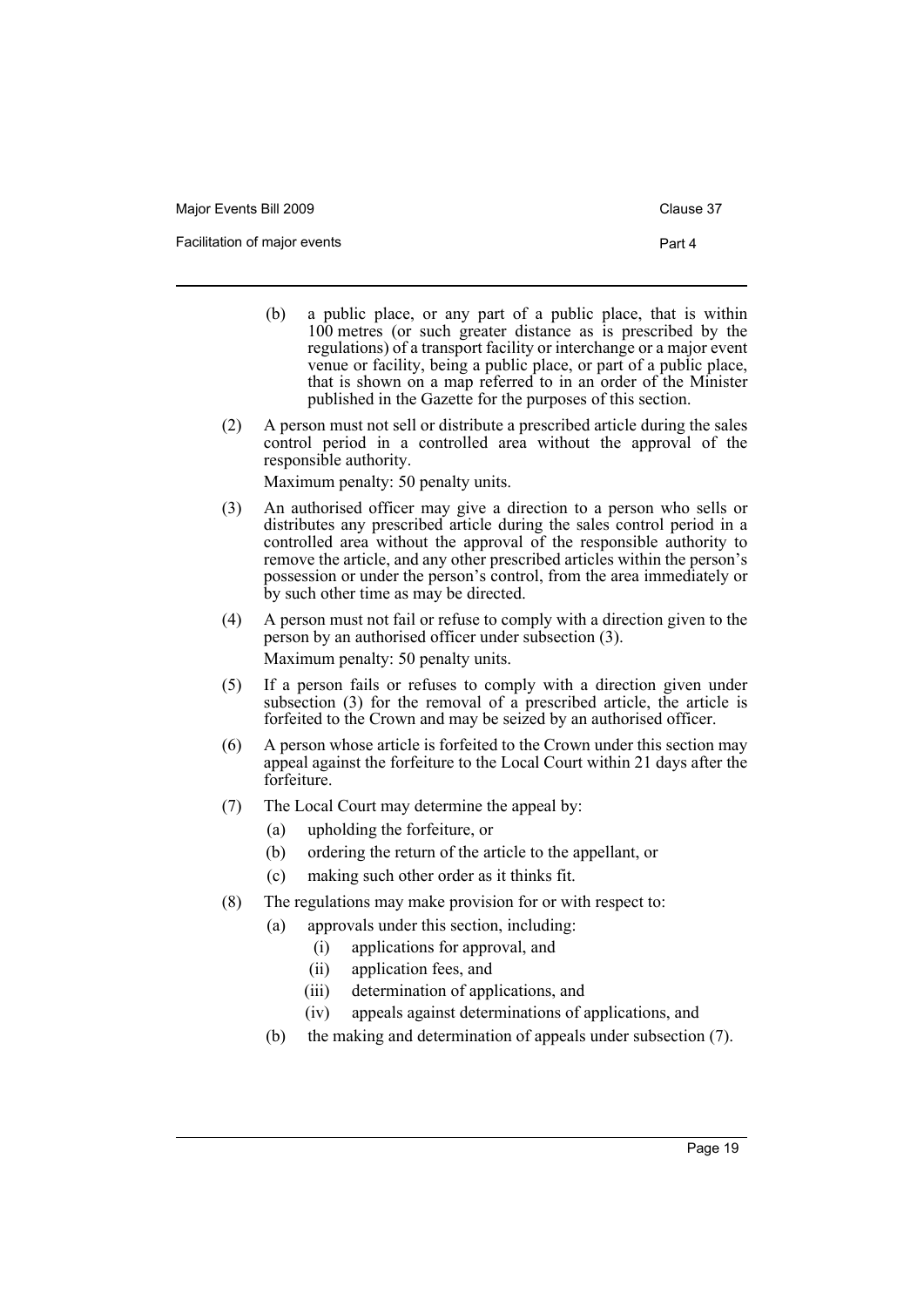#### Clause 38 Major Events Bill 2009

Part 4 **Facilitation of major events** 

### (9) In this section:

*authorised officer* means any of the following who have been authorised in writing by the responsible authority for the major event concerned for the purposes of this section:

- (a) a police officer,
- (b) an officer or employee of a government agency,
- (c) a person, or a member of a class of persons, prescribed by the regulations for the purposes of this definition.

*prescribed article* means an article of a class prescribed by the regulations as being a prescribed article for the purposes of this section. *sales control period* means the period prescribed by the regulations for the purposes of this section.

*sell* includes any of the following:

- (a) sell by wholesale, retail, auction or tender,
- (b) hire,
- (c) barter or exchange,
- (d) supply for profit,
- (e) offer for sale or hire, receive for sale or hire, have in possession for sale or hire or expose or exhibit for sale or hire,
- (f) conduct negotiations for sale or hire,
- (g) consign or deliver for sale or hire,
- (h) solicit for sale or hire,
- (i) cause or permit anything referred to above,

and includes to sell from a standing vehicle or any article.

(10) A regulation for the purposes of the definition of *sales control period* in subsection (9) that extends a sales control period may be made before or during that period.

### <span id="page-23-0"></span>**38 Control of airspace**

(1) In this section:

*CASA* means the Civil Aviation Safety Authority established by the *Civil Aviation Act 1988* of the Commonwealth.

*Commonwealth Air Navigation Regulations* means the *Air Navigation Regulations 1947* of the Commonwealth.

*Commonwealth Airspace Regulations* means the *Airspace Regulations 2007* of the Commonwealth.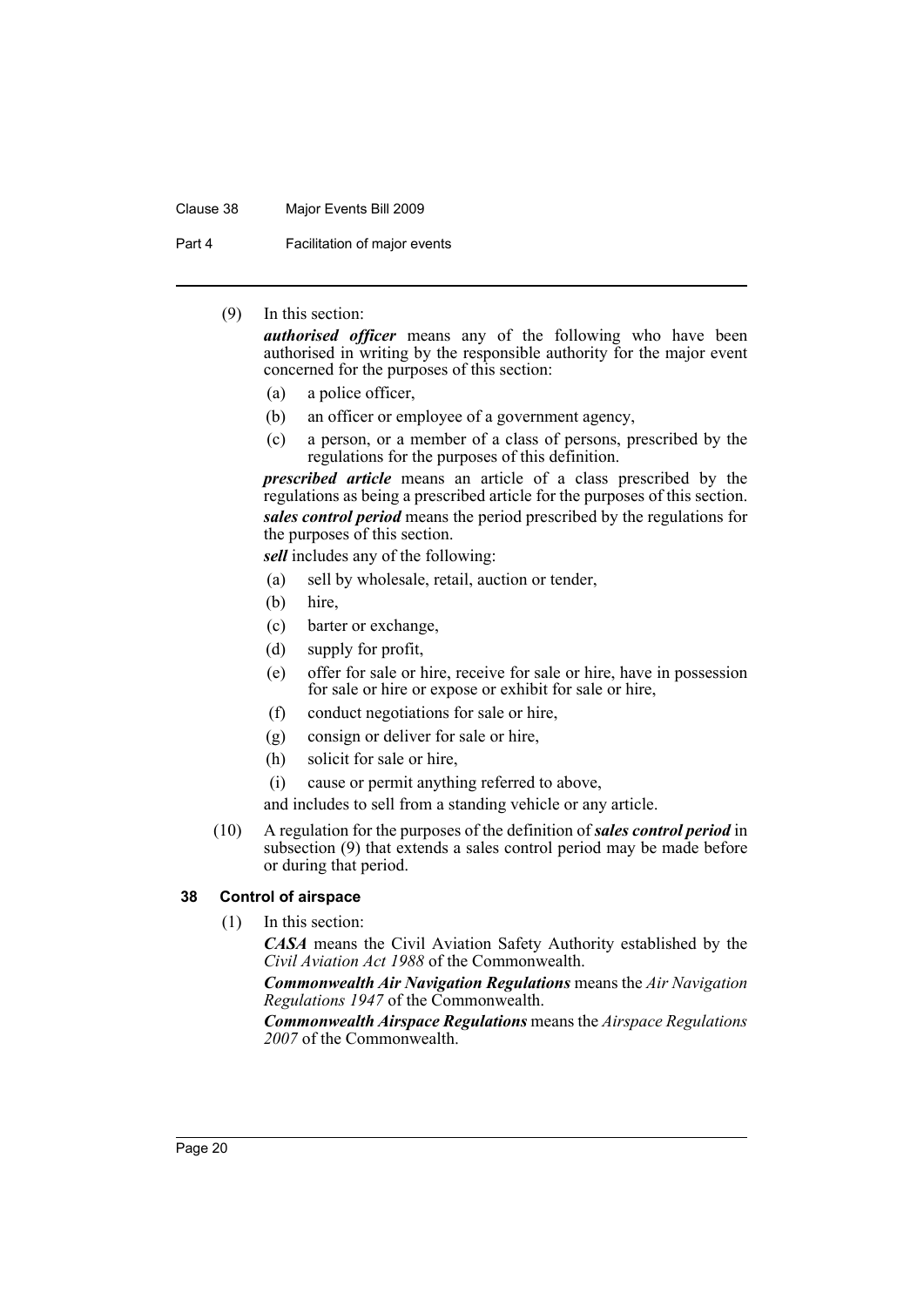| Major Events Bill 2009       | Clause 39 |
|------------------------------|-----------|
| Facilitation of major events | Part 4    |

*controlled airspace* means airspace that CASA has determined under the Commonwealth Airspace Regulations to be a control area or control zone.

*restricted area* means airspace that CASA has declared under the Commonwealth Airspace Regulations to be a restricted area.

*State air navigation* means air navigation within New South Wales to and in relation to which the Commonwealth Air Navigation Regulations are applied as if they were State law by section 4 of the *Air Navigation Act 1938*.

(2) A person must not, during a major event and in the course of State air navigation, cause an aircraft to enter, or operate an aircraft within, controlled airspace or a restricted area that is over a major event venue or facility unless permitted to do so by or under relevant Commonwealth law (including permission by or under an instrument given under such a law).

Maximum penalty: 2,000 penalty units.

- (3) The provisions of this section prevail to the extent of any inconsistency between this section and the provisions of the Commonwealth Air Navigation Regulations (as applied to and in relation to State air navigation by the *Air Navigation Act 1938*).
- (4) This section does not apply to the operation of:
	- (a) a military aircraft, or an aircraft of the NSW Police Force, when being operated for military, security or emergency purposes, or
	- (b) an aircraft when being operated exclusively for emergency purposes relating to human life or safety, or the protection of property.

### <span id="page-24-0"></span>**39 Prohibition of certain advertising on buildings and structures**

- (1) For the purposes of this section, an *advertising controlled site* is any of the following:
	- (a) a major event venue or facility, being a venue or facility designated by the Minister by an order published in the Gazette for the purposes of this section,
	- (b) an area within 500 metres of a major event venue or facility, being an area designated by the Minister by an order published in the Gazette for the purposes of this section.

**Note.** The Minister may amend or repeal an order made under this section. See section 43 of the *Interpretation Act 1987*.

- (2) An area is an advertising controlled site for the purposes of this section only for:
	- (a) the period specified in the order, or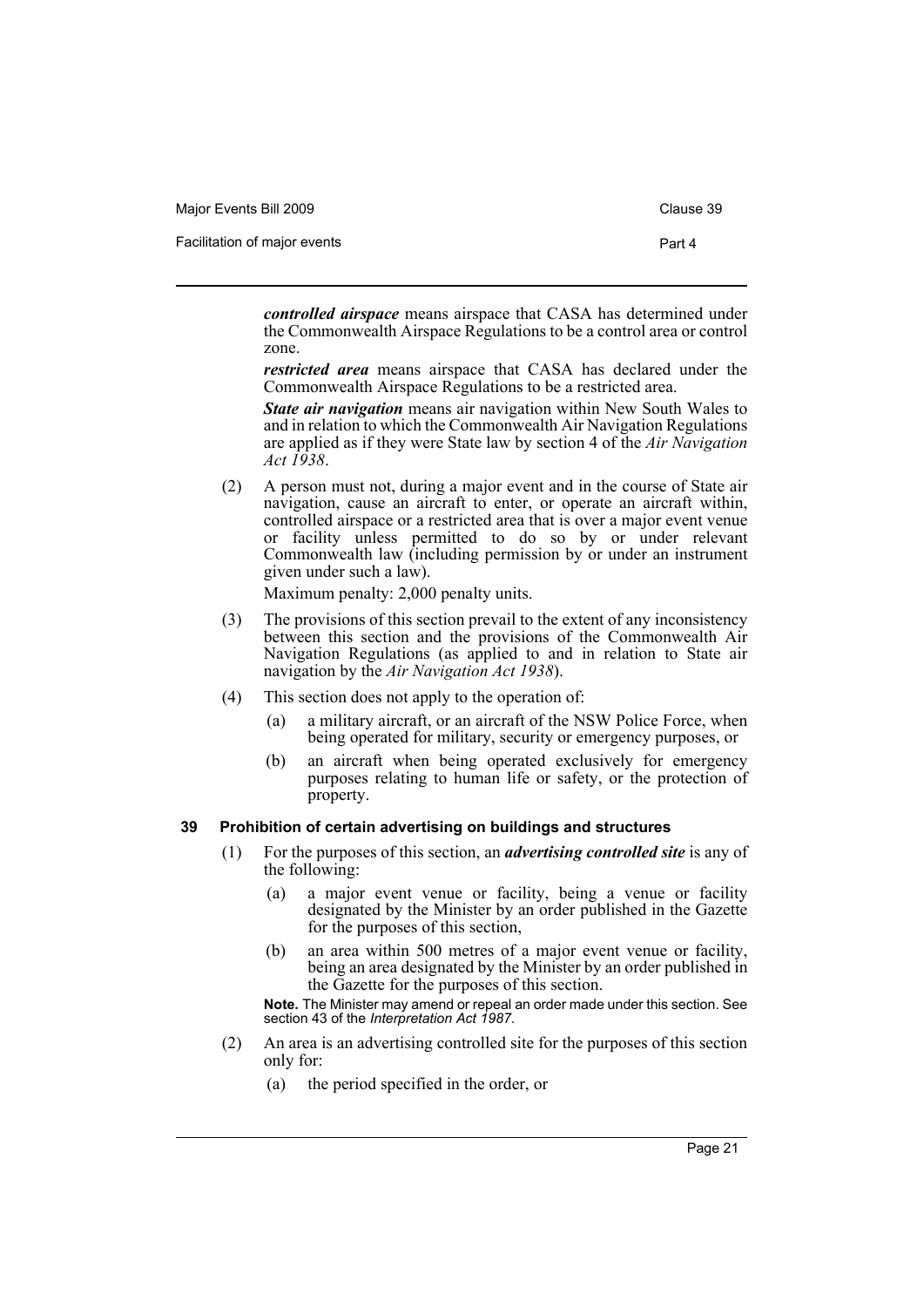#### Clause 39 Major Events Bill 2009

Part 4 **Facilitation of major events** 

- (b) if no period is specified in the order—the relevant major event period or, if the major event period has already commenced, the remainder of that period.
- (3) Notice of an order designating any venue, facility or area to be an advertising controlled site for the purposes of this section must be published in at least one newspaper circulating generally in the State and, if the venue, facility or area to which the order relates is outside the Sydney Metropolitan area, in a newspaper circulating in the locality of the venue, facility or area.
- (4) Except as authorised or permitted by the responsible authority for the major event, a person who is the owner or occupier or the holder of a lease or licence relating to a building or structure that is (or is part of) an advertising controlled site must not, while the land is an advertising controlled site:
	- (a) cause or permit any advertising material to be fixed to or placed on the building or structure, or
	- (b) fail to ensure that any advertising material already fixed to or placed on a building or structure is covered, obliterated or removed.

Maximum penalty:

- (a) in the case of an individual—250 penalty units, or
- (b) in the case of a corporation—500 penalty units.
- (5) A person authorised by the responsible authority for the major event for the purposes of this subsection may cover, obliterate or remove any advertising material that is on a building or structure in contravention of subsection (4).
- (6) A person authorised under subsection (5) may enter:
	- (a) an advertising controlled site to undertake the covering, obliteration or removal referred to in that subsection, and
	- (b) other adjacent premises, if necessary to undertake that covering, obliteration or removal.
- (7) A person is not entitled under this section to enter a part of premises used only for residential purposes, except with the consent of the occupier of the part.
- (8) In exercising functions under subsections (5) and (6), the person must:
	- (a) cause as little damage as possible, and
	- (b) produce to any person apparently in charge of the premises who requests its production the person's authorisation under that subsection.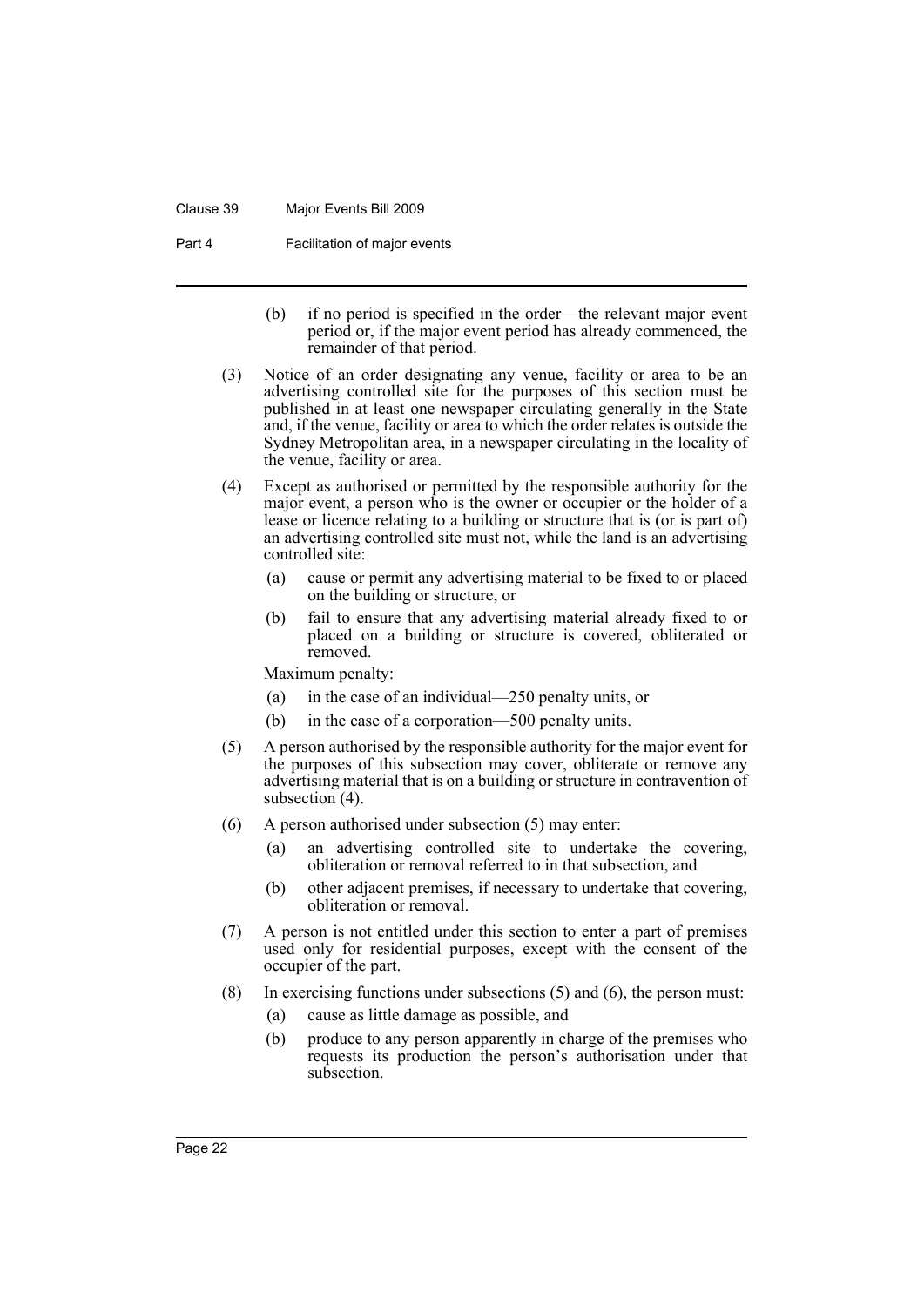| Major Events Bill 2009       | Clause 40 |
|------------------------------|-----------|
| Facilitation of major events | Part 4    |

- (9) It is a defence to a prosecution for an offence against subsection (4) that relates to an area referred to in subsection  $(1)$  (b), if the defendant establishes that the advertising material concerned:
	- (a) was fixed to or placed on the building or structure before the relevant order was made, and
	- (b) was so fixed or placed by a person as part of the person's ordinary activities and not in anticipation of the major event concerned, and
	- (c) does not contain any statement, or make any inference, that the advertiser is a sponsor or supporter of, or is in any way connected with, the major event concerned.
- (10) For the avoidance of doubt, the functions under subsections (5) and (6) may be exercised in relation to advertising material even if a person is able to establish the defence under subsection (9) in relation to that material.
- (11) This section does not apply to the following advertising material:
	- (a) any advertising material:
		- (i) that has an area of not more than one square metre, or
		- (ii) comprising a series of related advertisements that together have an area of not more than one square metre,
	- (b) any advertising material that is exempted from this section by the regulations.

### <span id="page-26-0"></span>**40 Prohibition of certain aerial advertising**

- (1) For the purposes of this section, *advertising controlled airspace* means airspace that is within unaided sight of a major event venue or facility that is prescribed by the regulations for the purposes of this section, but only during such periods as are prescribed by the regulations in relation to the place.
- (2) A person must not display an advertisement, or cause an advertisement to be displayed, in advertising controlled airspace, except with the approval of the responsible authority for the major event concerned. Maximum penalty: 2,000 penalty units.
- (3) An application for the approval of the responsible authority under this section may be made in such form and manner as is determined by the responsible authority.
- (4) The responsible authority may determine an application by granting the application, unconditionally or subject to conditions, or by refusing the application.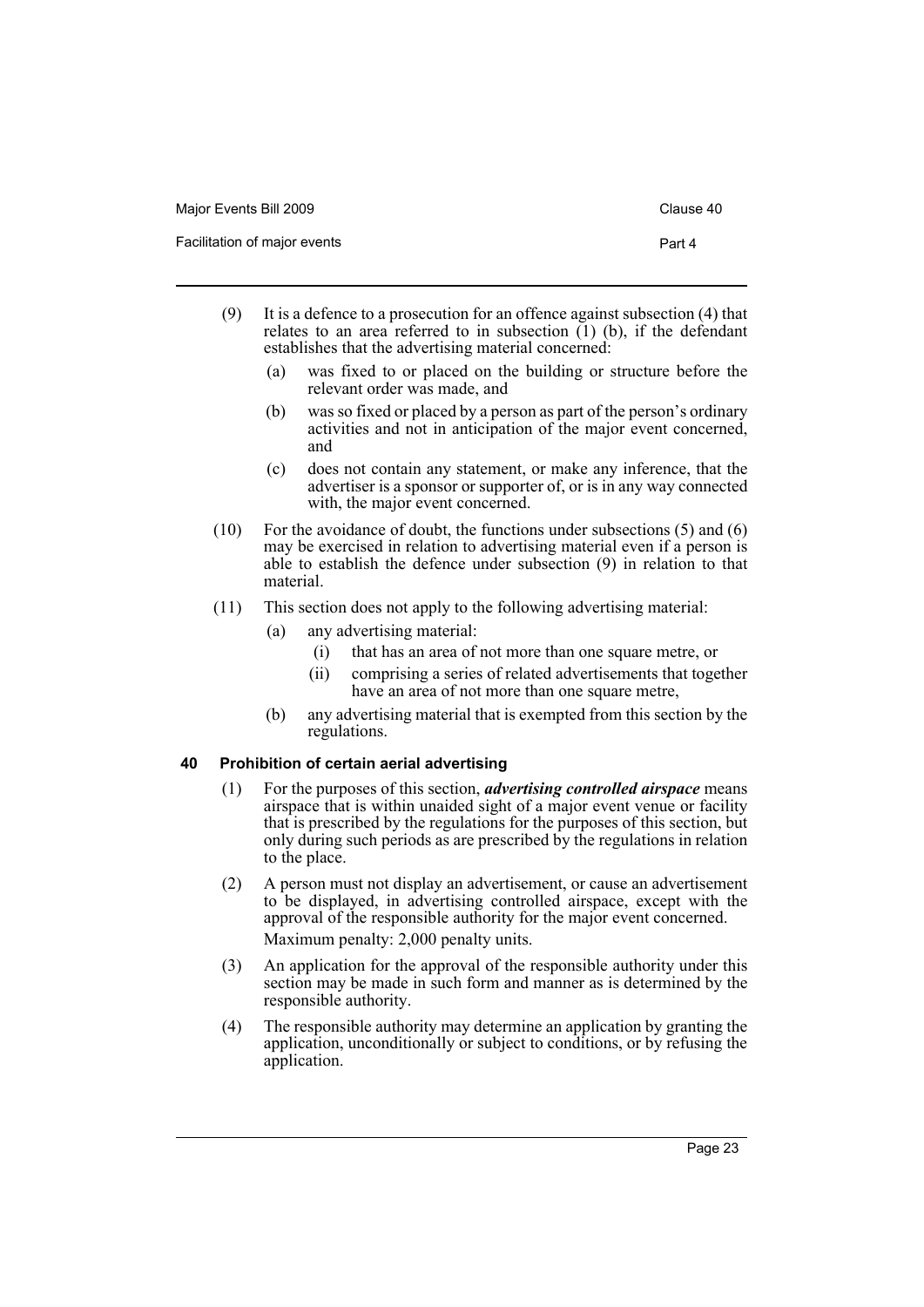#### Clause 41 Major Events Bill 2009

Part 4 **Facilitation of major events** 

- (5) For the purposes of this section, the responsible authority may grant approval to a person, or to classes or descriptions of persons, only if in its opinion the display of the advertisement will not adversely affect the organisation or conduct of the major event.
- (6) The determination of the responsible authority with respect to an application for approval is final.

### (7) For the purposes of this section:

- *advertisement* includes advertising by any of the following methods:
	- (a) skywriting or signwriting by an aircraft,
	- (b) a banner, or other sign, towed by or attached to an aircraft,
	- (c) matter displayed on an aircraft, other than its normal markings and livery,
	- (d) matter displayed on a hang glider, parachute, paraglider or similar device, other than its normal markings, or on a banner or sign attached to a hang glider, parachute, paraglider or similar device,
	- (e) a banner, or other sign, attached to a person suspended from a hang glider, parachute, paraglider or similar device.

*aircraft* includes an airship or a balloon.

#### <span id="page-27-0"></span>**41 Commercial and other activities**

- (1) A person must not do any of the following at a major event venue or facility, except as authorised by the responsible authority:
	- (a) provide, or offer to provide, any services for fee, gain or reward,
	- (b) sell or attempt to sell a ticket for admission to a major event venue or facility,
	- (c) use any audio, loudspeaker or broadcasting equipment or camera (whether photographic, cinematic or video) for a commercial purpose,
	- (d) damage, destroy or remove any building, structure or equipment,
	- (e) leave any rubbish or litter, except in a receptacle provided for the purpose,
	- (f) collect or attempt to collect money from members of the public,
	- (g) busk,
	- (h) conduct, or participate in, any game or other activity in a manner that unduly interferes with the amenity of the area,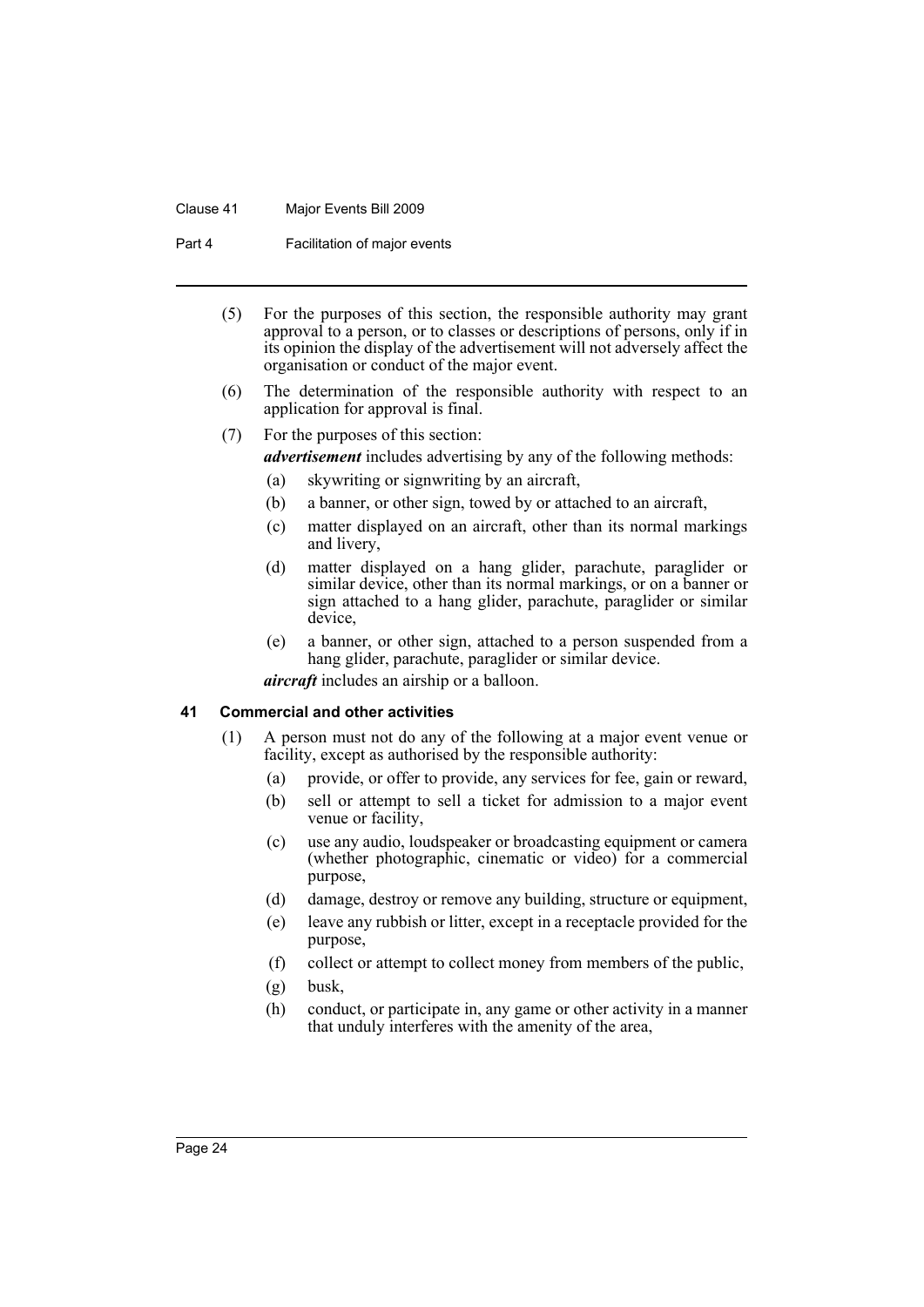Major Events Bill 2009 Clause 42

Facilitation of major events **Part 4** 

- 
- (i) operate or use any radio, television, record-player, tape recorder, compact disc player, musical instrument or other sound-generating device in a manner that unduly interferes with the amenity of the area,
- (j) erect a tent or other temporary structure,
- (k) paint, erect or affix any decoration, sign or other equipment,
- (l) carry or discharge or have in the person's possession any firearm (within the meaning of the *Firearms Act 1996*) or prohibited weapon (within the meaning of the *Weapons Prohibition Act 1998*), unless:
	- (i) the person is a police officer of the State or the Commonwealth, or
	- (ii) the person is the holder of a licence under the *Security Industry Act 1997*, is carrying out functions authorised by the licence, and is the holder of the relevant licence or permit under the *Firearms Act 1996* or the *Weapons Prohibition Act 1998* (as the case requires).

Maximum penalty: 20 penalty units.

(2) An authorisation under this section may be given to a person or a class of persons.

### <span id="page-28-0"></span>**42 Use of official title and official insignia**

(1) A person must not use any official title, or official insignia, of a major event for a commercial purpose without the written consent of the responsible authority.

Maximum penalty: 200 penalty units.

- (2) A consent under this section:
	- (a) may be given with or without conditions (including conditions requiring payment to the responsible authority or another person), and
	- (b) may be revoked by the responsible authority for breach of a condition by notice in writing given personally or by post to a person who has the benefit of the consent.
- (3) In this section:

*official insignia* means a logo, symbol or other design approved by the responsible authority for the purposes of this section by notice published in the Gazette.

*official title* means the title of the major event approved by the responsible authority for the purposes of this section by notice published in the Gazette.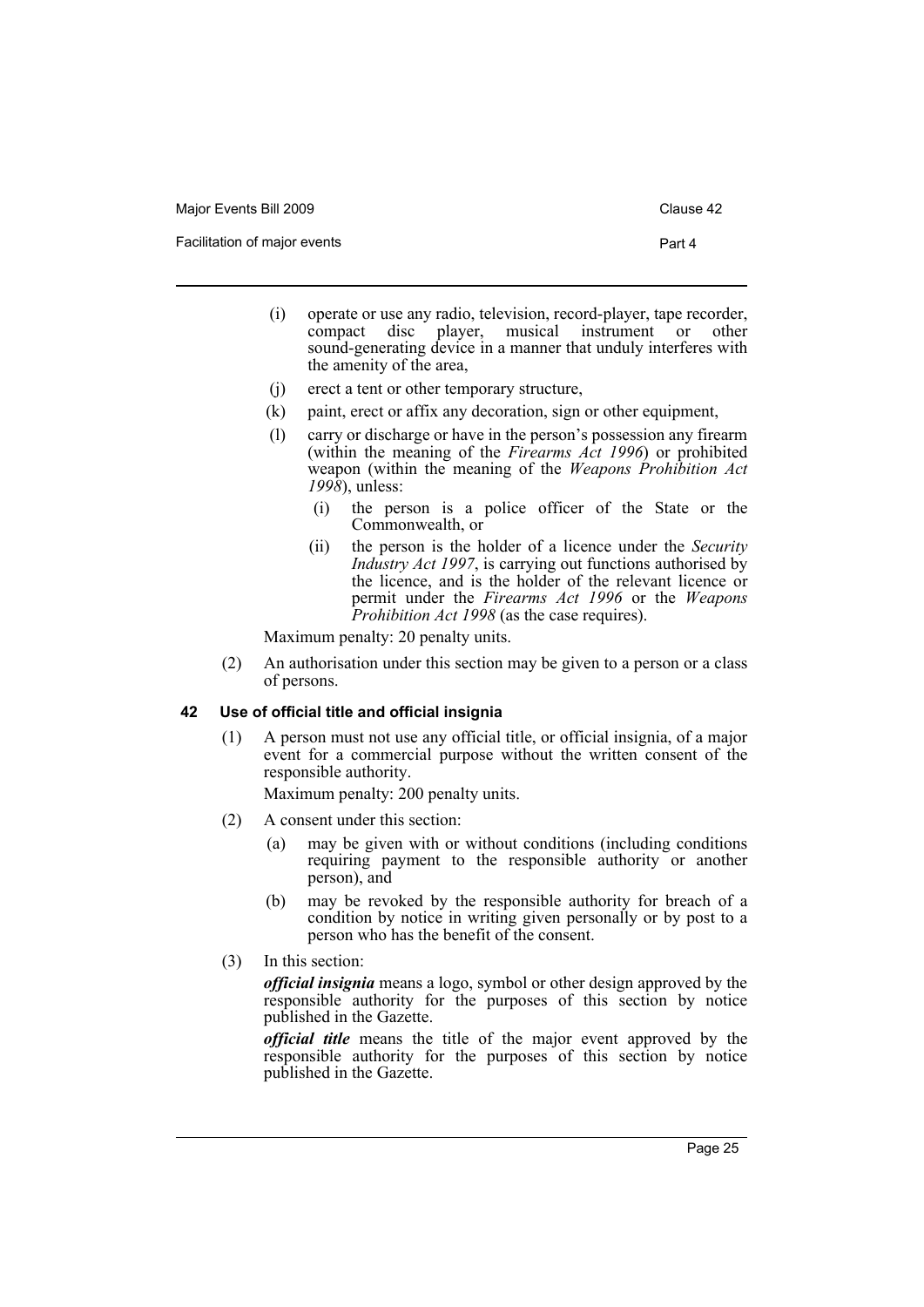#### Clause 43 Major Events Bill 2009

Part 4 **Facilitation of major events** 

### <span id="page-29-0"></span>**Division 5 Safety and crowd management at major events**

### <span id="page-29-1"></span>**43 Crowd management**

- (1) The responsible authority for a major event may do any one or more of the following:
	- (a) limit the number of persons who may enter a major event venue or facility or any part of a major event venue or facility,
	- (b) prohibit categories of persons from entering, or limit categories of persons who may enter, or limit the number of persons within categories of persons who may enter, a major event venue or facility or any part of a major event venue or facility,
	- (c) close a major event venue or facility or any part of a major event venue or facility to the public,
	- (d) charge admission to a major event venue or facility or any part of a major event venue or facility,
	- (e) prohibit persons from entering a major event venue or facility or any part of a major event venue or facility:
		- (i) if they are in possession of any prohibited thing, or
		- (ii) if, in the opinion of a person authorised by the responsible authority, they are or appear to be intoxicated.
- (2) The responsible authority for a major event may do any one or more of the following:
	- (a) prohibit the entry of vehicles or vessels to a major event venue or facility or any part of a major event venue or facility,
	- (b) regulate or otherwise control the entry of vehicles or vessels to a major event venue or facility or any part of a major event venue or facility,
	- (c) refuse to admit a vehicle or vessel to a major event venue or facility or any part of a major event venue or facility.
- (3) The responsible authority may take any action referred to in subsection  $(1)$  or  $(2)$  by means of the erection of a sign or the giving of a direction to the person concerned.
- (4) A person must not do anything in wilful contravention of a sign erected or a direction given under this section. Maximum penalty: 20 penalty units.
- (5) Nothing in this section limits any other function of the responsible authority under this Act.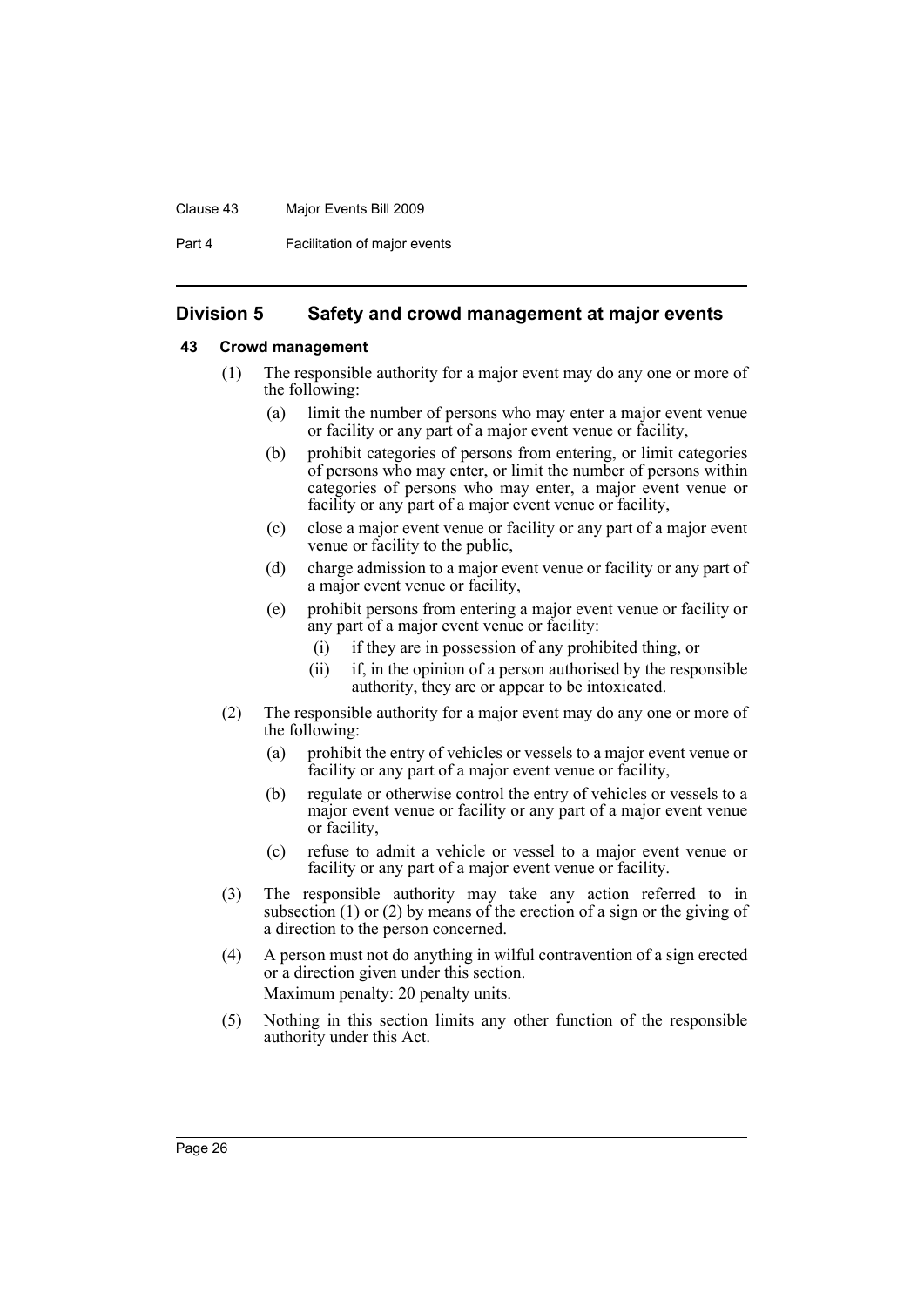| Major Events Bill 2009       | Clause 44 |
|------------------------------|-----------|
| Facilitation of major events | Part 4    |

- (6) This section does not prohibit a person with a disability (within the meaning of the *Disability Discrimination Act 1992* of the Commonwealth) from being accompanied by an assistance animal (that is, an animal referred to in section  $\overline{9}$  of that Act).
- (7) In this section, *prohibited thing* means the following:
	- (a) an animal,
	- (b) a distress signal,
	- (c) dangerous goods (within the meaning of the *Dangerous Goods (Road and Rail Transport) Act 2008*),
	- (d) a firearm, or ammunition, within the meaning of the *Firearms Act 1996*,
	- (e) a prohibited weapon within the meaning of the *Weapons Prohibition Act 1998*,
	- (f) a firework,
	- (g) any other thing prescribed by the regulations for the purposes of this definition.

### <span id="page-30-0"></span>**44 Personal conduct**

- (1) A person must not do any of the following at a major event venue or facility:
	- (a) use indecent, obscene or threatening language,
	- (b) behave in an offensive or indecent manner,
	- (c) cause serious alarm or affront to a person by disorderly conduct,
	- (d) obstruct a person in the performance of the person's work or duties,
	- (e) fail to comply with a reasonable request or direction given for the purpose of securing good order and management and enjoyment of a major event venue or facility, or any part of a major event venue or facility, by the responsible authority or an authorised officer.

Maximum penalty: 10 penalty units.

- (2) In this section, *authorised officer* means any of the following who have been authorised in writing by the responsible authority for the major event concerned for the purposes of this section:
	- (a) a police officer,
	- (b) an officer or employee of a government agency,
	- (c) a person, or a member of a class of persons, prescribed by the regulations for the purposes of this definition.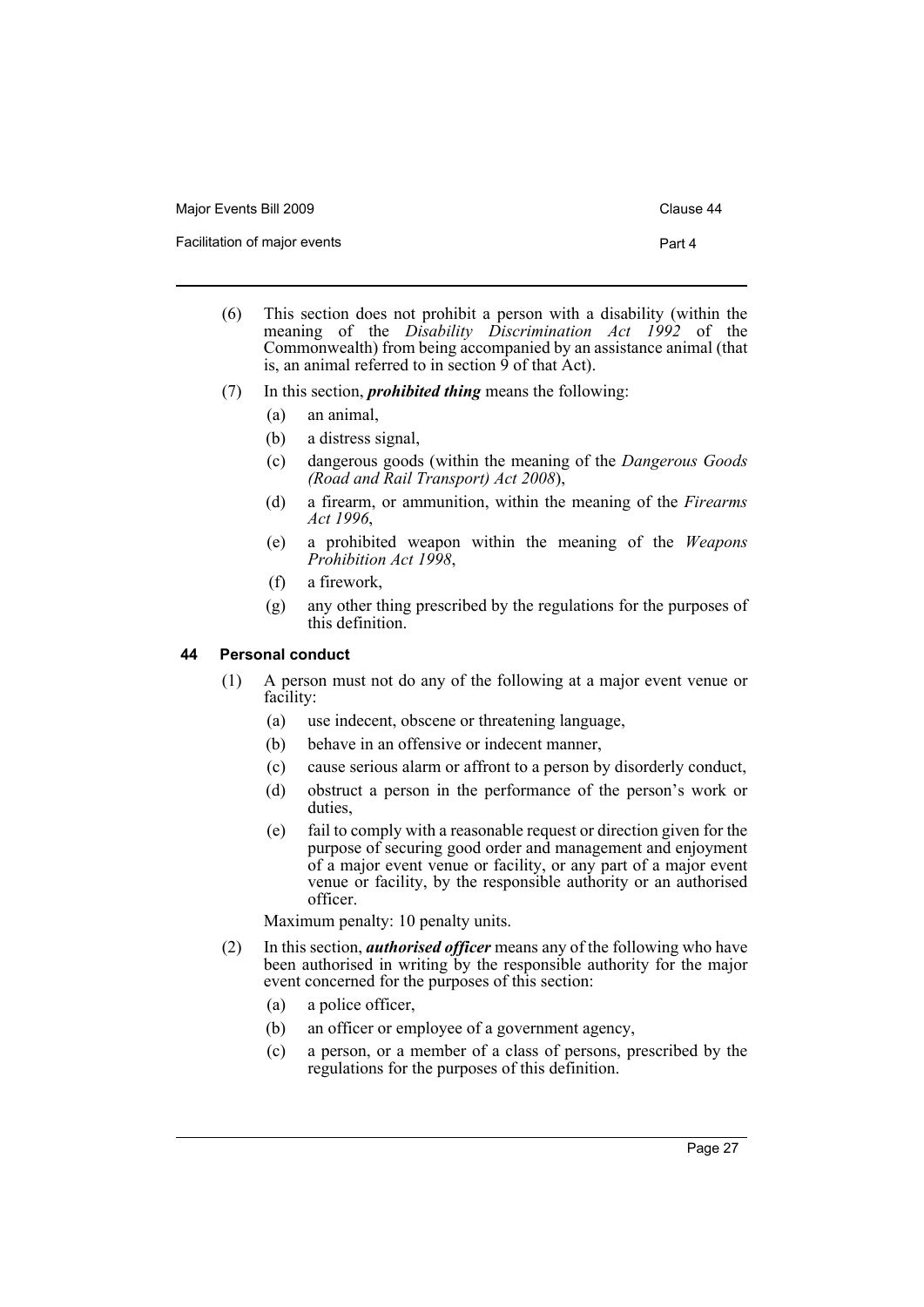#### Clause 45 Major Events Bill 2009

Part 4 **Facilitation of major events** 

#### <span id="page-31-0"></span>**45 Request to undergo search as condition of entry to major event venue or facility**

- (1) A person's entry to a major event venue or facility (or any part of a major event venue or facility) is subject to the condition that the person must comply with such of the following requests as may be made of the person:
	- (a) a request by an authorised officer that the person undergo a search conducted by electronic means (such as by passing an electronic detection device over or in close proximity to the person or by the person passing through a detection device),
	- (b) a request by an authorised officer that the person allow a search of articles in the person's possession and identify articles in the person's possession,
	- (c) a request by an authorised officer that the person remove his or her overcoat, coat or jacket or similar article of clothing and any gloves, shoes and hat (or other headwear), and allow an examination of those items,
	- (d) if the person enters in a vehicle or vessel—a request by an authorised officer that the person open the vehicle or vessel, or part of it, for inspection and allow the vehicle, vessel or part to be searched.

**Note.** A failure to comply with such a request is not an offence. However, a person who refuses such a request may be excluded from entry to the major event venue or facility or part of the major event venue or facility concerned under subsection (2).

- (2) An authorised officer may exclude a person who refuses such a request from entry to the major event venue or facility or part of the major event venue or facility concerned.
- (3) Reasonable force may be used to effect the person's exclusion.
- (4) In this section, *authorised officer* means any of the following who have been authorised in writing by the responsible authority for the major event concerned for the purposes of this section:
	- (a) a police officer,
	- (b) an officer or employee of a government agency,
	- (c) a person, or a member of a class of persons, prescribed by the regulations for the purposes of this definition.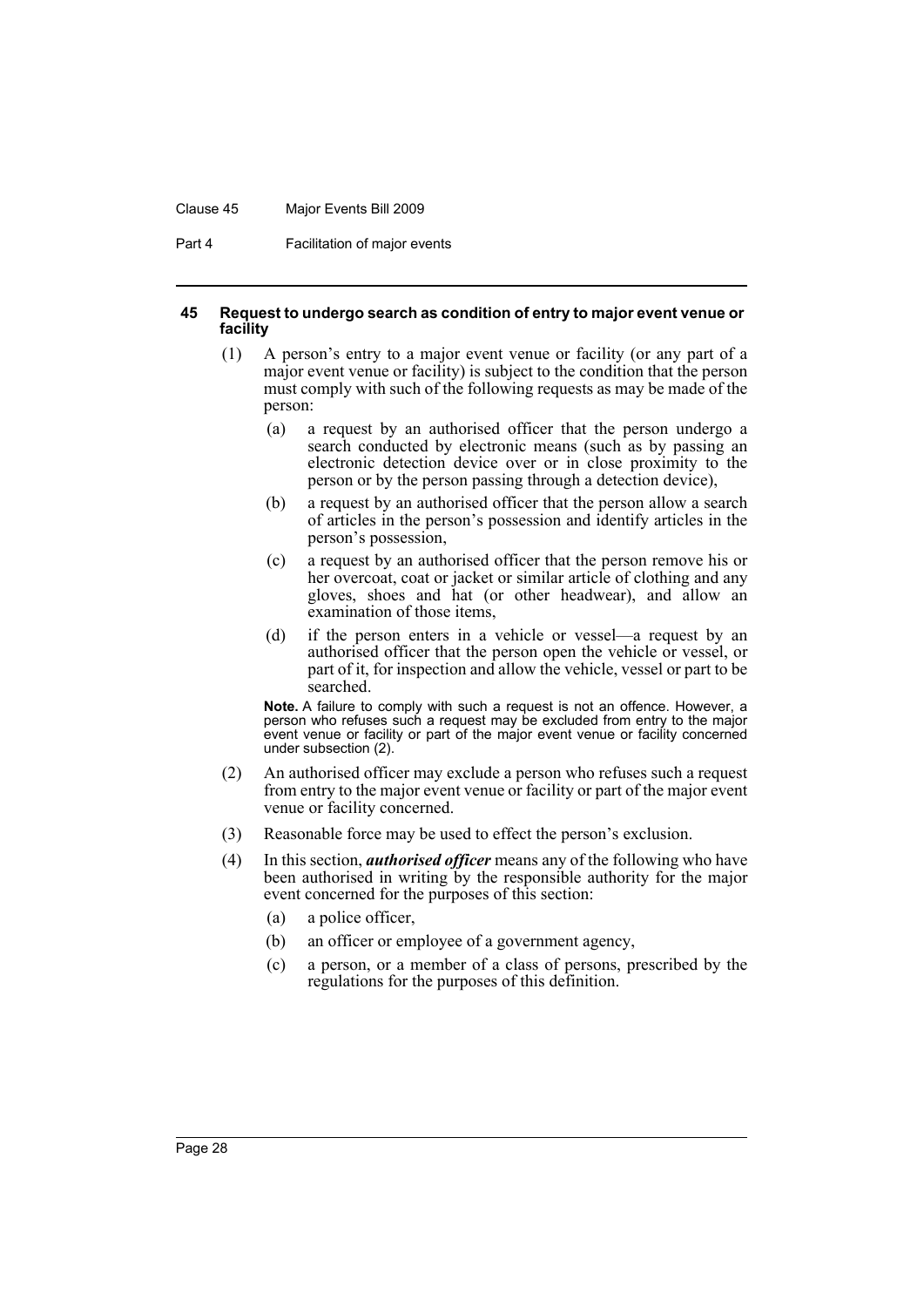| Major Events Bill 2009       | Clause 46 |
|------------------------------|-----------|
| Facilitation of major events | Part 4    |

#### <span id="page-32-0"></span>**46 Directions to leave**

- (1) An authorised officer may require a person who is in any part of a major event venue or facility, or who is seeking entry to any part of a major event venue or facility, to produce a ticket or permit authorising the person to enter that part of the major event venue or facility.
- (2) An authorised officer may direct a person to leave a part of a major event venue or facility if the person is not authorised by a ticket or permit to be in that part of the major event venue or facility.
- (3) An authorised officer may request a person who is in any part of a major event venue or facility:
	- (a) to open any bag, container or other thing in the person's possession in order that its contents may be inspected, and
	- (b) to permit any thing in the person's possession, and the contents of any such thing, to be inspected.

**Note.** A failure to comply with such a request is not an offence. However, a person who refuses such a request may be directed to leave the major event venue or facility or any part of the major event venue or facility concerned under subsection (4) (c). Failure to comply with such a direction is an offence under subsection (5).

- (4) An authorised officer may direct a person to leave a major event venue or facility or any part of a major event venue or facility if the officer believes on reasonable grounds that:
	- (a) the person is contravening or has contravened any provision of this Act or the regulations or is committing or has committed any other offence at the major event venue or facility, or
	- (b) the person is failing or has failed to comply with a notice or direction referred to in section 43 (Crowd management), or
	- (c) the person is failing or has failed to comply with a request under subsection (3), or
	- (d) the person is causing a significant disruption or inconvenience or behaving in an offensive manner or in a manner likely to endanger the person or another person, or
	- (e) the person is about to contravene a provision of this Act or the regulations at a major event venue or facility.
- (5) A person must not fail to comply with a direction under this section. Maximum penalty: 50 penalty units.
- (6) An authorised officer may remove from the major event venue or facility any person who fails to comply with a direction under this section.
- (7) Reasonable force may be used to effect the person's removal.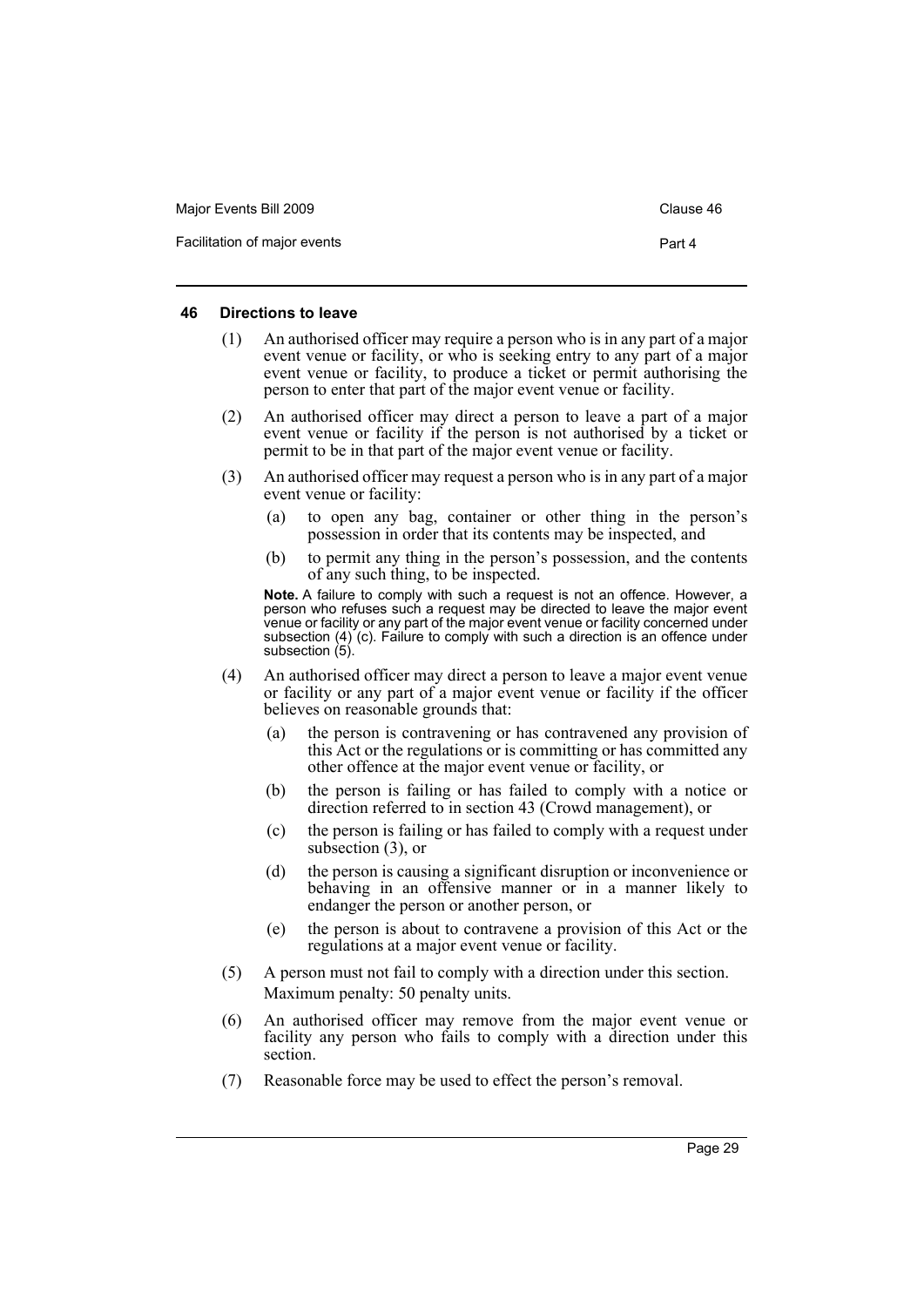#### Clause 47 Major Events Bill 2009

Part 4 **Facilitation of major events** 

- (8) In this section, *authorised officer* means any of the following who have been authorised in writing by the responsible authority for the major event concerned for the purposes of this section:
	- (a) a police officer,
	- (b) an officer or employee of a government agency,
	- (c) a person, or a member of a class of persons, prescribed by the regulations for the purposes of this definition.

### <span id="page-33-0"></span>**47 Prohibited entry to playing fields**

A person must not enter or remain on a playing field or other competition area within a sportsground that is a major event venue or facility unless the person:

- (a) is a participant in a sport or event held with the authorisation of the relevant responsible authority, or
- (b) is engaged in the control or management of any such sport or event, or
- (c) has, or is a member of a class of persons that has, been authorised by the relevant responsible authority to enter the playing field or other competition area.

Maximum penalty: 50 penalty units.

#### <span id="page-33-1"></span>**48 Responsible authority may ban persons for specified period**

- (1) If a responsible authority for a major event is of the opinion that a person has contravened any provision of this Act or the regulations, the responsible authority may ban the person from entering any major event venue or facility (or part of a major event venue or facility) for such period (not exceeding 6 months) as the responsible authority determines.
- (2) A person who is banned from entering a major event venue or facility under this section must not enter the major event venue or facility while the ban is in force.

Maximum penalty: 50 penalty units.

### <span id="page-33-2"></span>**49 Taking photographs of certain persons**

The responsible authority for a major event may take a photograph or make another form of image of a person who is removed from a major event venue or facility under this Act.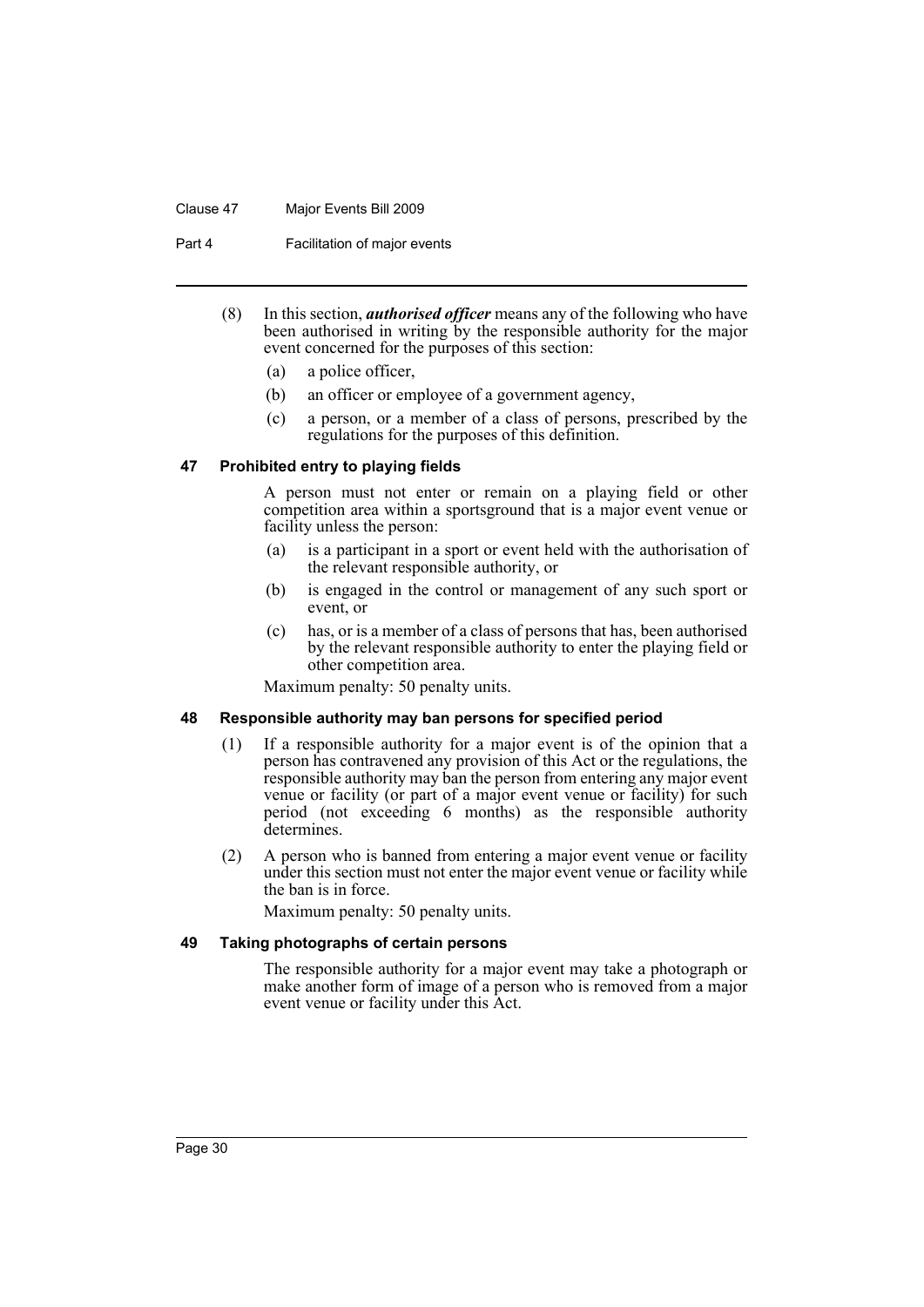Major Events Bill 2009 Clause 50

Facilitation of major events **Part 4** 

### <span id="page-34-0"></span>**Division 6 Environmental Planning and Assessment Act 1979**

### <span id="page-34-1"></span>**50 Relationship with Environmental Planning and Assessment Act 1979**

- (1) This Division is to be construed with, and as if it formed part of, the *Environmental Planning and Assessment Act 1979*.
- (2) However, unless otherwise specified, in this Division:
	- (a) references to provisions are references to provisions of this Act, and
	- (b) references to this Act are references to the *Major Events Act 2009*.
- (3) In the event of an inconsistency between this Division and the *Environmental Planning and Assessment Act 1979*, this Division prevails to the extent of the inconsistency.

#### <span id="page-34-2"></span>**51 Modification of environmental planning instruments and development consents**

- (1) Until the expiry date, a person who is authorised or permitted to carry out a permitted activity on land by or under this Act, or a policy, strategy or plan prepared and implemented by the responsible authority for a major event for the purposes of this Act, may carry out that activity on land despite the fact that the carrying out of the activity is not authorised by or is contrary to or inconsistent with:
	- (a) the provisions of an environmental planning instrument applying to the land, or
	- (b) the terms or conditions of a development consent applying to the land.
- (2) For the purposes of subsection (1), a *permitted activity* means:
	- (a) the use of land for any purpose, or
	- (b) the erection or use of structures or buildings on the land, or
	- (c) the demolition or removal of any such structures, or
	- (d) the carrying out of any work, or
	- (e) anything done pursuant to a declaration under section 57.
- (3) The responsible authority may impose conditions on the carrying out of a permitted activity by a person as referred to in subsection  $(1)$ .
- (4) Subsection (1) does not apply to the carrying out of a permitted activity in contravention of any such condition.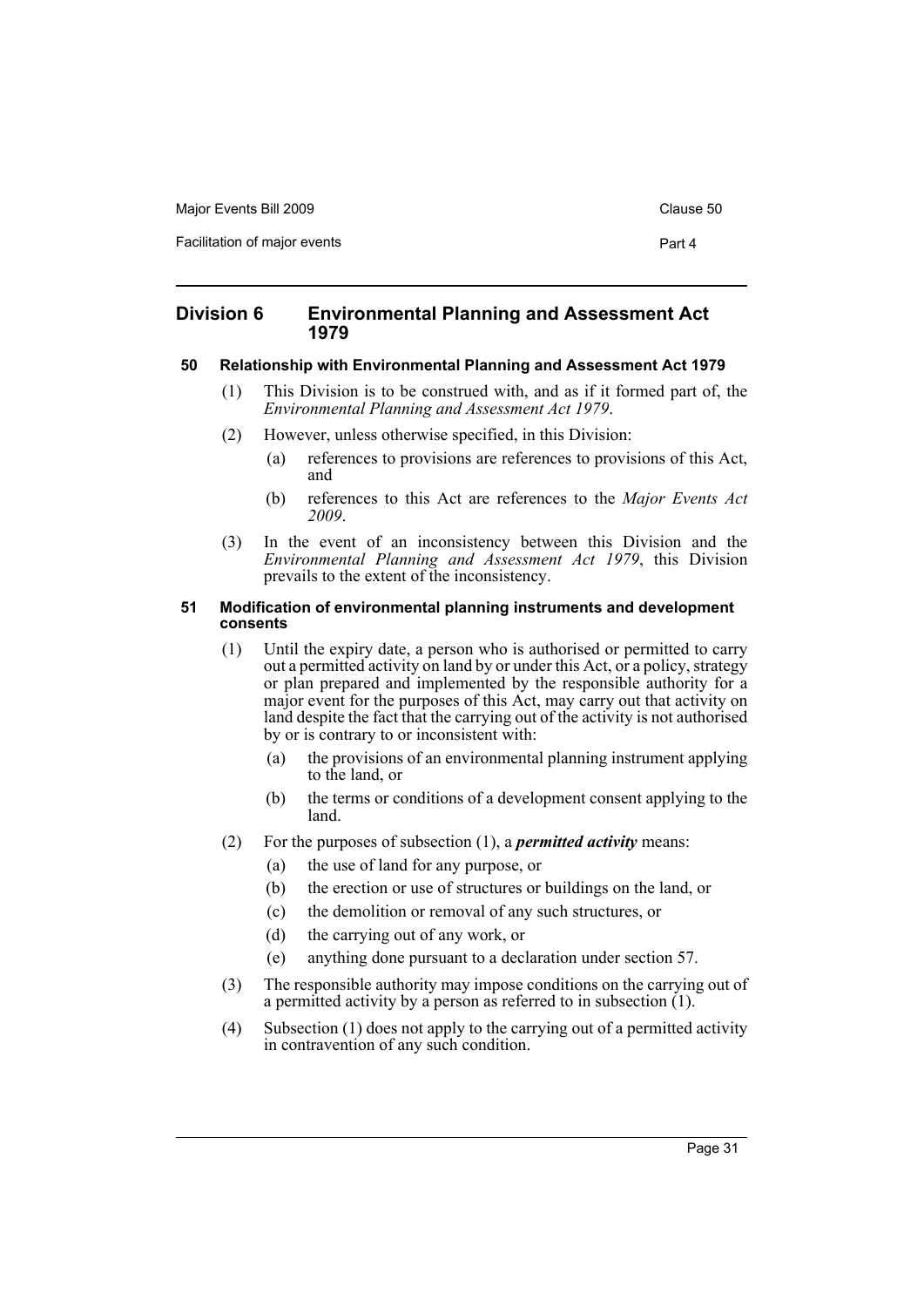#### Clause 52 Major Events Bill 2009

Part 4 **Facilitation of major events** 

- (5) If a building or structure is erected before the expiry date in reliance on subsection  $(1)$  and is not removed or demolished before that date, the *Environmental Planning and Assessment Act 1979* and any relevant instrument made under that Act apply on and after the expiry date to the building or structure as if subsection (1) had not authorised its erection.
- (6) Until the expiry date, a person does not breach the terms or conditions of a development consent applying to land that regulates:
	- (a) the hours of operation of an activity (including a business) on or in relation to the land, or
	- (b) the means of access to the land, or
	- (c) the emission of noise, including permissible noise levels, on or from the land, or
	- (d) activities that affect the amenity of the locality,

by the doing of anything that is reasonably necessary to be done by or under, or as a consequence of the operation of, this Act, that is reasonably necessary to be done in order to comply with or give effect to a policy, strategy or plan prepared and implemented by the responsible authority for the purposes of this Act or that is done pursuant to a declaration under section 57.

(7) In this section:

*development consent* includes an approval under Part 3A of the *Environmental Planning and Assessment Act 1979*.

*expiry date* means the date prescribed by the regulations in relation to a major event for the purposes of this section.

### <span id="page-35-0"></span>**Division 7 Local Government Act 1993**

### <span id="page-35-1"></span>**52 Relationship with Local Government Act 1993**

- (1) This Division is to be construed with, and as if it formed part of, the *Local Government Act 1993*.
- (2) However, unless otherwise specified, in this Division:
	- (a) references to provisions are references to provisions of this Act, and
	- (b) references to this Act are references to the *Major Events Act 2009*.
- (3) In the event of an inconsistency between this Division and the *Local Government Act 1993*, this Division prevails to the extent of the inconsistency.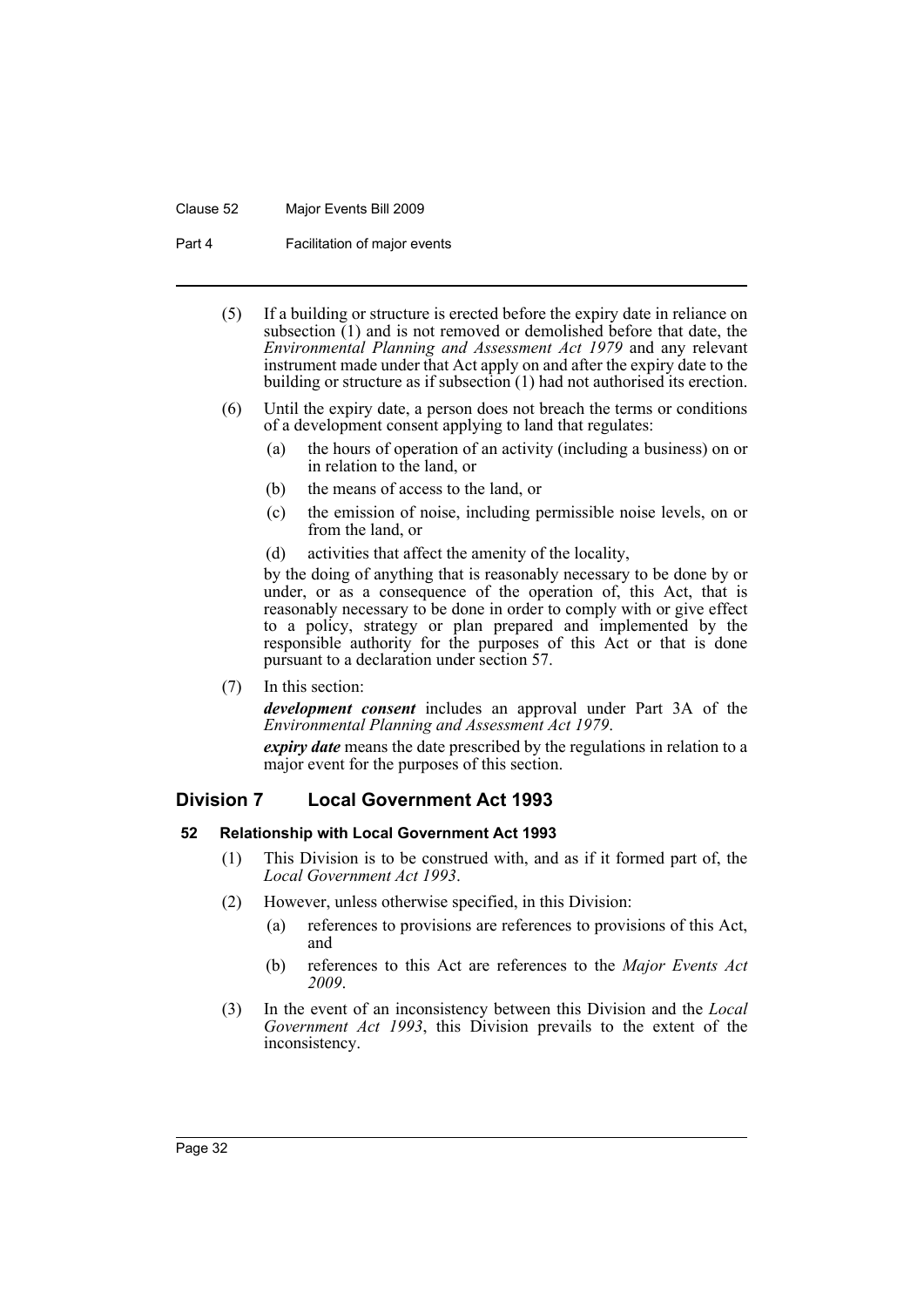| Major Events Bill 2009       | Clause 53 |
|------------------------------|-----------|
| Facilitation of major events | Part 4    |

### <span id="page-36-0"></span>**53 Modification of certain approvals**

- (1) A person who is authorised or permitted to do anything by or under this Act, or a policy, strategy or plan prepared and implemented by the responsible authority for a major event for the purposes of this Act, may do that thing despite the fact that the doing of it is not authorised by or is contrary to, or inconsistent with, the terms or conditions of an approval granted under the *Local Government Act 1993*.
- (2) Without limiting subsection (1), a thing is done under this Act if it is done pursuant to a declaration under section 57.
- (3) A person does not breach the terms or conditions of an approval relating to:
	- (a) the management of waste, being an approval under item 1, 2, 3 or 4 of Part C of the Table to section 68 of the *Local Government Act 1993*, or
	- (b) the hours during which an activity may take place, or
	- (c) the means of access to land or premises, or
	- (d) the emission of noise, including permissible noise levels, or
	- (e) the effect of an activity on the amenity of the locality,

by the doing of anything that is reasonably necessary to be done by or under, or as a consequence of the operation of, this Act, that is reasonably necessary to be done in order to comply with or give effect to a policy, strategy or plan prepared and implemented by the responsible authority for the purposes of this Act or that is done pursuant to a declaration under section 57.

(4) A person who is exempt from the requirement to obtain an approval under section 68 of the *Local Government Act 1993* does not cease to be exempt from the requirement by the doing of anything that is reasonably necessary to be done under, or as a consequence of the operation of, this Act.

### <span id="page-36-1"></span>**54 Use of community land**

- (1) Nothing in the *Local Government Act 1993* or an instrument under that Act, including a plan of management for community land, prevents or restricts the use of community land, with the approval of the local council, for any of the following purposes:
	- (a) events approved by the responsible authority in relation to a major event,
	- (b) development for the purposes of temporary major event venues and facilities,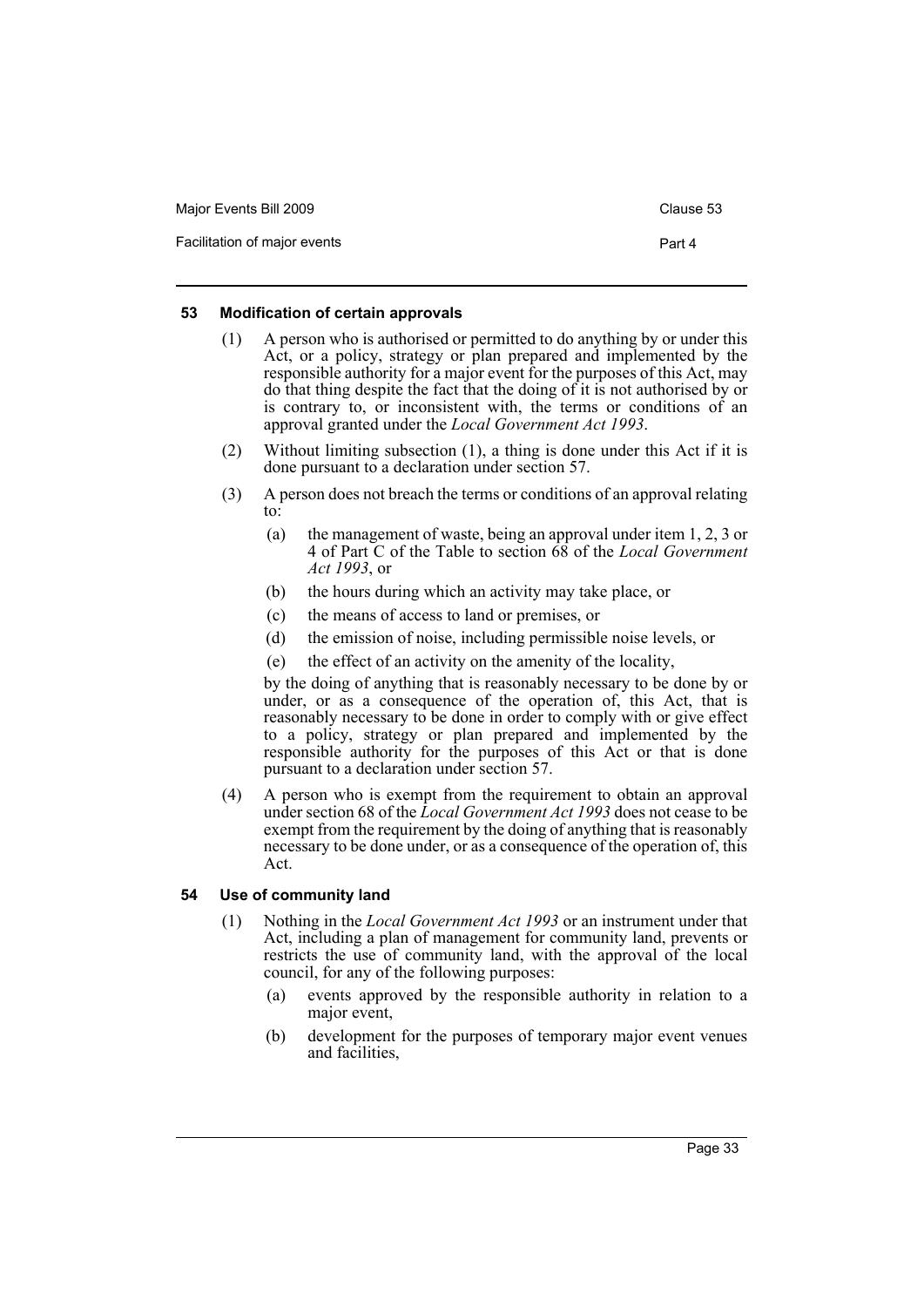Clause 55 Major Events Bill 2009

Part 4 **Facilitation of major events** 

- (c) an activity or a community event associated with a major event and held during the relevant major event period.
- (2) For the purpose of obtaining an approval of the local council under subsection  $(1)$ , the use of community land for a purpose specified in that subsection is taken to be an activity prescribed by the regulations as referred to in item 10 of Part F of the Table to section 68 of the *Local Government Act 1993*.

### <span id="page-37-0"></span>**55 Authorised persons**

An employee of a local council who is an authorised person for the purposes of the *Local Government Act 1993* and who exercises functions during the relevant major event period for another local council is taken to have been authorised by that other local council to exercise those functions and to be an authorised person for the purposes of that Act in relation to that other local council.

### <span id="page-37-1"></span>**Division 8 Protection of the Environment Operations Act 1997**

#### <span id="page-37-2"></span>**56 Relationship with Protection of the Environment Operations Act 1997**

- (1) This Division is to be construed with, and as if it formed part of, the *Protection of the Environment Operations Act 1997*.
- (2) However, unless otherwise specified, in this Division:
	- (a) references to provisions are references to provisions of this Act, and
	- (b) references to this Act are references to the *Major Events Act 2009*.
- (3) In the event of an inconsistency between this Division and the *Protection of the Environment Operations Act 1997*, this Division prevails to the extent of the inconsistency.

### <span id="page-37-3"></span>**57 Modification of environmental impacts**

- (1) The responsible authority for a major event may declare that any person specified in the declaration may carry out such activities as are so specified, being activities that, in the opinion of the responsible authority, are necessary for, or ancillary to, or otherwise associated with the conduct of the major event, on such days during the major event period and during such hours as are so specified.
- (2) The specification of a person or activity in a declaration may be by means of a class or description of persons or activities.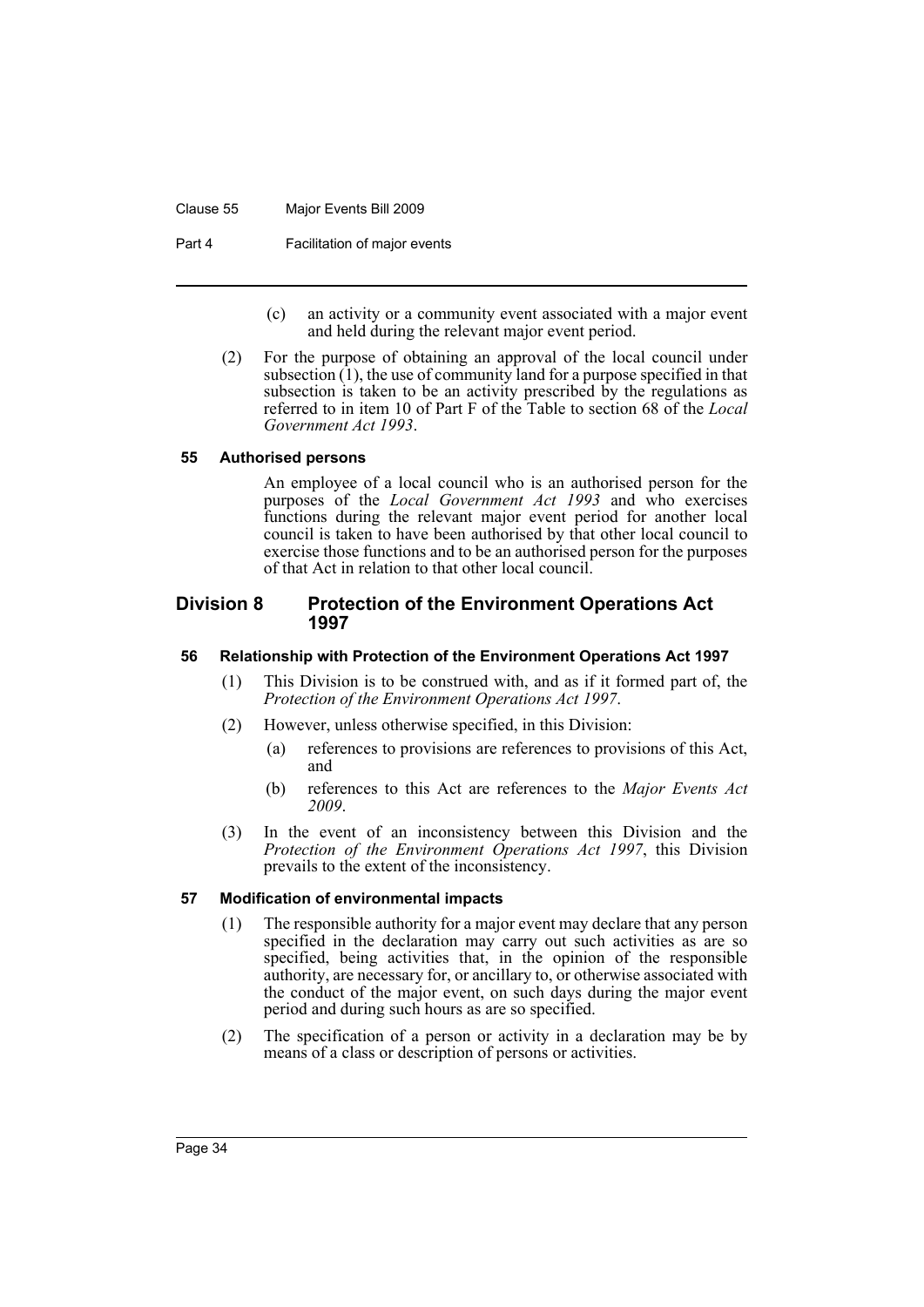| Major Events Bill 2009       | Clause 58 |
|------------------------------|-----------|
| Facilitation of major events | Part 4    |

- (3) A declaration may prohibit a person from causing, permitting or allowing the emission of noise from premises on which activities are carried out at a noise level which, when measured at any point outside the premises, exceeds a specified level. Such a prohibition may be enforced as if it were contained in a noise control notice issued under section 264 of the *Protection of the Environment Operations Act 1997*.
- (4) Before making a declaration, the responsible authority must consult with the Environment Protection Authority concerning the proposed terms of the declaration and must also take into consideration the noise impacts, or the likely noise impacts, of the activity or activities on residents.
- (5) A declaration is to be published in the Gazette.
- (6) A declaration takes effect on the day it is published in the Gazette or, if a later day is specified in the declaration for that purpose, on the later day so specified.
- (7) A declaration has effect despite the terms of:
	- (a) the *Protection of the Environment Operations Act 1997* or any other Act, or
	- (b) any instrument made under the *Protection of the Environment Operations Act 1997* or any other Act, or
	- (c) any approval, consent, licence, permission or any other form of authorisation given or granted under any such Act or instrument, or
	- (d) any trust, estate, interest, dedication, reservation, condition, restriction or covenant affecting the land specified in the declaration.
- (8) The responsible authority may amend or repeal a declaration in the same way as it may make a declaration.

### <span id="page-38-0"></span>**58 Effect of declaration**

- (1) In this section, *declaration* means a declaration made under section 57.
- (2) Except as provided by section 263 of the *Protection of the Environment Operations Act 1997*, during the period for which a declaration has effect, the relevant responsible authority is, in relation to the emission of noise, the appropriate regulatory authority for the activities to which the declaration applies and the premises on which the activities are carried out.
- (3) A prevention notice under section 96 of the *Protection of the Environment Operations Act 1997*, or a noise control notice under section 264 of that Act, cannot be given to a person to prohibit the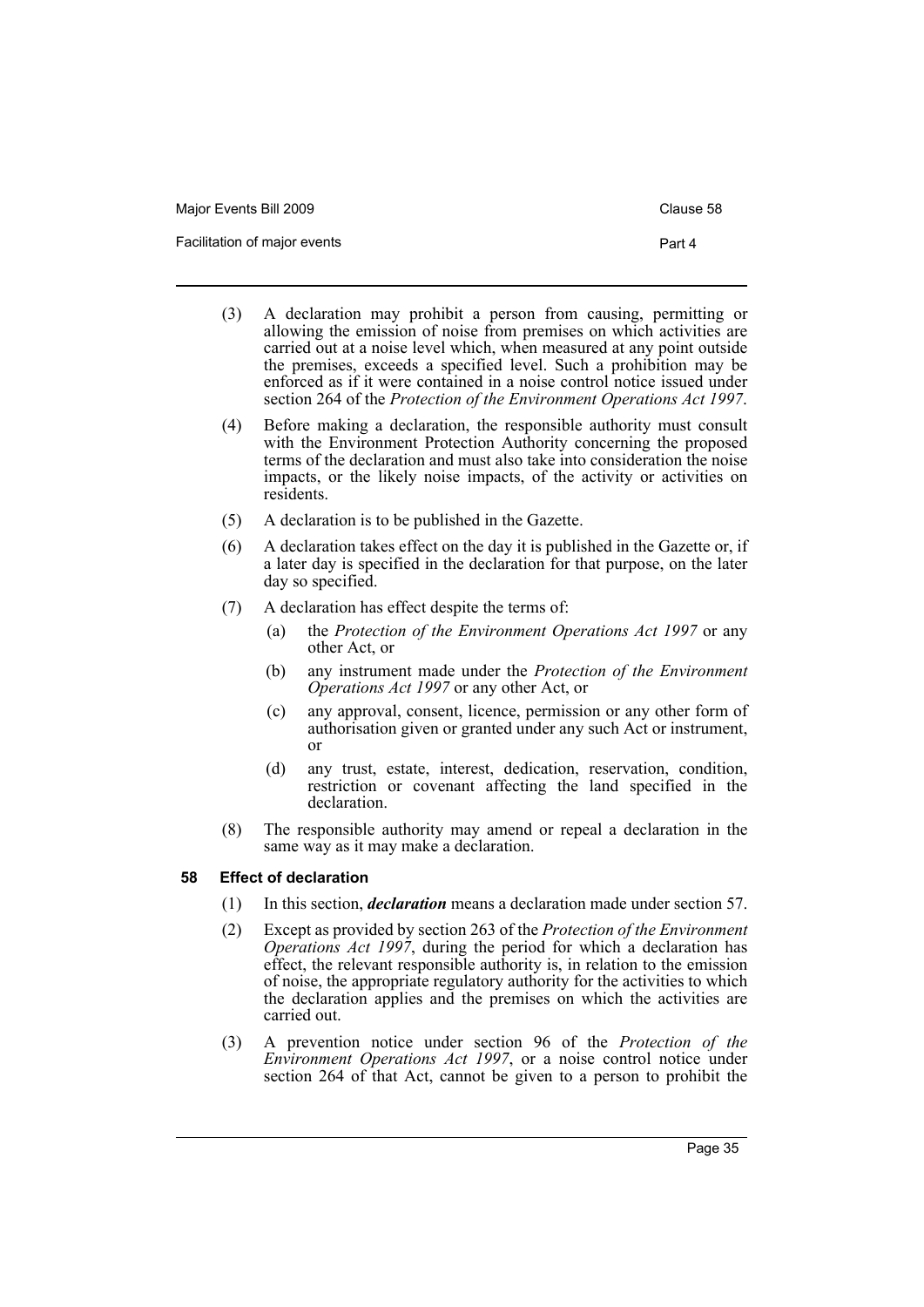#### Clause 59 Major Events Bill 2009

Part 4 **Facilitation of major events** 

person from causing, permitting or allowing anything to be done that is authorised by a declaration.

- (4) An application cannot be made under section 268 of the *Protection of the Environment Operations Act 1997* in respect of noise emitted in accordance with a declaration.
- (5) A noise abatement direction under section 276 of the *Protection of the Environment Operations Act 1997* cannot be given in respect of noise emitted in accordance with a declaration.

### <span id="page-39-0"></span>**Division 9 Miscellaneous**

### <span id="page-39-1"></span>**59 Illegal car parks**

- (1) This section applies to land that is within 5 kilometres of any major event venue or facility.
- (2) During the parking control period, a person must not use land to which this section applies for the purpose of a car park (whether or not for fee or reward) if the use of the land for that purpose by the person is not lawful under the *Environmental Planning and Assessment Act 1979*. Maximum penalty: 50 penalty units in the case of an individual and 250 penalty units in the case of a corporation and, in the case of a continuing offence by an individual or corporation, 20 penalty units for each day the offence continues.
- (3) This section does not limit the operation of any other Act that enables proceedings to be taken in respect of the unlawful use of land.
- (4) In this section, *parking control period* means the period prescribed by the regulations for the purposes of this section.
- (5) A regulation for the purposes of the definition of *parking control period* in subsection (4) that extends a parking control period may be made before or during that period.

#### <span id="page-39-2"></span>**60 Authorisations for section 51 of the Trade Practices Act 1974 (Cth) and Competition Code**

- (1) The regulations may specifically authorise agreements and conduct of the following kind for the purposes of the *Trade Practices Act 1974* of the Commonwealth and the *Competition Code of New South Wales*:
	- (a) any agreements entered into (whether before or after the commencement of the relevant regulation under this section) by the responsible authority, or by a person or body with the approval of the responsible authority, relating to or in connection with a major event,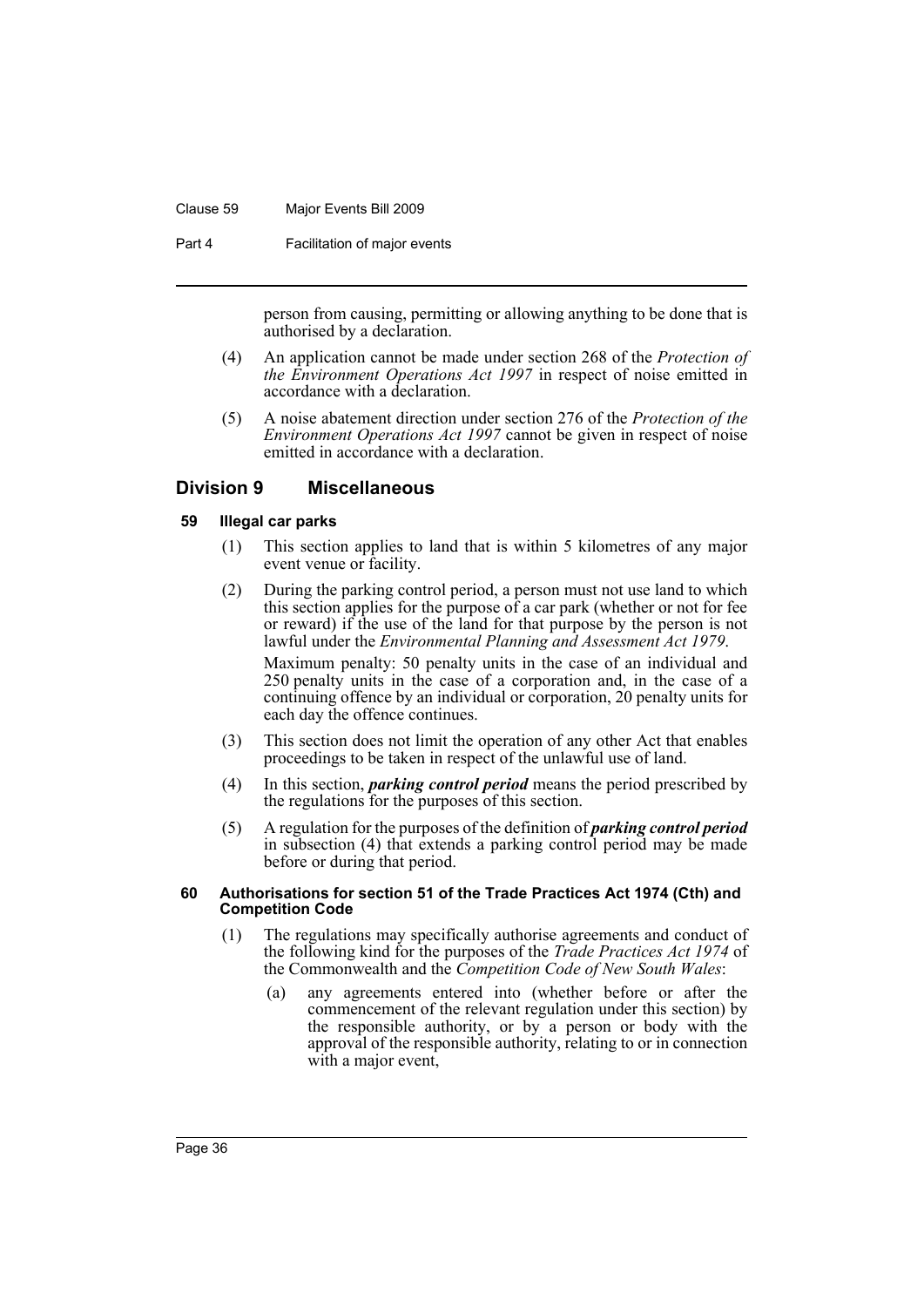| Major Events Bill 2009       | Clause 61 |
|------------------------------|-----------|
| Facilitation of major events | Part 4    |

- (b) the conduct of the parties in entering into any such agreements,
- (c) the conduct of the parties in performing any such agreements and any matter or thing done or omitted to be done by any of the parties in performing any such agreements.
- (2) In this section, *agreement* includes a contract, arrangement or understanding.

### <span id="page-40-0"></span>**61 No liability in nuisance**

Anything done or omitted to be done by any person:

- (a) in the exercise of functions under this Act or the regulations (including functions which, by this Act, are taken to be functions under another Act or instrument), or
- (b) pursuant to any of the provisions of this Act or the regulations (including provisions which, by this Act, are taken to be provisions of another Act or instrument),

does not constitute a nuisance.

### <span id="page-40-1"></span>**62 Compensation not payable in respect of major event-related matters**

- (1) Compensation is not payable by or on behalf of:
	- (a) the State or an authority of the State, or
	- (b) a local council, or
	- (c) an officer, employee or agent of the State, an authority of the State or a local council,

for an act or omission that is a major event-related matter or that arises (directly or indirectly) from a major event-related matter.

- (2) Subsection (1):
	- (a) applies only in respect of acts done or omitted to be done in good faith, and
	- (b) does not apply to acts or omissions that cause personal injury to a person or the death of a person.
- (3) Subsection (1) does not affect compensation payable under any indemnity given, or other agreement made, by the promoter of the major event or a person referred to in subsection (1), that expressly relates to a major event-related matter.
- (4) In this section: *compensation* includes damages and any other form of monetary compensation.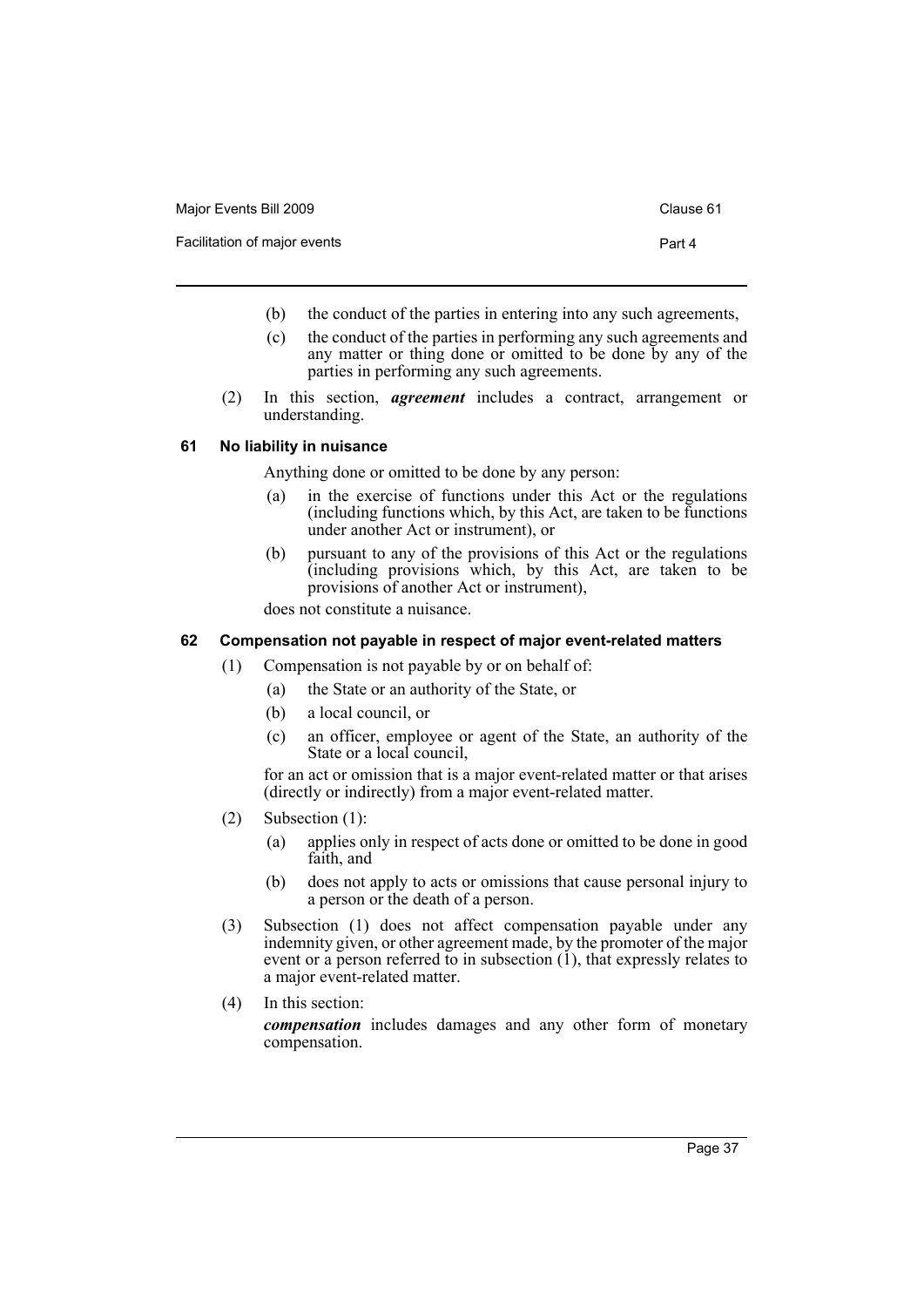#### Clause 63 Major Events Bill 2009

Part 4 **Facilitation of major events** 

*major event-related matter* means the following:

- (a) the conduct or holding of any major event,
- (b) works conducted or other things done under an authorisation given under this Act or the regulations,
- (c) the administration or purported administration of this Act,
- (d) the exercise or purported exercise of functions under this Act.

#### <span id="page-41-0"></span>**63 Civil proceedings to restrain breaches of this Act and certain agreements**

- (1) The responsible authority for a major event may bring proceedings in the Supreme Court for an order to remedy or restrain the following breaches, whether or not any right of the responsible authority has been or may be infringed by or as a consequence of that breach:
	- (a) a breach of this Act,
	- (b) a breach of an agreement, or class of agreements, prescribed by the regulations for the purposes of this section.
- (2) If the Court is satisfied that a breach referred to in subsection (1) has been committed or that such a breach may, unless restrained by order of the Court, be committed, it may make such order as it thinks fit to remedy or restrain the breach.
- (3) Without limiting the powers of the Court under subsection (2), an order made under that subsection may:
	- (a) where the breach relates to a use of any building, work or land restrain that use, and
	- (b) where the breach is a breach of an agreement—specify actions that must be taken or actions that must cease or be refrained from.
- (4) The functions of the Court under this section are in addition to and not in derogation from any other functions of the Court.
- (5) Nothing in this section limits or otherwise affects other remedies that the responsible authority may have (apart from this section) in relation to a breach of an agreement.
- (6) In this section:
	- (a) a reference to a *breach of an agreement* is a reference to:
		- (i) a contravention of or failure to comply with the agreement, and
		- (ii) a threatened or an apprehended contravention of or a threatened or apprehended failure to comply with the agreement, and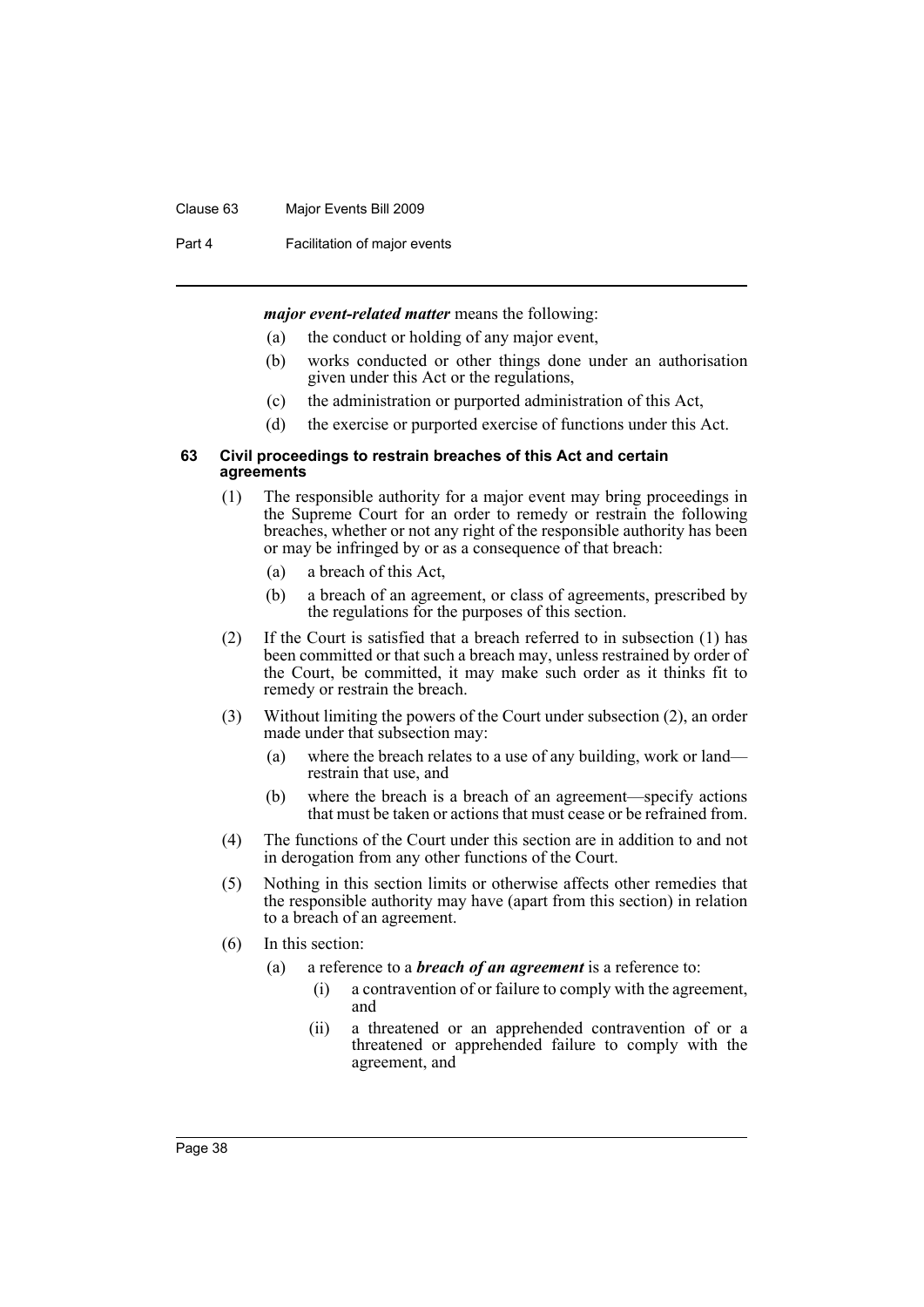| Major Events Bill 2009       | Clause 63 |
|------------------------------|-----------|
| Facilitation of major events | Part 4    |
|                              |           |

- (b) a reference to a *breach of this Act* is a reference to:
	- (i) a contravention of or failure to comply with this Act, and
	- (ii) a threatened or an apprehended contravention of or a threatened or apprehended failure to comply with this Act, and
- (c) a reference to *this Act* includes a reference to the regulations.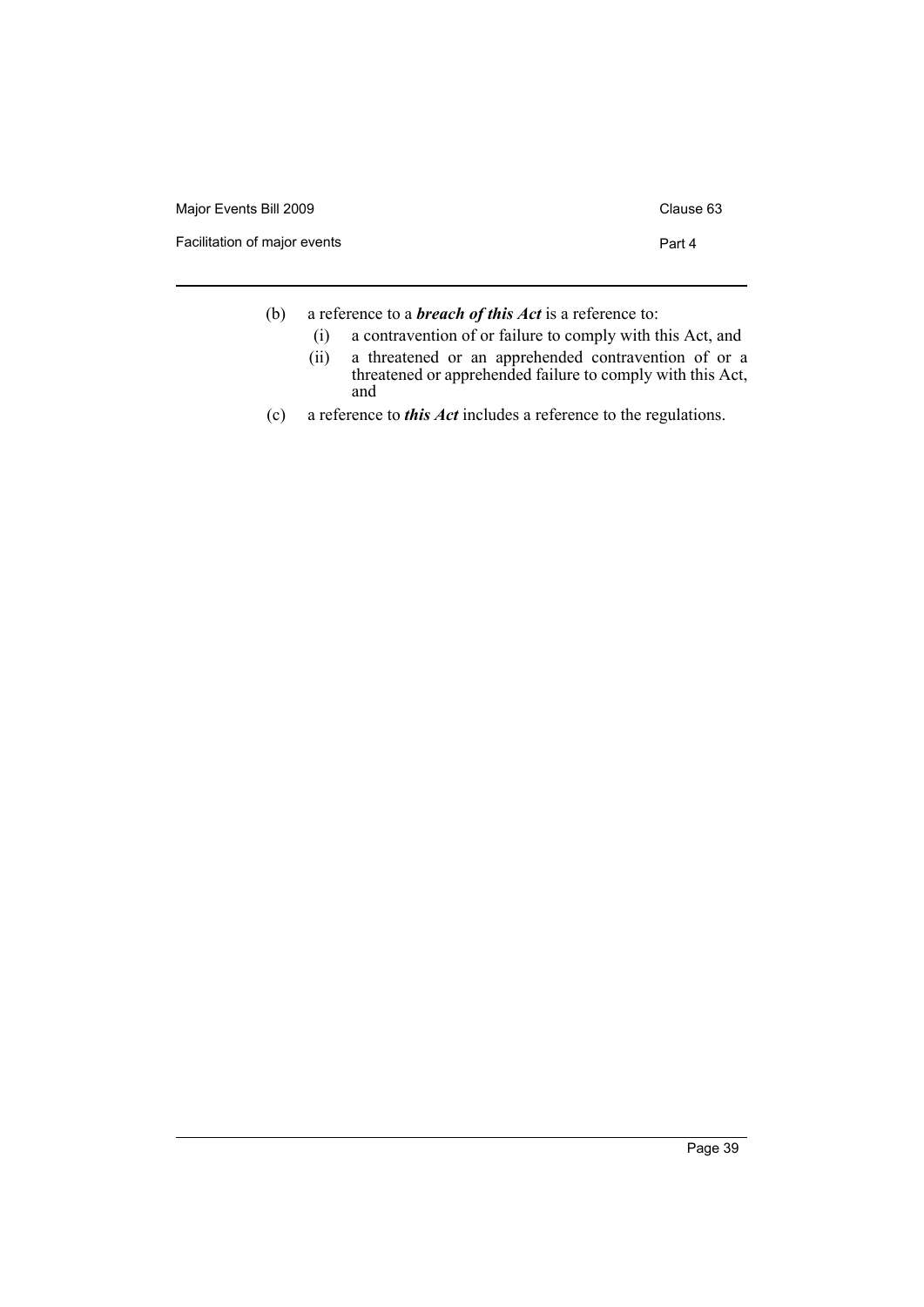#### Clause 64 Major Events Bill 2009

Part 5 Miscellaneous

### <span id="page-43-0"></span>**Part 5 Miscellaneous**

### <span id="page-43-1"></span>**64 Proceedings for offences**

- (1) Proceedings for an offence against a provision of this Act that is to be construed with, and as if it formed part of, another Act or an instrument may be dealt with under the other Act or the instrument as if the offence were an offence against a provision of that other Act or instrument.
- (2) Proceedings for an offence against a provision of this Act that is not to be construed with, and as if it formed part of, another Act or an instrument, or against the regulations may be dealt with:
	- (a) summarily before the Local Court, or
	- (b) summarily before the Supreme Court in its summary jurisdiction.
- (3) If proceedings for an offence to which subsection (2) applies are brought in the Local Court, the maximum penalty that the Court may impose in respect of the offence is, despite any other provision of this Act, 250 penalty units or the maximum penalty provided by this Act, whichever is the lesser.
- (4) If proceedings for an offence to which subsection (2) applies are brought in the Supreme Court in its summary jurisdiction, the Supreme Court may impose a penalty not exceeding the maximum penalty provided by this Act in respect of the offence.

### <span id="page-43-2"></span>**65 Effect of this Act on contracts, instruments and related matters**

- (1) The operation of this Act is not to be regarded as:
	- (a) a breach of contract or confidence or otherwise as a civil wrong, or
	- (b) a breach of any instrument, or
	- (c) an event of default under any contract or other instrument, or
	- (d) giving rise to any remedy by a party to a contract or other instrument, or as causing or permitting the termination of, or exercise of rights under, any contract or other instrument.
- (2) Nothing in this section prevents:
	- (a) the responsible authority bringing proceedings under section 63 (Civil proceedings to restrain breaches of this Act and certain agreements), if that section applies, or
	- (b) a person taking such other action, or bringing such other proceedings, of a kind prescribed by the regulations.
- (3) In this section, *instrument* does not include a statutory instrument.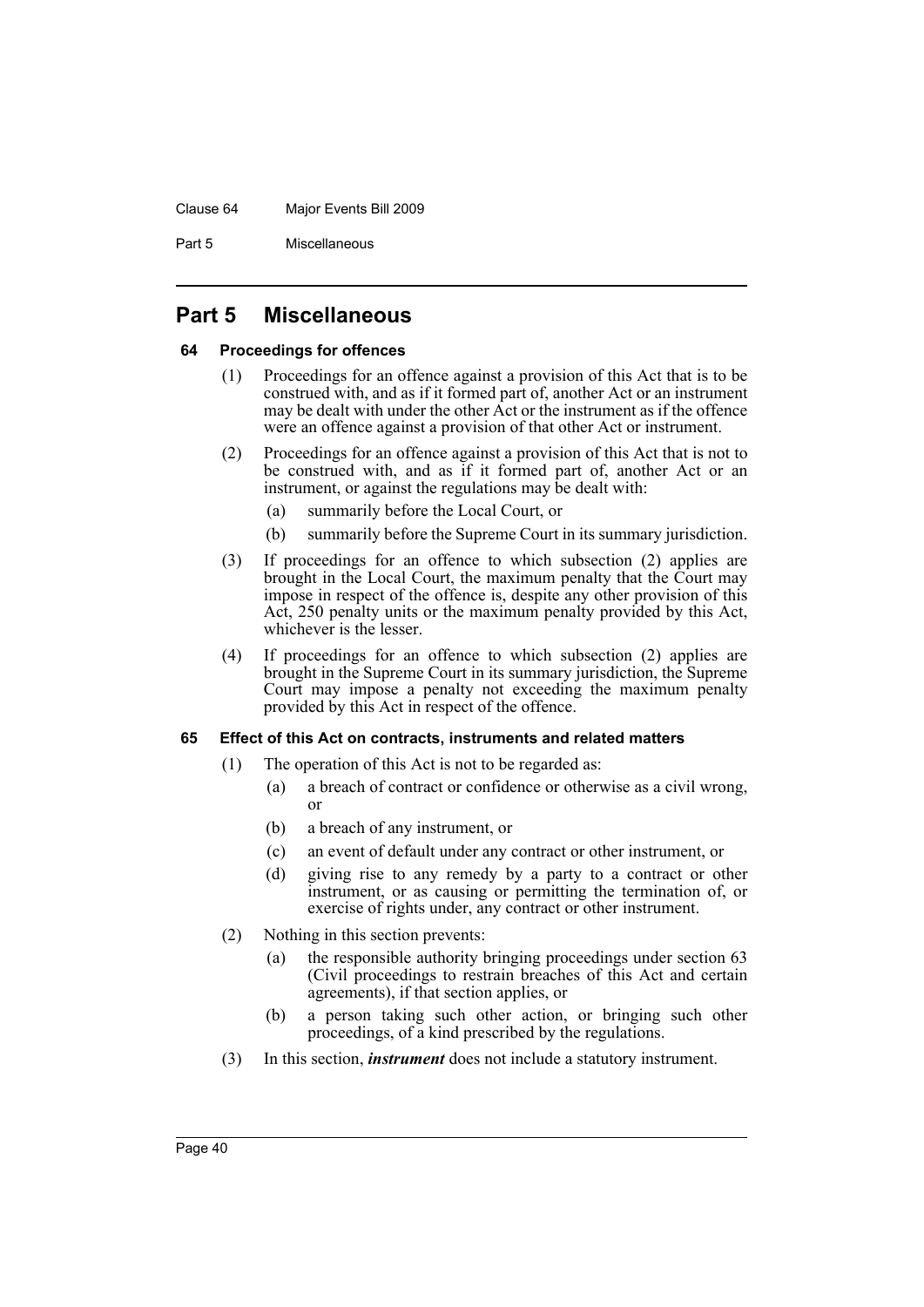Major Events Bill 2009 Clause 66

Miscellaneous **Part 5** 

#### <span id="page-44-0"></span>**66 Exclusion of personal liability**

- (1) Anything done or omitted to be done by:
	- (a) a chief executive of an authority or a person acting under the direction of a chief executive, or
	- (b) a member of a board of an authority or a person acting under the direction of such a board or a member of such a board, or
	- (c) a committee established by a board of an authority, a member of such a committee or a person acting under the direction of any such committee or member of a committee,

does not subject the chief executive, member of the board or of the committee, or person so acting, personally to any action, liability, claim or demand if the thing was done, or omitted to be done, in good faith for the purpose of administering this Act.

(2) In this section, *authority* means a responsible authority or a major event authority.

### <span id="page-44-1"></span>**67 Delegation of Minister's functions**

- (1) The Minister may delegate to an authorised person any function of the Minister conferred or imposed by or under this Act, other than this power of delegation.
- (2) A delegate may sub-delegate to an authorised person any function delegated by the Minister if the delegate is authorised in writing to do so by the Minister.
- (3) In this section, *authorised person* means:
	- (a) a responsible authority, or
	- (b) a member of staff of a responsible authority, or
	- (c) a government agency or member of staff of a government agency, or
	- (d) a person, a person of a class, or committee of persons, approved by the Minister or prescribed by the regulations.
- (4) The procedure for the calling of meetings of a committee of persons (as referred to in subsection (3) $\vec{a}$ ) and for the conduct of business at those meetings is to be as determined by the Minister or (subject to any determination of the Minister) by the committee.

#### <span id="page-44-2"></span>**68 Delegation of responsible authority's functions**

(1) A responsible authority may delegate to an authorised person any function conferred or imposed on the responsible authority by or under this Act, other than this power of delegation.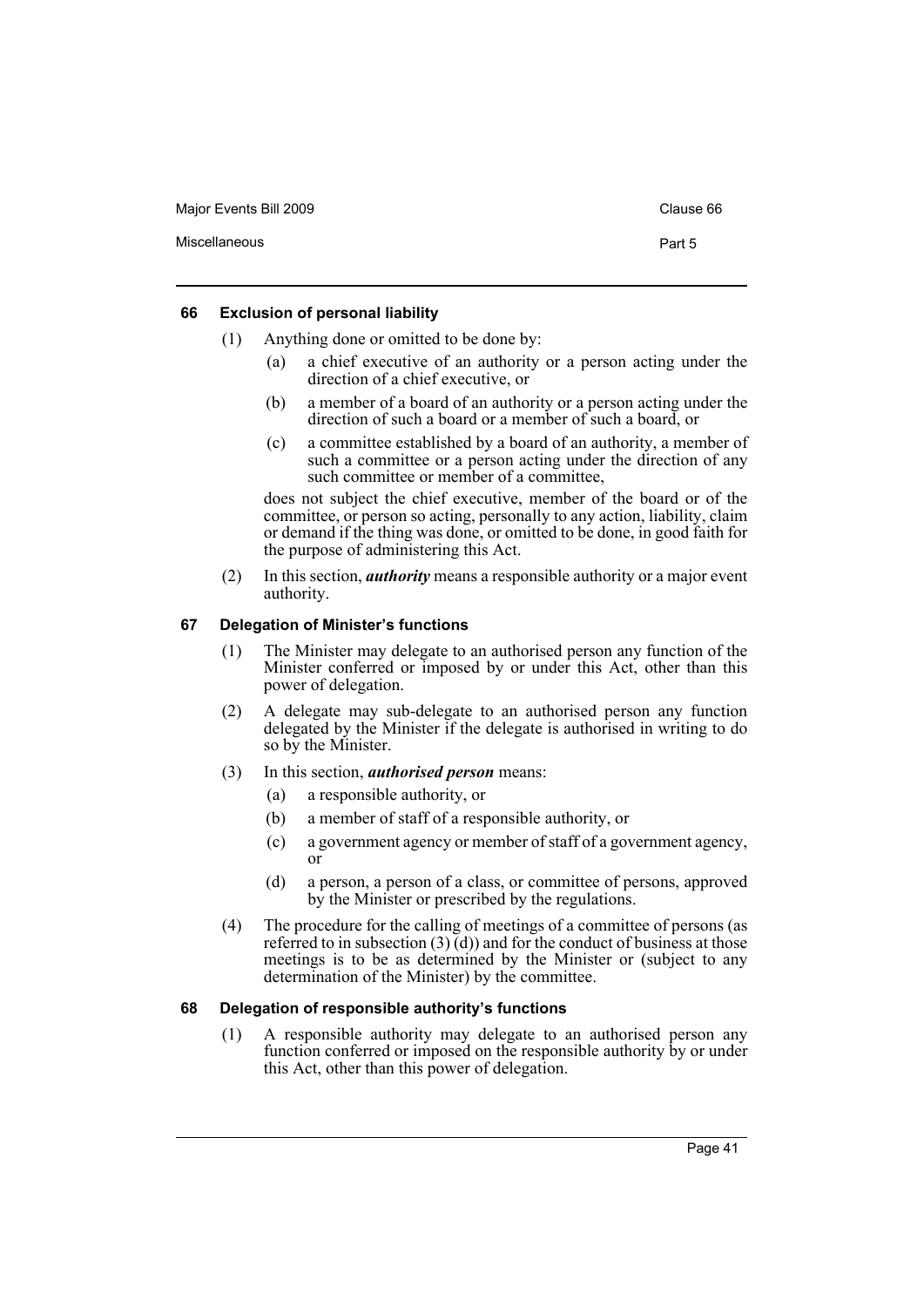#### Clause 69 Major Events Bill 2009

Part 5 Miscellaneous

- (2) A delegate may sub-delegate to an authorised person any function delegated by the responsible authority if the delegate is authorised in writing to do so by the responsible authority.
- (3) In this section, *authorised person* means:
	- (a) a member of staff of the responsible authority, or
	- (b) a government agency or member of staff of a government agency, or
	- (c) a member of the NSW Police Force, or
	- (d) a person, or committee of persons, of a class approved by the Minister or prescribed by the regulations.
- (4) The procedure for the calling of meetings of a committee of persons (as referred to in subsection (3) (d)) and for the conduct of business at those meetings is to be as determined by the Minister or (subject to any determination of the Minister) by the committee.

#### <span id="page-45-0"></span>**69 Recovery of fees and charges**

Any charge, fee or money due to a responsible authority under this Act is recoverable by the responsible authority in a court of competent jurisdiction as a debt due to the Crown.

#### <span id="page-45-1"></span>**70 Identification cards**

- (1) A responsible authority is to provide each authorised officer authorised under this Act by the responsible authority who is not a police officer with an identification card.
- (2) An identification card is a card that:
	- (a) states that it is issued under this Act, and
	- (b) gives the name of the person to whom it is issued, and
	- (c) describes the nature of the powers conferred, and
	- (d) states the date (if any) on which it expires, and
	- (e) is signed by a delegate of the responsible authority.
- (3) In the course of exercising the functions of an authorised officer under this Act, the authorised officer must, if requested to do so by a person affected by the exercise of any such function, produce the officer's identification card to the person.

**Note.** See section 201 of the *Law Enforcement (Powers and Responsibilities) Act 2002* in relation to a police officer's obligation to produce evidence that the police officer is a police officer (unless the police officer is in uniform).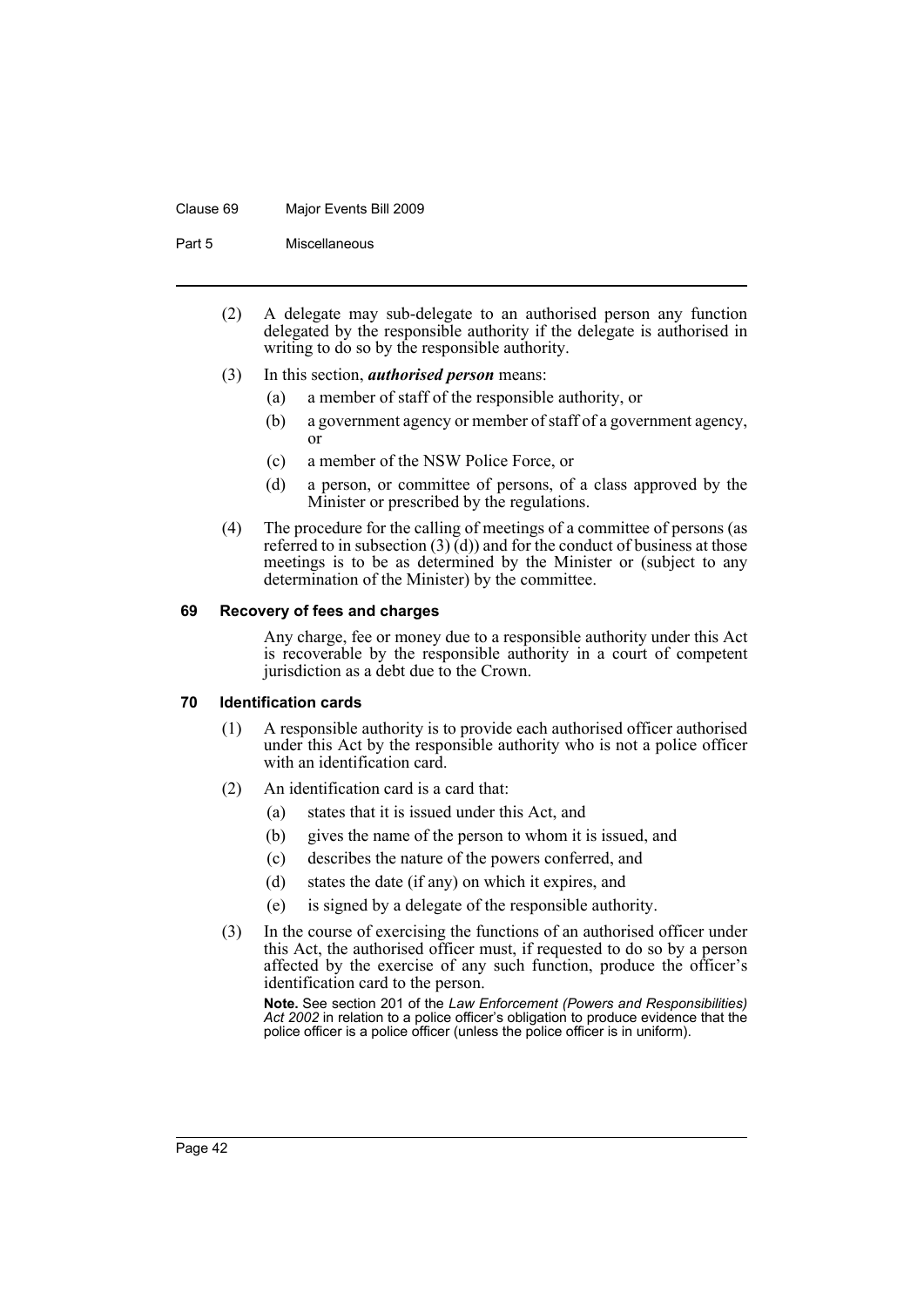Major Events Bill 2009 Clause 71

#### <span id="page-46-0"></span>**71 Enforcement**

For the avoidance of doubt it is declared that, if, by this Act, any provisions of this Act are to be construed with, and as if they formed part of, any other Act or statutory instrument, those provisions may be enforced in accordance with the provisions for the enforcement of those Acts or statutory instruments.

### <span id="page-46-1"></span>**72 Regulations**

- (1) The Governor may make regulations, not inconsistent with this Act, for or with respect to any matter that by this Act is required or permitted to be prescribed or that is necessary or convenient to be prescribed for carrying out or giving effect to this Act.
- (2) In particular, regulations may be made for or with respect to the following:
	- (a) the fees and charges that may be imposed for the purposes of this Act,
	- (b) regulating the use by the public of, and the conduct of the public in or on, major event venues and facilities,
	- (c) regulating, restricting or prohibiting the bringing of liquor into, or consumption of liquor within, a major event venue or facility during a major event period,
	- (d) regulating the provision of services by responsible authorities,
	- (e) requirements or guidelines for the preparation of road and transport plans by responsible authorities,
	- (f) conferring on a responsible authority any function that may be exercised by a local council in relation to a public place,
	- (g) requiring the payment of fares or other charges for the use of any facility operated or service provided by a responsible authority or a government agency for the purposes of this Act.
- (3) The regulations may create an offence punishable by a maximum penalty of 50 penalty units.

#### <span id="page-46-2"></span>**73 Penalty notices**

- (1) An authorised officer may serve a penalty notice on a person if it appears to the officer that the person has committed an offence against this Act or the regulations, being an offence prescribed by the regulations as a penalty notice offence.
- (2) A penalty notice is a notice to the effect that, if the person served does not wish to have the matter determined by a court, the person can pay, within the time and to the person specified in the notice, the amount of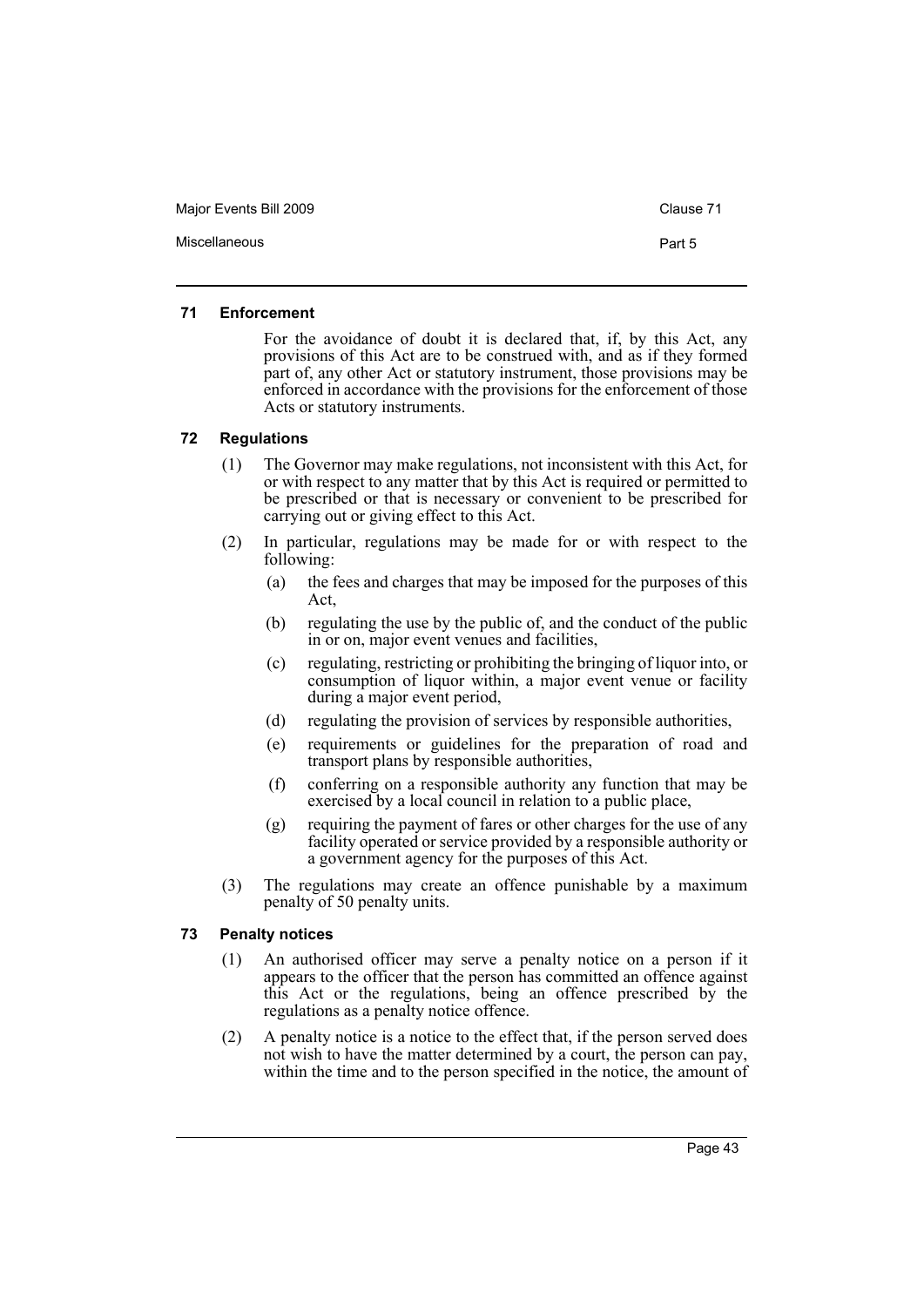#### Clause 74 Major Events Bill 2009

Part 5 Miscellaneous

the penalty prescribed by the regulations for the offence if dealt with under this section.

- (3) A penalty notice under this section is declared to be a penalty notice for the purposes of the *Fines Act 1996*.
- (4) A penalty notice may be served personally or by post.
- (5) If the amount of penalty prescribed for an alleged offence is paid under this section, no person is liable to any further proceedings for the alleged offence.
- (6) Payment under this section is not to be regarded as an admission of liability for the purpose of, and does not in any way affect or prejudice, any civil claim, action or proceeding arising out of the same occurrence.
- (7) The regulations may:
	- (a) prescribe an offence for the purposes of this section by specifying the offence or by referring to the provision creating the offence, and
	- (b) prescribe the amount of penalty payable for the offence if dealt with under this section, and
	- (c) prescribe different amounts of penalties for different offences or classes of offences.
- (8) The amount of a penalty prescribed under this section for an offence is not to exceed the maximum amount of penalty that could be imposed for the offence by a court.
- (9) This section does not limit the operation of any other provision of, or made under, this or any other Act relating to proceedings that may be taken in respect of offences.
- (10) In this section, *authorised officer* means any of the following who have been authorised in writing by the responsible authority for the major event concerned for the purposes of this section:
	- (a) a police officer,
	- (b) an officer or employee of a government agency,
	- (c) a person, or a member of a class of persons, prescribed by the regulations for the purposes of this definition.

### <span id="page-47-0"></span>**74 Offences by corporations**

(1) If a corporation contravenes, whether by act or omission, any provision of this Act or the regulations, each person who is a director of the corporation or who is concerned in the management of the corporation is taken to have contravened the same provision if the person knowingly authorised or permitted the contravention.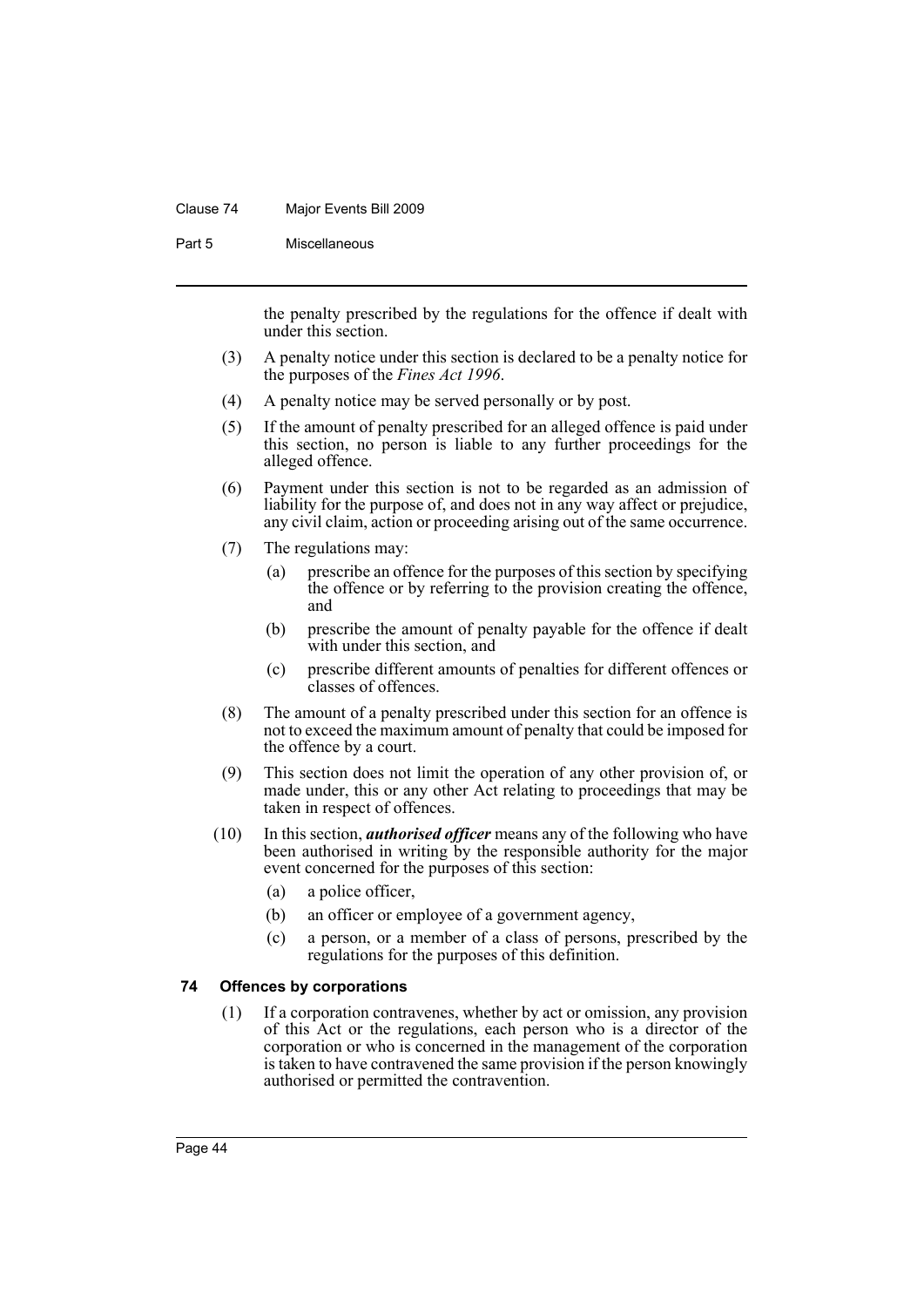Major Events Bill 2009 Clause 75

- (2) A person may be proceeded against and convicted under a provision pursuant to subsection (1) whether or not the corporation has been proceeded against or has been convicted under the provision.
- (3) Nothing in this section affects any liability imposed on a corporation for an offence committed by the corporation under this Act or the regulations.

#### <span id="page-48-0"></span>**75 Review of Act**

- (1) The Minister is to review this Act to determine whether the policy objectives of the Act remain valid and whether the terms of the Act remain appropriate for securing those objectives.
- (2) The review is to be undertaken as soon as possible after the period of 5 years from the date of assent to this Act.
- (3) A report on the outcome of the review is to be tabled in each House of Parliament within 12 months after the end of the period of 5 years.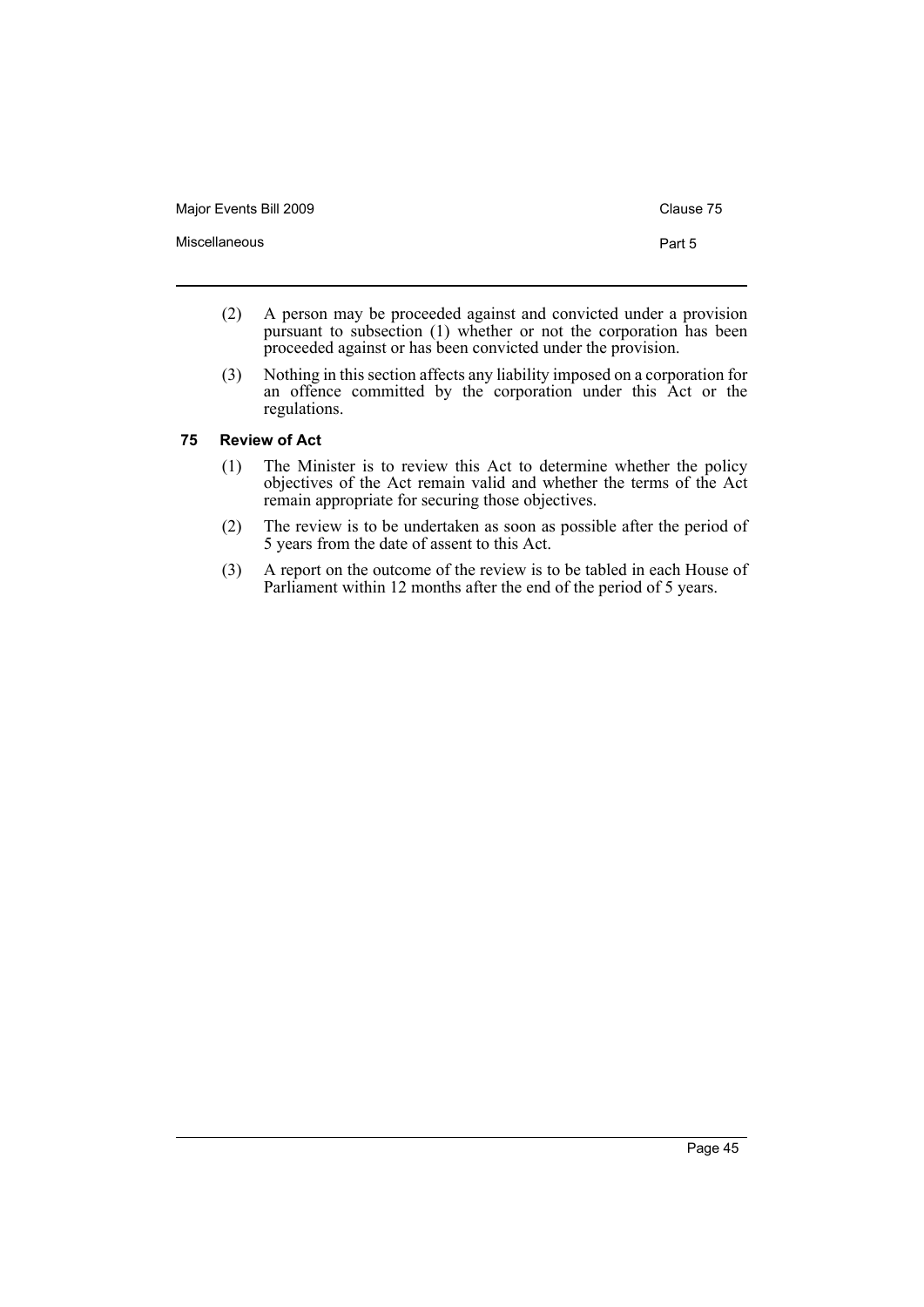Schedule 1 Constitution and procedure of board governed major event authorities

### <span id="page-49-0"></span>**Schedule 1 Constitution and procedure of board governed major event authorities**

(Section 10 (5))

### **Part 1 General**

### **1 Definitions**

In this Schedule: *board* means a board of a board governed authority. *Chairperson* means the Chairperson of a board. *member* means any member of a board.

## **Part 2 Constitution**

### **2 Terms of office of members**

Subject to this Schedule and the regulations, a member holds office for such period (not exceeding 3 years) as is specified in the member's instrument of appointment, but is eligible (if otherwise qualified) for re-appointment.

### **3 Remuneration**

A member is entitled to be paid such remuneration (including travelling and subsistence allowances) as the Minister may from time to time determine in respect of the member.

### **4 Deputies**

- (1) A member may, from time to time, appoint a person to be the deputy of the member, and may revoke any such appointment.
- (2) In the absence of a member, the member's deputy may, if available, act in the place of the member.
- (3) While acting in the place of a member, a person has all the functions of the member and is taken to be a member.
- (4) For the purposes of this clause, a vacancy in the office of a member is taken to be an absence of the member.
- (5) This clause does not operate to confer on the deputy of a member who is the Chairperson the member's functions as Chairperson.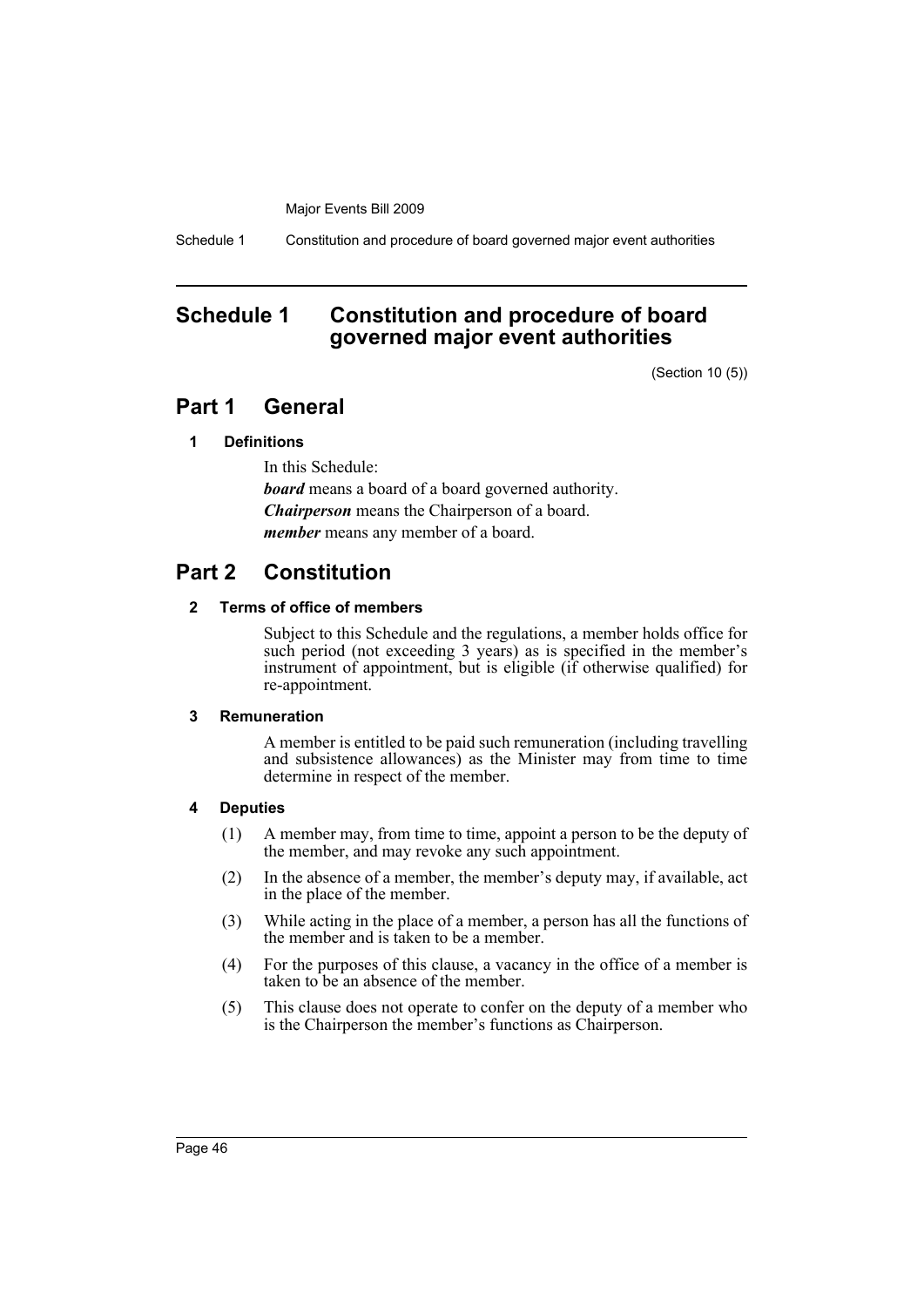Constitution and procedure of board governed major event authorities Schedule 1

### **5 Vacancy in office of member**

- (1) The office of a member becomes vacant if the member:
	- (a) dies, or
	- (b) completes a term of office and is not re-appointed, or
	- (c) resigns the office by instrument in writing addressed to the Minister, or
	- (d) is removed from office by the Minister under this clause, or
	- (e) is absent from 3 consecutive meetings of the board of which reasonable notice has been given to the member personally or by post, except on leave granted by the Minister or unless the member is excused by the Minister for having been absent from those meetings, or
	- (f) becomes bankrupt, applies to take the benefit of any law for the relief of bankrupt or insolvent debtors, compounds with his or her creditors or makes an assignment of his or her remuneration for their benefit, or
	- (g) becomes a mentally incapacitated person, or
	- (h) is convicted in New South Wales of an offence that is punishable by imprisonment for 12 months or more or is convicted elsewhere than in New South Wales of an offence that, if committed in New South Wales, would be an offence so punishable.
- (2) The Minister may remove a member from office at any time.

### **6 Filling of vacancy in office of member**

If the office of any member becomes vacant, a person is, subject to this Act and the regulations, to be appointed to fill the vacancy.

### **7 Chairperson**

- (1) One of the members is, by the instrument of the member's appointment or by a subsequent instrument, to be appointed as Chairperson of the board to hold office during the member's term of office as a member.
- (2) The Chairperson vacates office as Chairperson if he or she:
	- (a) is removed from that office by the Minister under this clause, or
	- (b) resigns that office by instrument in writing addressed to the Minister, or
	- (c) ceases to be a member of the board.
- (3) The Minister may at any time remove the Chairperson from office as Chairperson.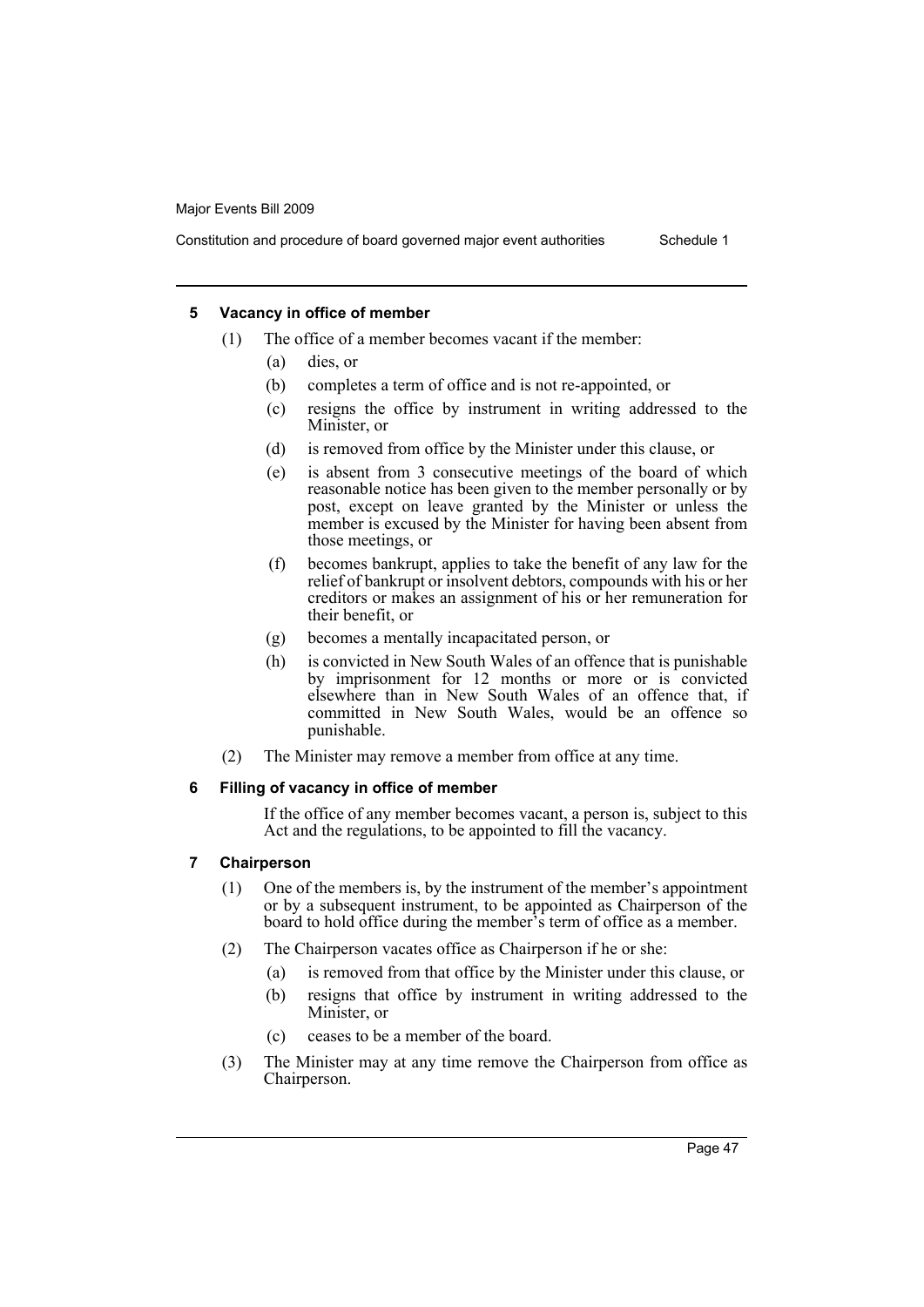Schedule 1 Constitution and procedure of board governed major event authorities

#### **8 Disclosure of pecuniary interests**

- (1) If:
	- (a) a member has a direct or indirect pecuniary interest in a matter being considered or about to be considered at a meeting of the board, and
	- (b) the interest appears to raise a conflict with the proper performance of the member's duties in relation to the consideration of the matter,

the member must, as soon as possible after the relevant facts have come to the member's knowledge, disclose the nature of the interest at a meeting of the board.

- (2) A disclosure by a member at a meeting of the board that the member:
	- (a) is a member, or is in the employment, of a specified company or other body, or
	- (b) is a partner, or is in the employment, of a specified person, or
	- (c) has some other specified interest relating to a specified company or other body or to a specified person,

is a sufficient disclosure of the nature of the interest in any matter relating to that company or other body or to that person which may arise after the date of the disclosure and which is required to be disclosed under subclause (1).

- (3) Particulars of any disclosure made under this clause must be recorded by the board in a book kept for the purpose and that book must be open at all reasonable hours to inspection by any person on payment of the fee determined by the board.
- (4) After a member has disclosed the nature of an interest in any matter, the member must not, unless the Minister or the board otherwise determines:
	- (a) be present during any deliberation of the board with respect to the matter, or
	- (b) take part in any decision of the board with respect to the matter.
- (5) For the purposes of the making of a determination by the board under subclause  $(4)$ , a member who has a direct or indirect pecuniary interest in a matter to which the disclosure relates must not:
	- (a) be present during any deliberation of the board for the purpose of making the determination, or
	- (b) take part in the making by the board of the determination.
- (6) A contravention of this clause does not invalidate any decision of the board.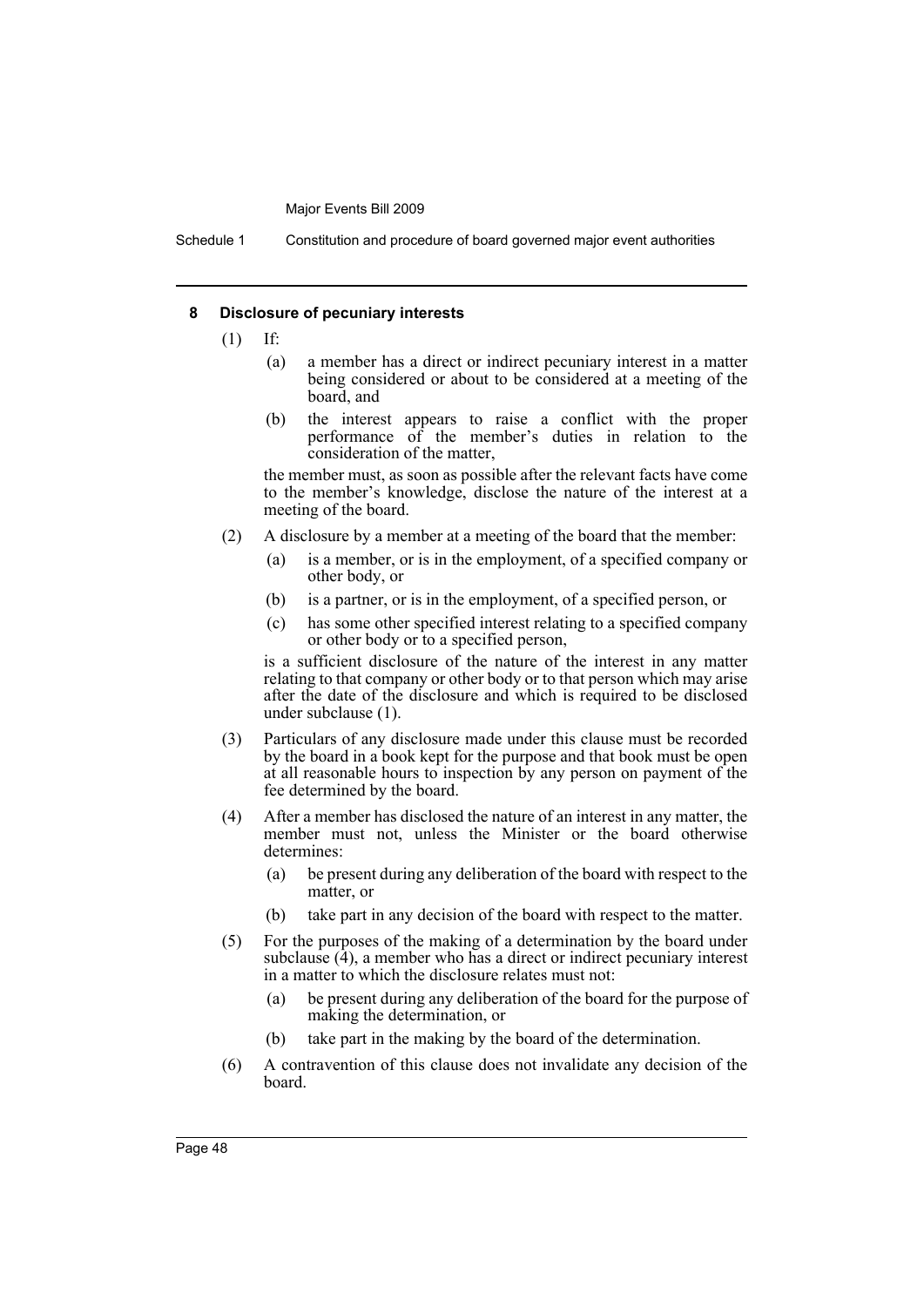Constitution and procedure of board governed major event authorities Schedule 1

- 
- (7) This clause applies to a member of a committee of the board and the committee in the same way as it applies to a member of the board and the board.

### **9 Effect of certain other Acts**

- (1) Chapter 2 of the *Public Sector Employment and Management Act 2002* does not apply to or in respect of the appointment of a member.
- (2) If by or under any Act provision is made:
	- (a) requiring a person who is the holder of a specified office to devote the whole of his or her time to the duties of that office, or
	- (b) prohibiting the person from engaging in employment outside the duties of that office,

the provision does not operate to disqualify the person from holding that office and also the office of a member or from accepting and retaining any remuneration payable to the person under this Act as a member.

### **Part 3 Procedure**

### **10 General procedure**

The procedure for the calling of meetings of a board and for the conduct of business at those meetings is, subject to this Act and the regulations, to be as determined by the board.

### **11 Quorum**

The quorum for a meeting of a board is a majority of its members for the time being.

### **12 Presiding member**

- (1) The Chairperson (or, in the absence of the Chairperson, a person elected by the members of the board who are present at a meeting of the board) is to preside at a meeting of the board.
- (2) The presiding member has a deliberative vote and, in the event of an equality of votes, has a second or casting vote.

### **13 Voting**

A decision supported by a majority of the votes cast at a meeting of a board at which a quorum is present is the decision of the board.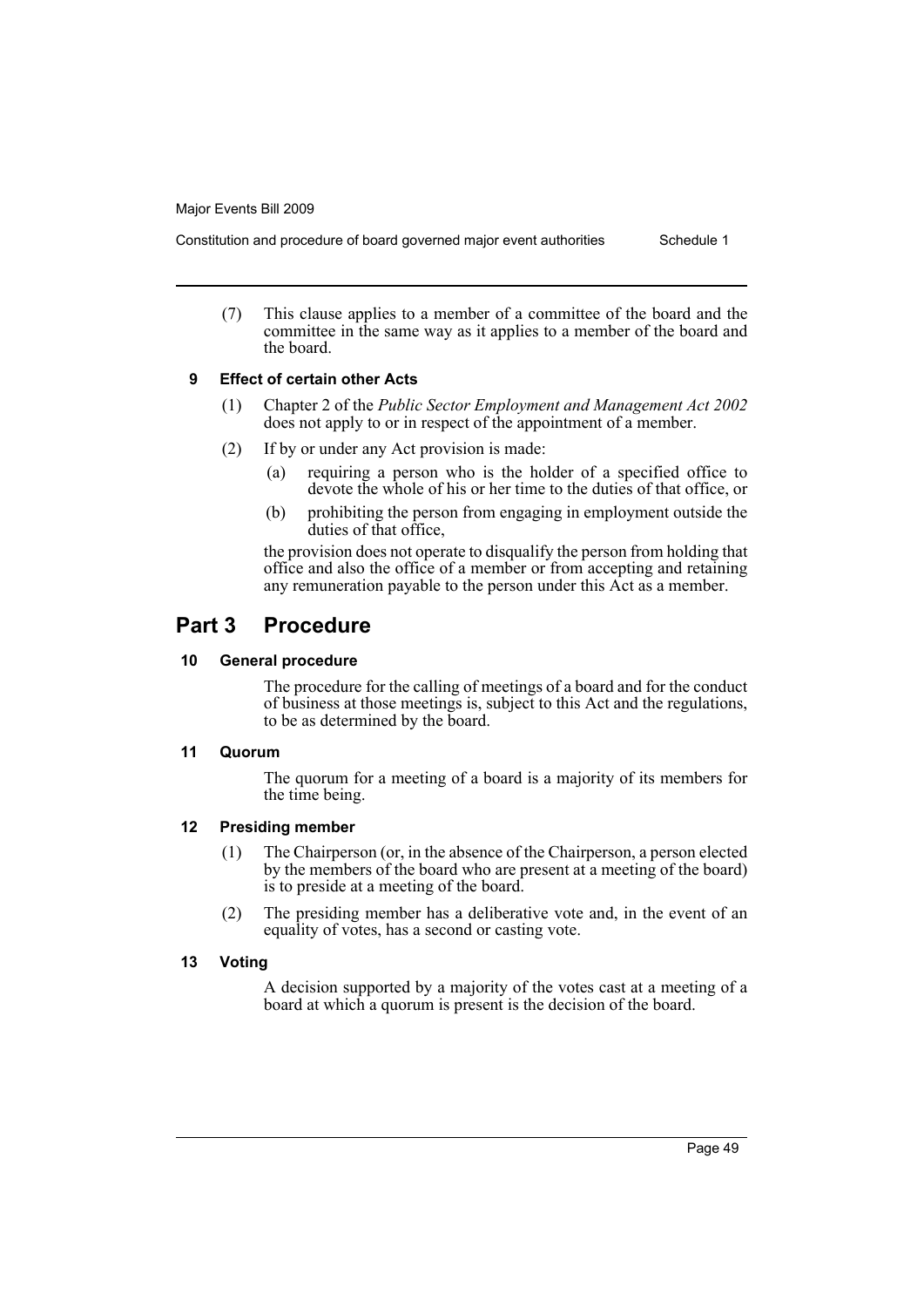Schedule 1 Constitution and procedure of board governed major event authorities

#### **14 Transaction of business outside meetings or by telephone**

- (1) A board may, if it thinks fit, transact any of its business by the circulation of papers among all the members of the board for the time being, and a resolution in writing approved in writing by a majority of those members is taken to be a decision of the board.
- (2) A board may, if it thinks fit, transact any of its business at a meeting at which members (or some members) participate by telephone, closed-circuit television or other means, but only if any member who speaks on a matter before the meeting can be heard by the other members.
- (3) For the purposes of:
	- (a) the approval of a resolution under subclause (1), or
	- (b) a meeting held in accordance with subclause (2),

the Chairperson and each member have the same voting rights as they have at an ordinary meeting of the board.

- (4) A resolution approved under subclause (1) is, subject to the regulations, to be recorded in the minutes of the meetings of the board.
- (5) Papers may be circulated among the members for the purposes of subclause (1) by facsimile or other transmission of the information in the papers concerned.

### **15 First meeting**

The Minister may call the first meeting of a board in such manner as the Minister thinks fit.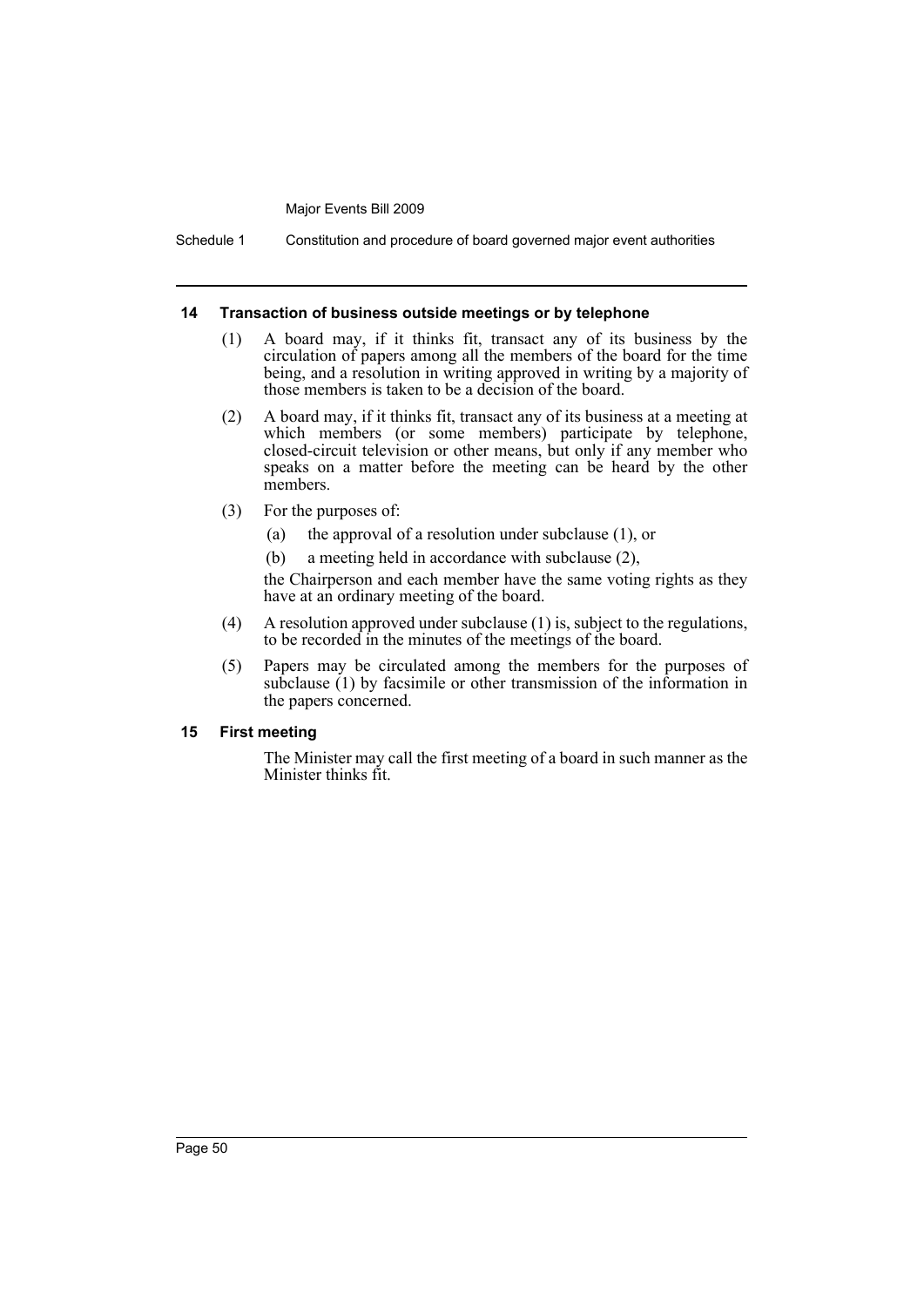Dissolutions, amalgamations and changes of name or nature of governance of major event authorities Schedule 2

### <span id="page-54-0"></span>**Schedule 2 Dissolutions, amalgamations and changes of name or nature of governance of major event authorities**

(Section 12 (2))

### **Part 1 General**

### **1 Definitions**

In this Schedule:

*instrument* means an instrument (other than this Act) that creates, modifies or extinguishes rights or liabilities (or would do so if lodged, filed or registered in accordance with any law), and includes any judgment, order or process of a court.

*transferee* means the person or body to which any assets, rights or liabilities are transferred.

*transferor* means the person or body from which any assets, rights or liabilities are transferred.

#### **2 Regulations to which this Schedule applies**

This Schedule applies to the following regulations:

- (a) a regulation under section 12 (1) (a) dissolving a major event authority,
- (b) a regulation under section 12 (1) (b) changing the name of a major event authority,
- (c) a regulation under section 12 (1) (c) (i) changing the nature of governance of a major event authority from board governance to chief executive governance,
- (d) a regulation under section 12 (1) (d) amalgamating 2 or more major event authorities.

### **3 Effect of regulations**

#### (1) **Dissolution regulations**

On and from the date specified in a regulation made under section 12 (1) (a) dissolving a major event authority:

- (a) the major event authority is dissolved, and
- (b) the chief executive of the major event authority ceases to hold office, and
- (c) in the case of a board governed authority, the members of the board (other than the chief executive) cease to hold office, but are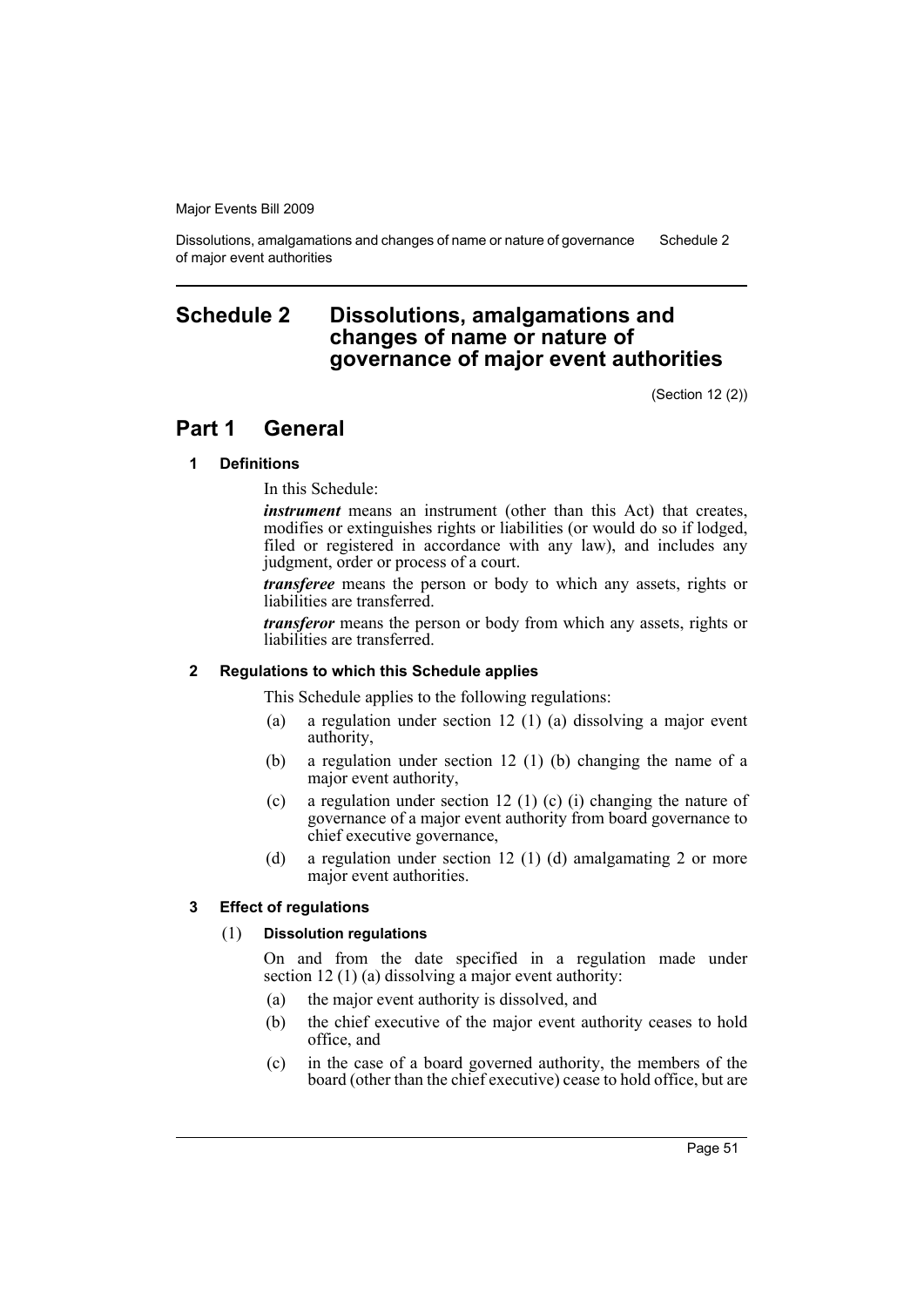Schedule 2 Dissolutions, amalgamations and changes of name or nature of governance of major event authorities

not entitled to be paid any compensation by reason of ceasing to hold office, and

- (d) the assets, rights and liabilities of the major event authority are transferred to:
	- (i) the Crown, or
	- (ii) if another person or body is prescribed by the regulations for the purpose of this clause—that person or body, and
- (e) Part 2 applies to that transfer.

### (2) **Amalgamation regulations**

On and from the date specified in a regulation made under section 12 (1) (d) for the amalgamation of 2 or more major event authorities:

- (a) each major event authority amalgamated by the regulation is dissolved, and
- (b) the chief executive of each major event authority amalgamated by the regulation ceases to hold office, and
- (c) the members of any board governed authority involved in the amalgamation (other than any chief executive) cease to hold office, and:
	- (i) if the amalgamated major event authority is a board governed authority, are eligible (if otherwise qualified) to be appointed as members of the board of the amalgamated major event authority, and
	- (ii) are not entitled to be paid any compensation by reason of ceasing to hold office, and
- (d) the assets, rights and liabilities of each amalgamating major event authority are transferred to the amalgamated major event authority, and
- (e) Part 2 applies to that transfer.

#### (3) **Name change regulations**

On and from the date specified in a regulation made under section 12 (1) (b) changing the name of a major event authority, Part 3 applies to that change of name.

#### (4) **Change of governance regulations**

On and from the date specified in a regulation made under section 12 (1) (c) (i) changing the nature of governance of a major event authority from board governance to chief executive governance, the members of the board of the major event authority (other than the chief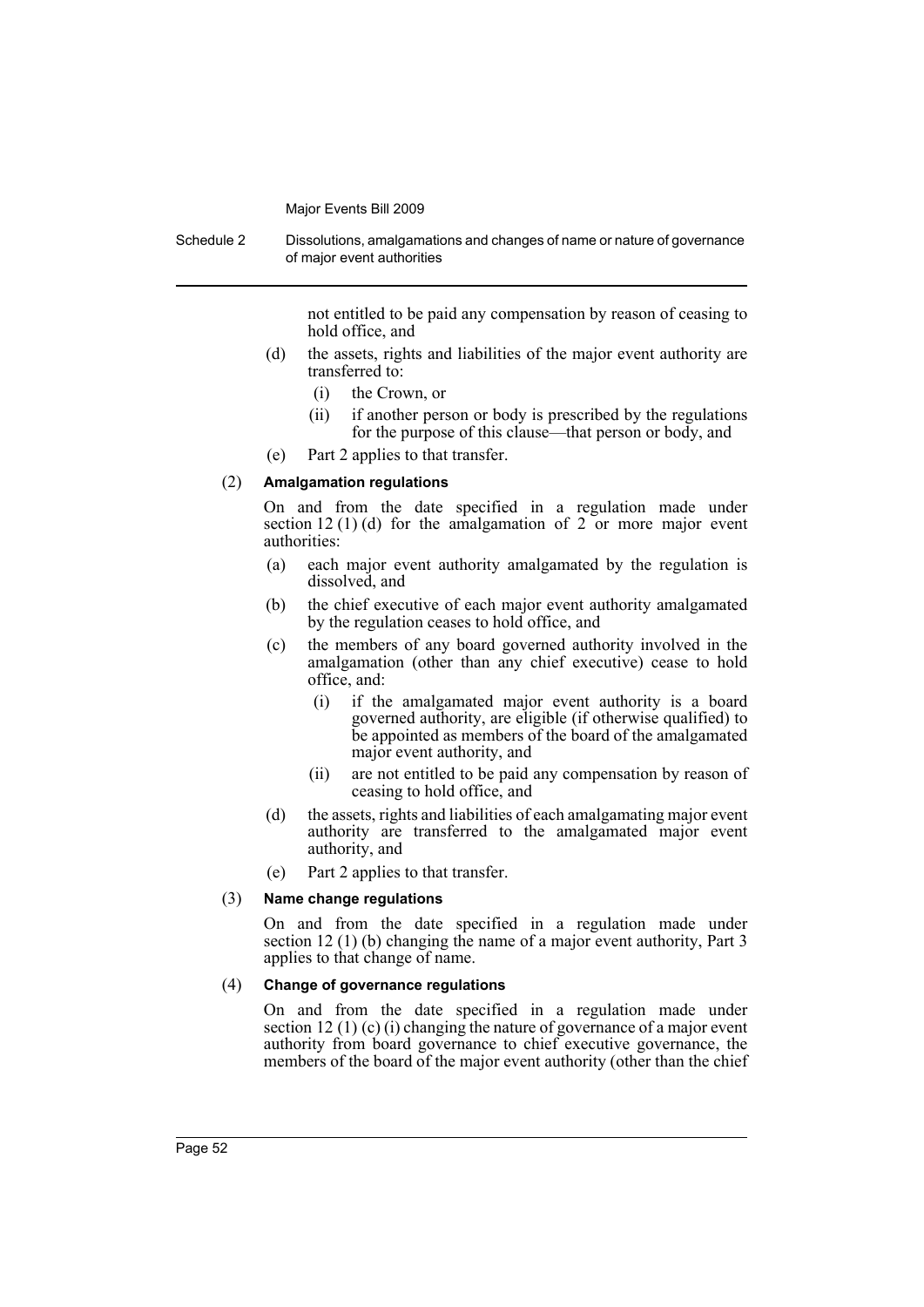Dissolutions, amalgamations and changes of name or nature of governance of major event authorities Schedule 2

> executive) cease to hold office, but are not entitled to be paid any compensation by reason of ceasing to hold office.

#### (5) **Effect on compensation rights**

Nothing in this Schedule affects any compensation rights to which the chief executive of a dissolved or amalgamating major event authority may be entitled under Part 3.1 of the *Public Sector Employment and Management Act 2002* as a consequence of ceasing to hold office as such.

### **Part 2 Transfers**

### **4 Vesting of undertaking in transferee**

- (1) When any assets, rights or liabilities are transferred by a transfer to which this Part applies, the following provisions have effect:
	- (a) the assets of the transferor vest in the transferee by virtue of this clause and without the need for any further conveyance, transfer, assignment or assurance,
	- (b) the rights or liabilities of the transferor become by virtue of this clause the rights or liabilities of the transferee,
	- (c) all proceedings relating to the assets, rights or liabilities commenced before the transfer by or against the transferor or a predecessor of the transferor and pending immediately before the transfer are taken to be proceedings pending by or against the transferee,
	- (d) any act, matter or thing done or omitted to be done in relation to the assets, rights or liabilities before the transfer by, to or in respect of the transferor is (to the extent to which that act, matter or thing has any force or effect) taken to have been done or omitted by, to or in respect of the transferee,
	- (e) the transferee has all the entitlements and obligations of the transferor in relation to those assets, rights and liabilities that the transferor would have had but for the regulation giving rise to the transfer, whether or not those entitlements and obligations were actual or potential at the time the regulation took effect,
	- (f) a reference in any Act, in any instrument made under any Act or in any document of any kind to the transferor or a predecessor of the transferor is (to the extent to which it relates to those assets, rights or liabilities) taken to include a reference to the transferee.
- (2) The operation of this clause is not to be regarded:
	- (a) as a breach of contract or confidence or otherwise as a civil wrong, or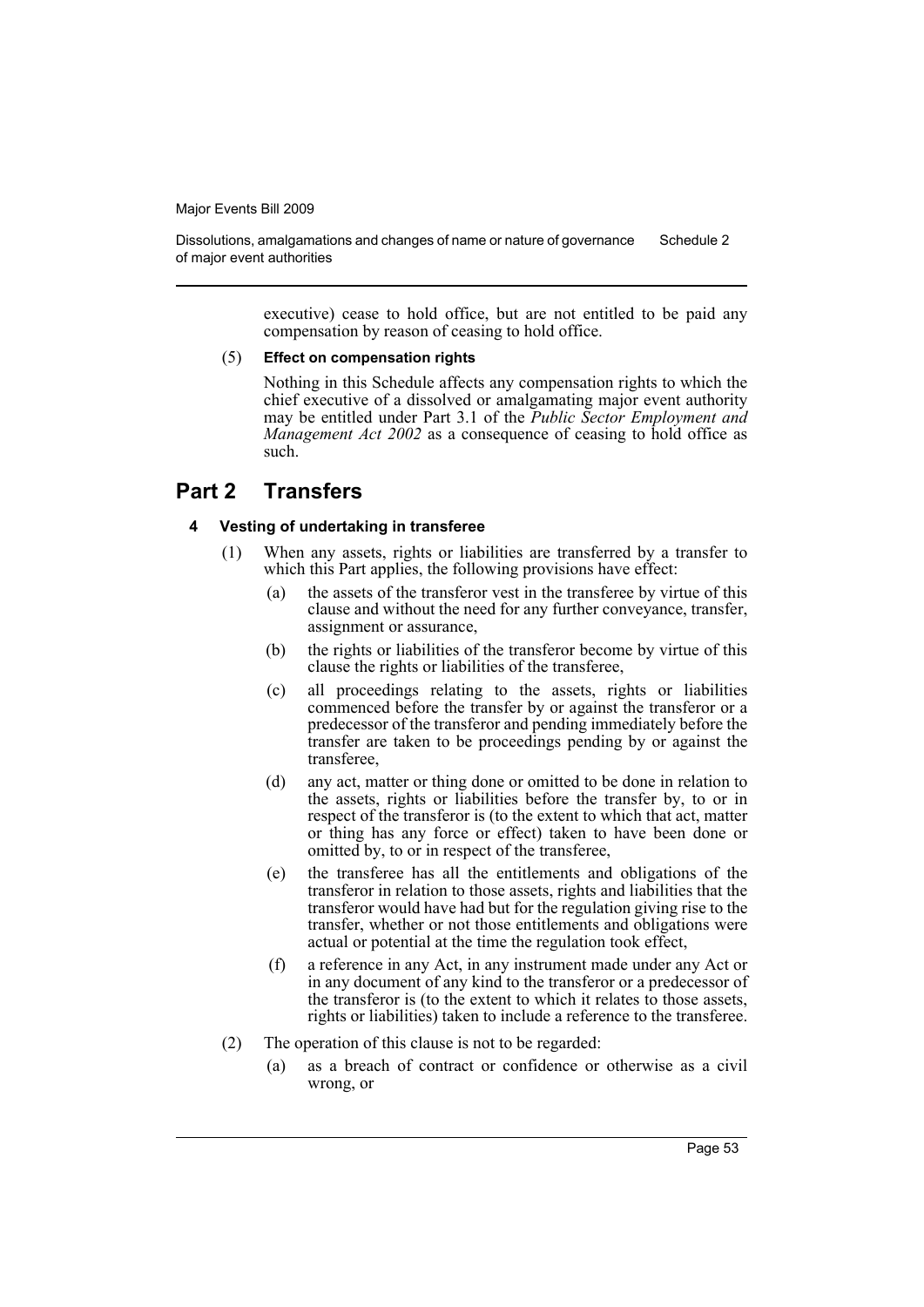Schedule 2 Dissolutions, amalgamations and changes of name or nature of governance of major event authorities

- (b) as a breach of any contractual provision prohibiting, restricting or regulating the assignment or transfer of assets, rights or liabilities, or
- (c) as giving rise to any remedy by a party to an instrument, or as causing or permitting the termination of any instrument, because of a change in the beneficial or legal ownership of any asset, right or liability, or
- (d) as an event of default under any contract or other instrument.
- (3) No attornment to the transferee by a lessee from the transferor is required.
- (4) A transfer is subject to the terms and conditions of the regulation giving rise to the transfer.
- (5) No compensation is payable to any person or body in connection with a transfer to which this Part applies except to the extent (if any) to which the regulation giving rise to the transfer so provides.

#### **5 Date of vesting**

A transfer to which this Part applies takes effect on the date specified in the regulation giving rise to the transfer.

#### **6 Consideration for vesting**

The Minister may, by order in writing, specify the consideration on which a transfer to which this Part applies is made and the value or values at which the assets, rights or liabilities are transferred.

### **7 No duties on transfer**

Duty under the *Duties Act 1997* is not chargeable for or in respect of:

- (a) a transfer to which this Part applies, or
- (b) anything certified by the Minister as having been done in consequence of such a transfer (for example, the transfer or conveyance of an interest in land).

### **8 Confirmation of vesting**

- (1) The Minister may, by notice in writing, confirm a transfer of particular assets, rights or liabilities by operation of this Part.
- (2) Such a notice is conclusive evidence of that transfer.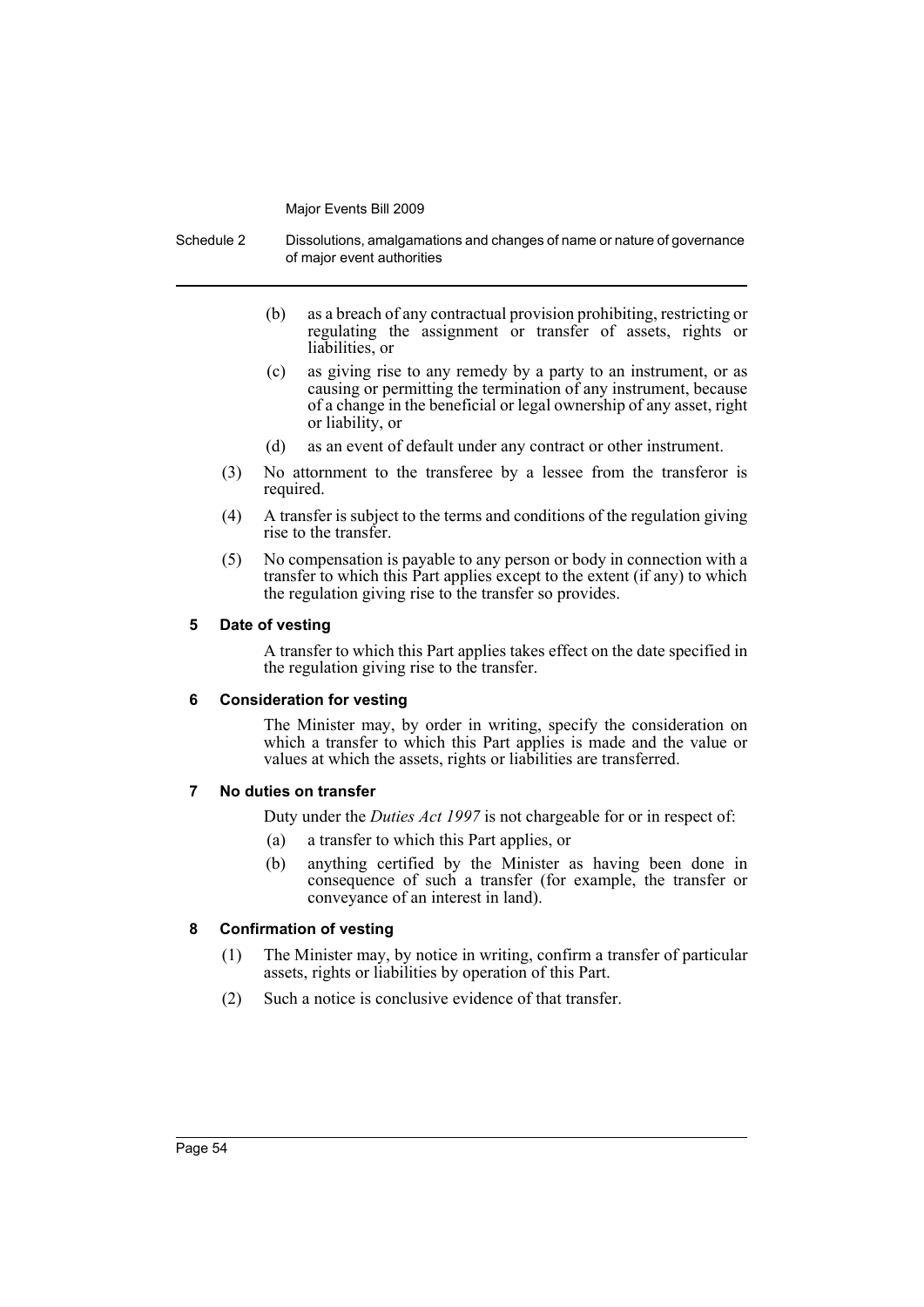Dissolutions, amalgamations and changes of name or nature of governance of major event authorities Schedule 2

### **Part 3 Changes of name**

### **9 Name changes do not affect status of service**

A change of name of a major event authority by a regulation does not operate:

- (a) to create a new legal entity, or
- (b) to prejudice or affect the identity of the body corporate constituted as a major event authority or its continuity as a body corporate, or
- (c) to affect the property, or the rights or obligations, of the major event authority, or
- (d) to render defective any legal proceedings by or against the major event authority,

and any legal proceedings that could have been continued or commenced by or against the major event authority by its former name may be continued or commenced by or against it by its new name.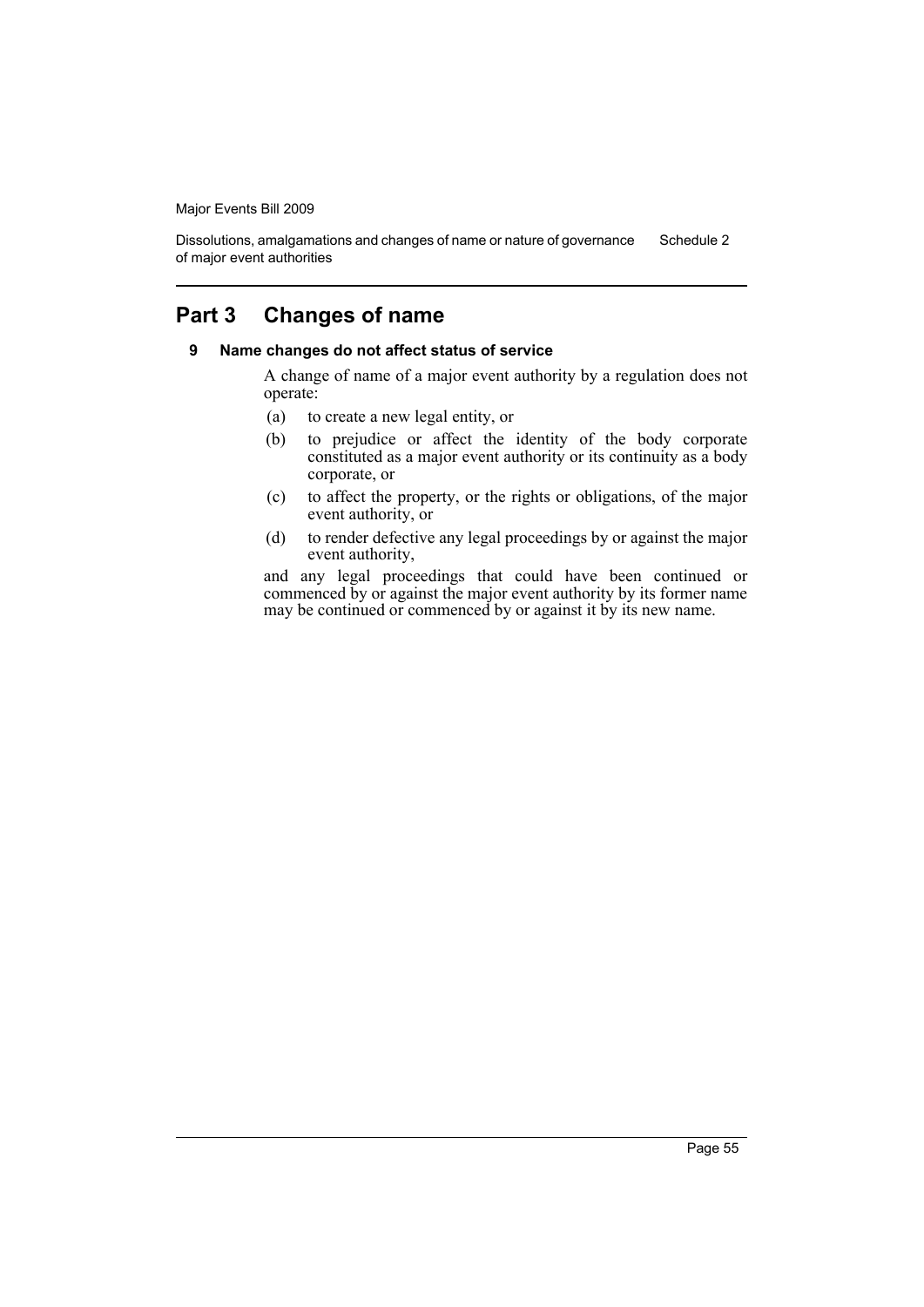Schedule 3 Savings, transitional and other provisions

### <span id="page-59-0"></span>**Schedule 3 Savings, transitional and other provisions**

### **Part 1 General**

### **1 Regulations**

- (1) The regulations may contain provisions of a savings or transitional nature consequent on the enactment of the following Acts: this Act
- (2) Any such provision may, if the regulations so provide, take effect from the date of assent to the Act concerned or a later date.
- (3) To the extent to which any such provision takes effect from a date that is earlier than the date of its publication on the NSW legislation website, the provision does not operate so as:
	- (a) to affect, in a manner prejudicial to any person (other than the State or an authority of the State), the rights of that person existing before the date of its publication, or
	- (b) to impose liabilities on any person (other than the State or an authority of the State) in respect of anything done or omitted to be done before the date of its publication.